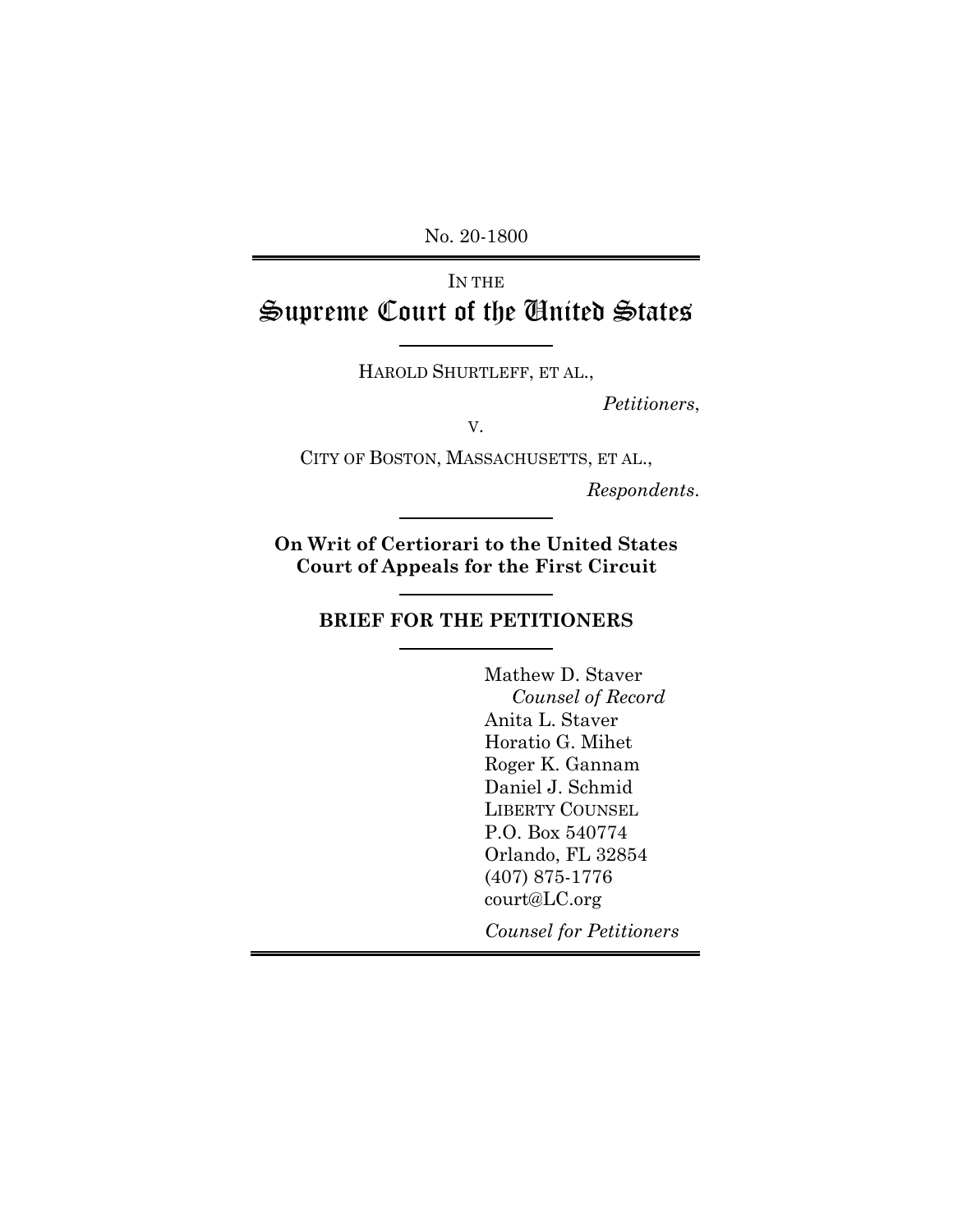#### **QUESTIONS PRESENTED**

## "[T]he [City] seeks to accommodate *all applicants* seeking to take advantage of the City of Boston's *public forums*." 1

The City of Boston designated its City Hall Flag Poles as one of several "public forums" for "all applicants," and encourages private groups to hold flag raising events at the Flag Poles "to foster diversity and build and strengthen connections among Boston's many communities." Over the course of twelve years prior to the denial of Camp Constitution's application that gave rise to this litigation, the City approved 284 such flag raisings by private organizations, with zero denials, allowing them to temporarily raise their flags on the City Hall Flag Poles for the limited duration of their events. But when Camp Constitution applied to raise a flag during its flag raising event to celebrate the civic contributions of Boston's Christian community, during the week of the national recognition of Constitution Day and Citizenship Day, the City denied the request without viewing the proposed flag solely because it was called "Christian" *on the application*.

The questions presented are:

1. Whether the First Circuit's failure to apply this Court's forum doctrine to the First Amendment challenge of a private religious organization that was denied access to briefly display its flag on a city

<sup>1</sup> *See* p. 7, *infra*.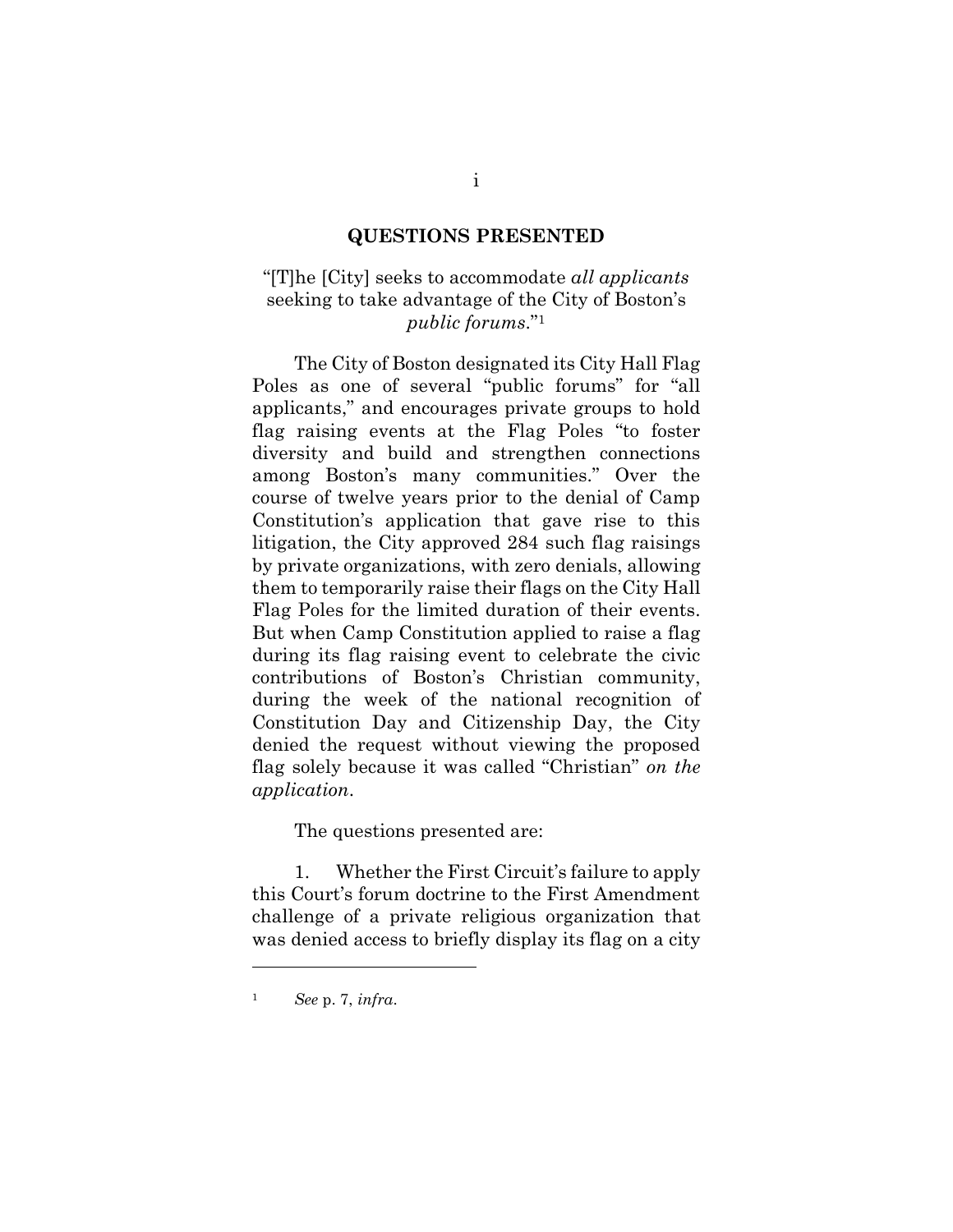flagpole, pursuant to a city practice and policy expressly designating the flagpole a public forum open to all applicants, with hundreds of approvals and no denials, conflicts with this Court's precedents holding that speech restrictions based on religious viewpoint or content violate the First Amendment or are otherwise subject to strict scrutiny and that the Establishment Clause is not a defense to censorship of private speech in a public forum open to all applicants.

2. Whether the First Circuit's classifying as government speech the brief display of a private religious organization's flag on a city flagpole, pursuant to a city practice and policy expressly designating the flagpole a public forum open to all applicants, with hundreds of approvals and no denials, unconstitutionally expands the government speech doctrine, in direct conflict with this Court's decisions in *Matal v. Tam*, 137 S. Ct. 1744 (2017), *Walker v. Texas Div., Sons of Confederate Veterans, Inc.*, 576 U.S. 200 (2015), and *Pleasant Grove City v. Summum*, 555 U.S. 460 (2009).

3. Whether the First Circuit's finding that the requirement for perfunctory city approval of a proposed brief display of a private religious organization's flag on a city flagpole, pursuant to a city practice and policy expressly designating the flagpole a public forum open to all applicants with hundreds of approvals and no denials, transforms the religious organization's private speech into government speech, conflicts with this Court's precedent in *Matal v. Tam*, 137 S. Ct. 1744 (2017), and Circuit Court precedents in *New Hope Family*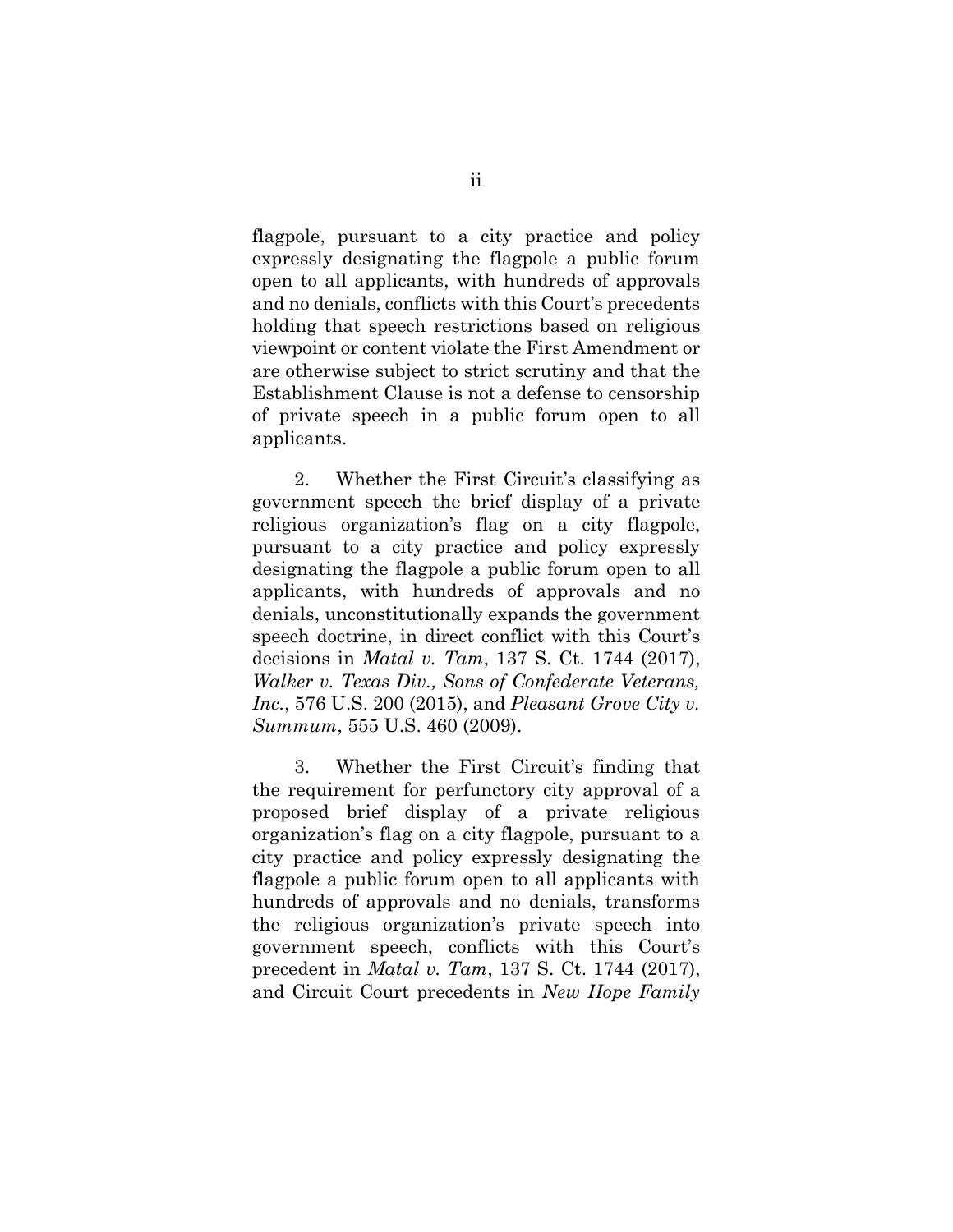*Servs., Inc. v. Poole*, 966 F.3d 145 (2d Cir. 2020), *Wandering Dago, Inc. v. Destito*, 879 F.3d 20 (2d Cir. 2018), *Eagle Point Educ. Ass'n/SOBC/OEA v. Jackson Cnty. Sch. Dist. No. 9*, 880 F.3d 1097 (9th Cir. 2018), and *Robb v. Hungerbeeler*, 370 F.3d 735 (8th Cir. 2004).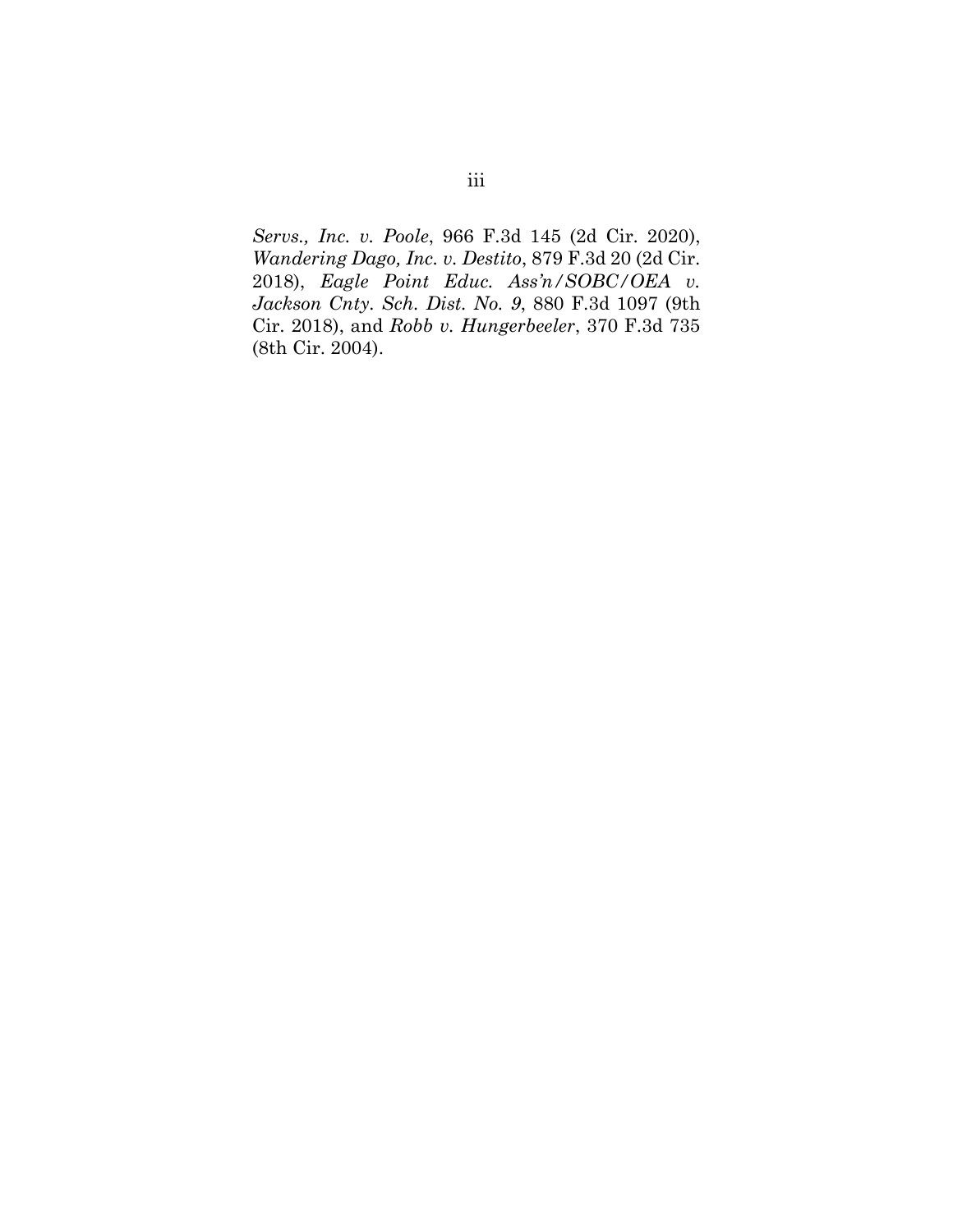## **PARTIES**

Petitioners, Harold Shurtleff and Camp Constitution, were the plaintiffs–appellants in the court below. Respondents, the City of Boston and Robert Melvin, in his official capacity as Commissioner of the City of Boston Property Management Department, were the defendants– appellees in the court below.<sup>2</sup>

### **CORPORATE DISCLOSURE STATEMENT**

Petitioner Shurtleff is an individual, and Petitioner Camp Constitution is an unincorporated association and public charitable trust. Neither Petitioner has a parent corporation or publicly held stock owner.

<sup>2</sup> Petitioners originally sued Gregory T. Rooney, in his official capacity as Commissioner of Property Management, but Respondent Robert Melvin is Rooney's successor in office and automatically substituted for Rooney herein. *See* S. Ct. R. 35.3.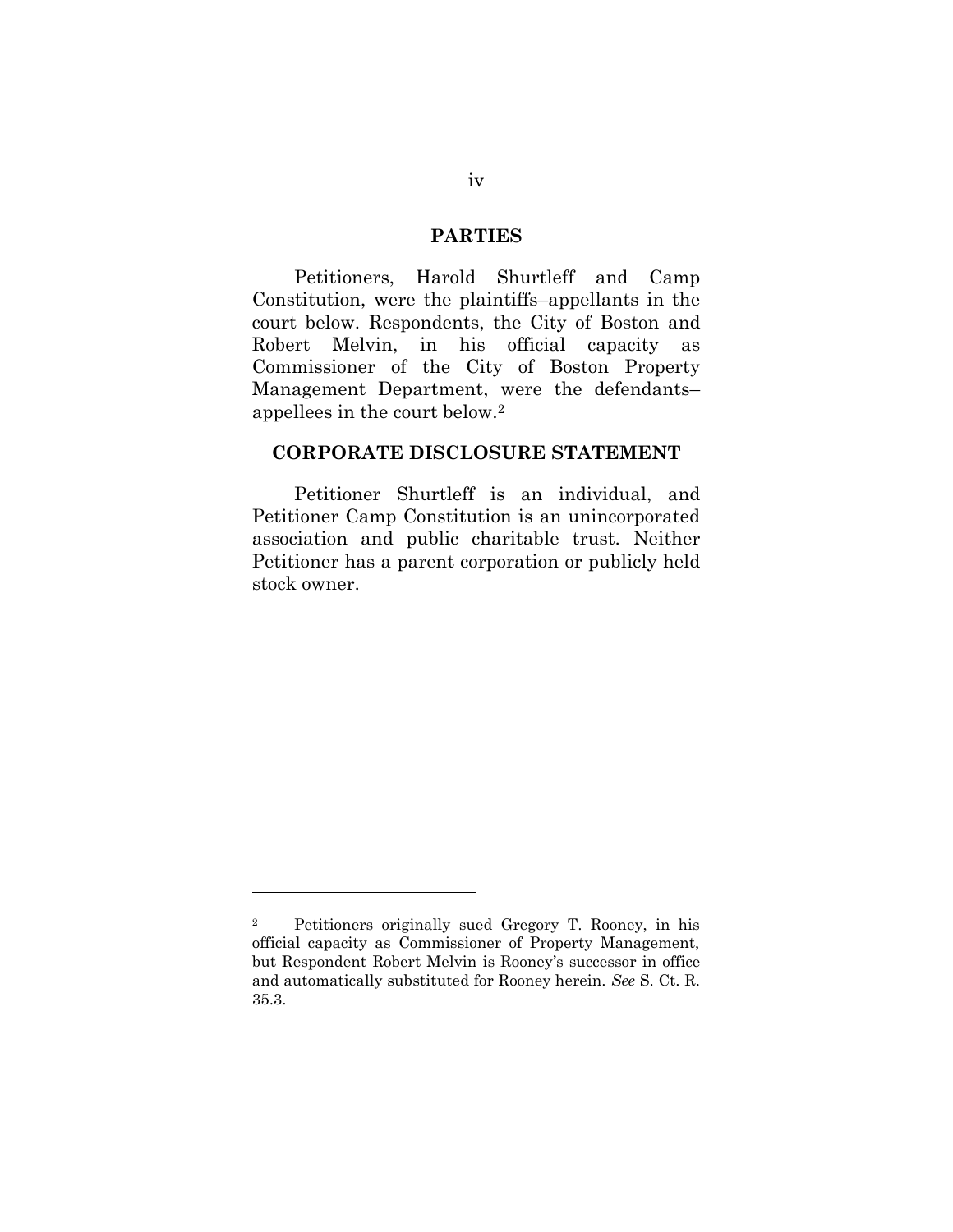# **TABLE OF CONTENTS**

|                | CORPORATE DISCLOSURE STATEMENT  iv                                                                              |
|----------------|-----------------------------------------------------------------------------------------------------------------|
|                |                                                                                                                 |
|                |                                                                                                                 |
|                | OPINIONS AND ORDERS BELOW  1                                                                                    |
|                |                                                                                                                 |
|                | CONSTITUTIONAL PROVISIONS INVOLVED 1                                                                            |
|                |                                                                                                                 |
| $\mathbf{I}$ . |                                                                                                                 |
| A.             | Camp Constitution's Flag Raising                                                                                |
| В.             | The City's Flag Raising Approvals<br>Under Its Policies and Practices<br>Designating the City Hall Flag Poles a |
| $\rm C.$       | The City's Denial of Camp<br>Constitution's Application to Use the<br>City Hall Flag Poles Forum 13             |
| D.             | The City's Subsequent Written Flag                                                                              |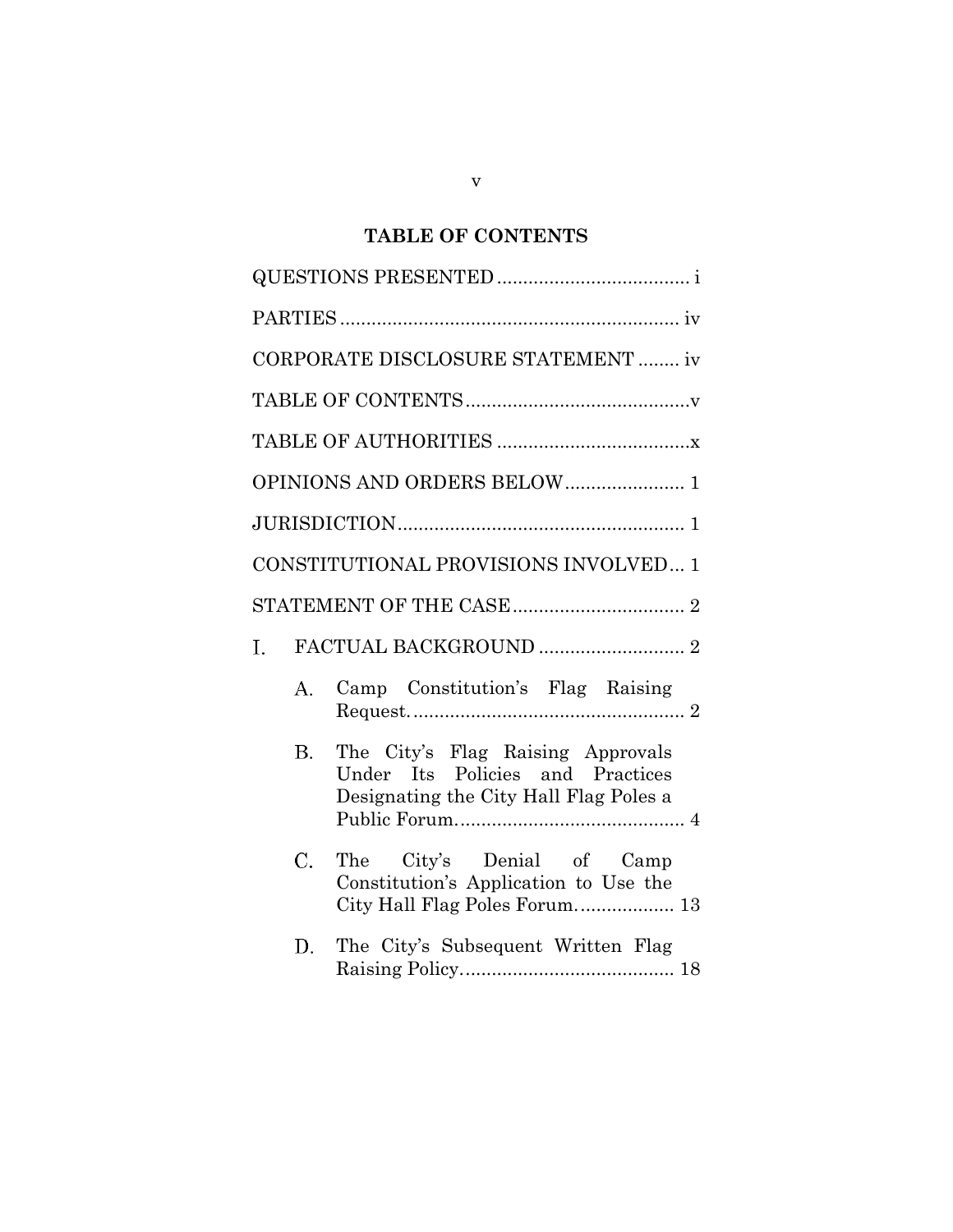| SUMMARY OF THE ARGUMENT 21 |                 |                                                                                                                                                                                                                                                                                                                                                                                                                                                                                                                                              |  |  |  |
|----------------------------|-----------------|----------------------------------------------------------------------------------------------------------------------------------------------------------------------------------------------------------------------------------------------------------------------------------------------------------------------------------------------------------------------------------------------------------------------------------------------------------------------------------------------------------------------------------------------|--|--|--|
|                            |                 |                                                                                                                                                                                                                                                                                                                                                                                                                                                                                                                                              |  |  |  |
| I.                         | Α.<br><b>B.</b> | THE CITY OF BOSTON, BY WRITTEN<br>AND LONGSTANDING<br>POLICY<br>PRACTICE, INTENTIONALLY CREATED<br>A DESIGNATED PUBLIC FORUM FOR<br>PRIVATE SPEECH ON ONE OF ITS CITY<br>HALL FLAG POLES OPEN TO ALL<br>COMERS TO TEMPORARILY RAISE<br>Camp Constitution's Challenge of the<br>City's Policy Excluding Camp<br>Constitution's Flag Requires the Court<br>to Determine Whether the City<br>Intended to Designate the City Hall<br>Flag Poles a Public Forum 24<br>By Written Policies and Longstanding<br>Practices Over Twelve Years, Boston |  |  |  |
|                            |                 | Intentionally Designated One of Its<br>City Hall Flag Poles a Public Forum for<br>Private Individuals and Groups to<br>Temporarily Raise Their Own Flags for<br>Their Own Events and Allowed 284<br>Private Flag Raisings With No Denials.                                                                                                                                                                                                                                                                                                   |  |  |  |
|                            | C.              | Boston's Most Recent 2018 Flag<br>Raising Policy Upholds Its Prior<br>Policies and Practices Intentionally                                                                                                                                                                                                                                                                                                                                                                                                                                   |  |  |  |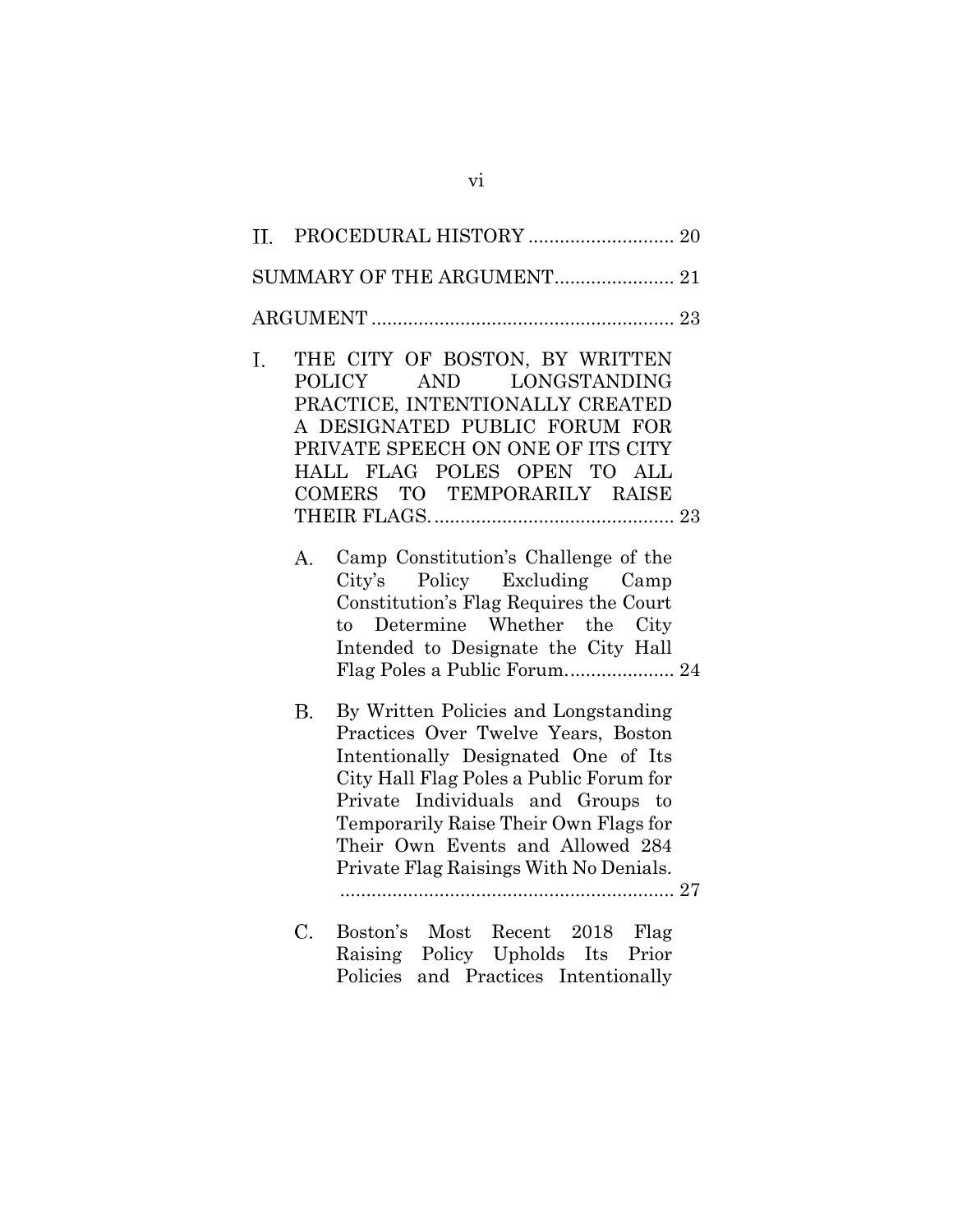|     |    |    | Designating the City Hall Flag Poles<br>One of "the City of Boston's public<br>forums" Open to "all applicants" for                            |                |  |
|-----|----|----|------------------------------------------------------------------------------------------------------------------------------------------------|----------------|--|
| II. |    |    | THE CITY'S CENSORSHIP OF CAMP<br>CONSTITUTION'S PRIVATE RELIGIOUS<br>SPEECH IN THE CITY'S DESIGNATED<br>PUBLIC FORUM VIOLATES THE FIRST        |                |  |
|     | A. |    | The City Unconstitutionally<br>Discriminated Against Camp<br>Constitution's Christian Viewpoint<br>Because of the Word "Christian" in the      |                |  |
|     | B. |    | The City's Content-Based Restriction<br>on Camp Constitution's Private Speech<br>Is Subject To, and Fails, Strict                              |                |  |
|     |    | 1. | The City bears the burden of<br>satisfying strict scrutiny 35                                                                                  |                |  |
|     |    | 2. | The City's Establishment Clause<br>justification is not a compelling<br>interest in a public forum open to                                     |                |  |
|     |    | 3. | The City's censorship of Camp<br>Constitution's religious speech is<br>not the least restrictive means of<br>serving<br>government interest 38 | any legitimate |  |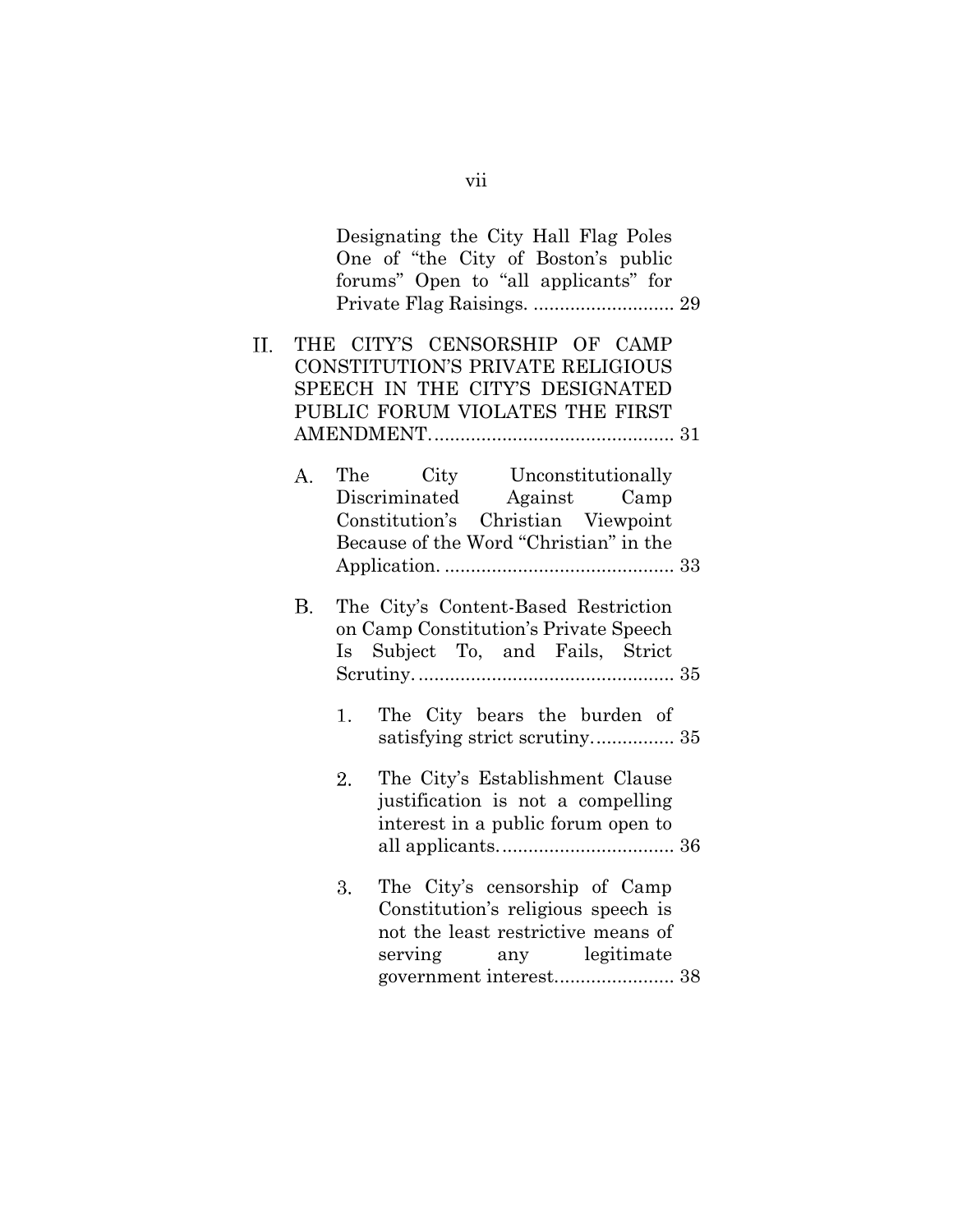| $\mathcal{C}$ . | Even if the City Hall Flag Poles Are a<br>Limited Public Forum, the City's<br>Exclusion of Camp Constitution Was<br>Unconstitutional Because neither<br>Viewpoint Neutral nor Reasonable 39                                               |
|-----------------|-------------------------------------------------------------------------------------------------------------------------------------------------------------------------------------------------------------------------------------------|
| D.              | The City's Flag Raising Policy Vesting<br>the Commissioner with Unbridled<br>Discretion to Approve or Deny Private<br>Flag Raisings Is an Unconstitutional                                                                                |
|                 | III. THE CITY'S ESTABLISHMENT CLAUSE<br>GOVERNMENT<br><b>SPEECH</b><br>AND<br>DEFENSES ARE NOT SUPPORTED BY<br>THIS COURT'S PRECEDENTS.  42                                                                                               |
| A.              | The Establishment Clause Cannot<br>Justify Boston's Censorship of Private<br>Religious Speech in a Public Forum 42                                                                                                                        |
| В.              | Acceptance of Boston's Contrived<br>Government Speech Defense Would<br>Unconstitutionally Expand the<br>Government Speech Doctrine 44                                                                                                     |
|                 | The written policies and<br>1.<br>unbroken, twelve-year history<br>prior to Camp Constitution's<br>application in 2017, and<br>continuing policy and practice<br>after 2017, evidence conclusively<br>that the private flags were private |

speech, and readily distinguishable from the

viii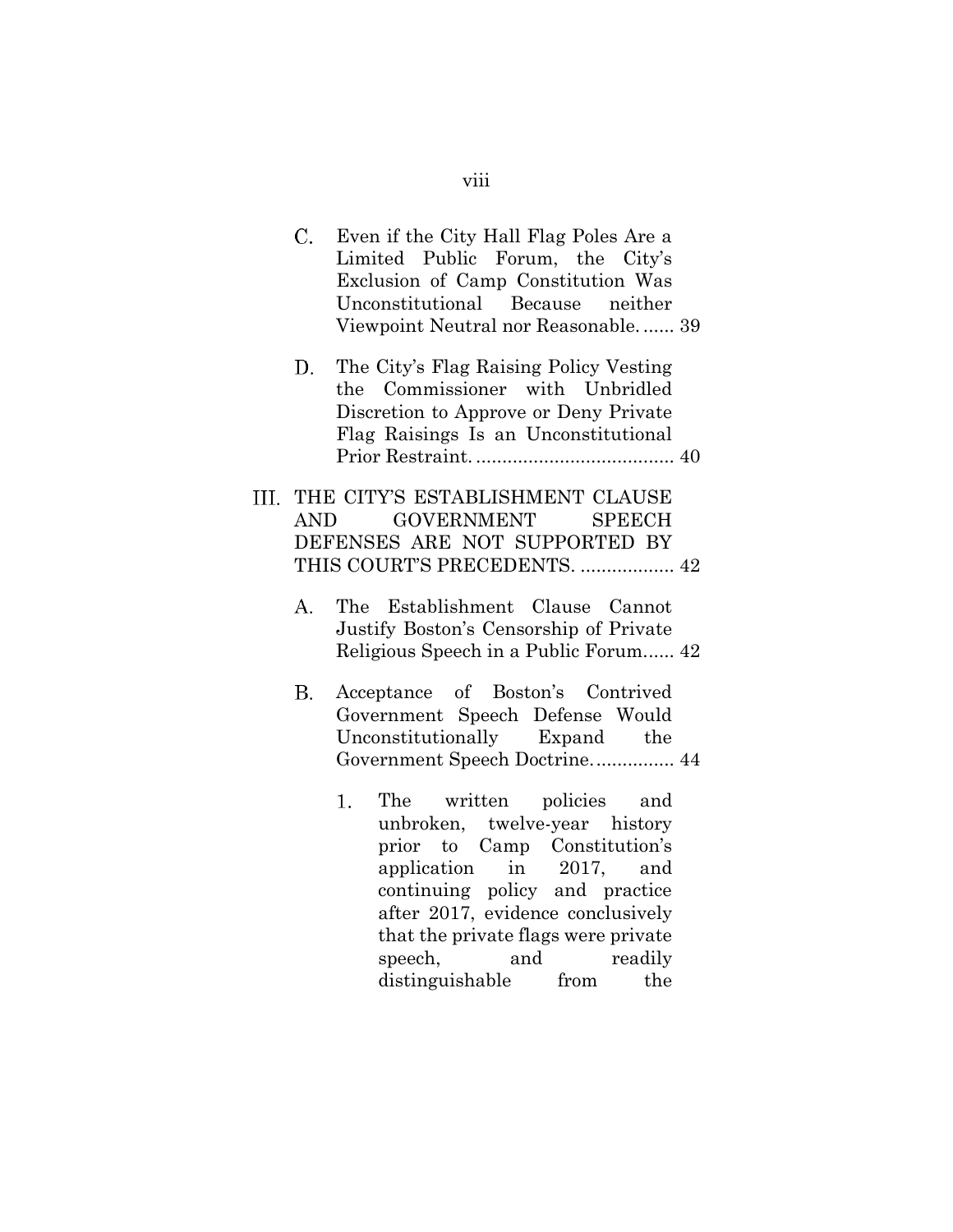| government speech found in |  |  |
|----------------------------|--|--|
|                            |  |  |

- 2. The foreign government flags raised by private groups cannot be government speech because it is a criminal offense for a local government to raise a foreign nation's flag.................................... 53
- $C_{\cdot}$ The First Circuit Did Considerable Damage to the Forum Doctrine and Wiped Away Protections for Private Speech by Inventing a Test That Distorts the Government Speech Doctrine in Violation of This Court's Precedents. ............................................. 54

|--|--|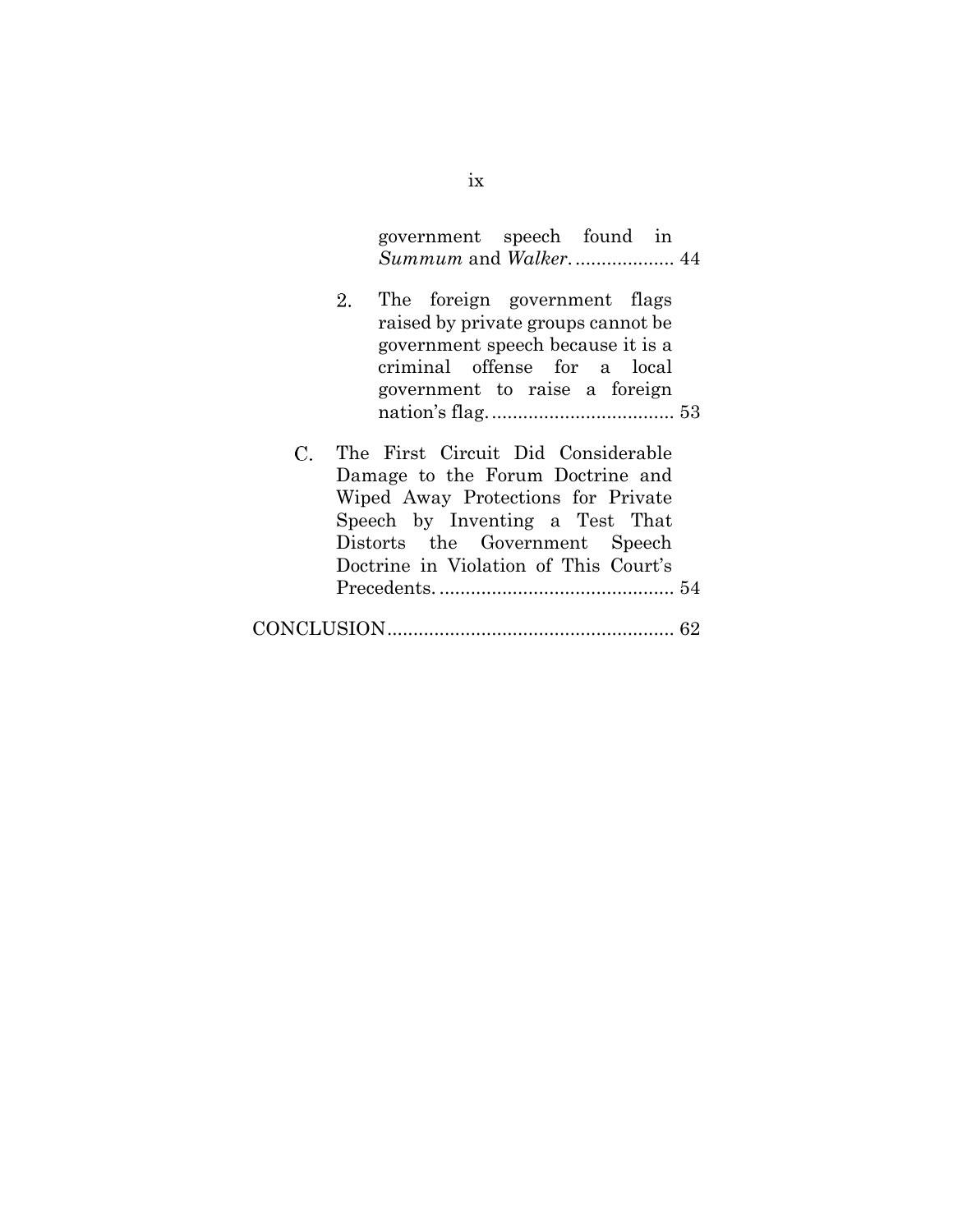# **TABLE OF AUTHORITIES**

# **Cases**

| Archdiocese of Washington v. Washington Metro.<br><i>Area Transit Auth., 140 S. Ct. 1198</i> |
|----------------------------------------------------------------------------------------------|
|                                                                                              |
| Ark. Educ. Television Comm'n v. Forbes,                                                      |
| Bantam Books, Inc. v. Sullivan,                                                              |
| Bd. of Airport Comm'rs of City of L.A. v. Jews<br>for Jesus, Inc., 482 U.S. 569 (1987) 38    |
| Bd. of Educ. of Westside Cmty. Schs. v. Mergens,                                             |
| Burson v. Freeman, 504 U.S. 191 (1992) 35                                                    |
| City of Boerne v. Flores, 521 US. 507 (1997) 35                                              |
| City of Lakewood v. Plain Dealer Publ'g Co.,                                                 |
| Cornelius v. NAACP Legal Def. & Educ. Fund,<br>Inc., 473 U.S. 788 (1985) 24,25,26,28,30      |
| Eagle Point Educ. Ass'n/SOBC/OEA v. Jackson<br>Cnty. Sch. Dist. No. 9, 880 F.3d 1097         |
| Forsyth Cnty. v. Nationalist Movement,                                                       |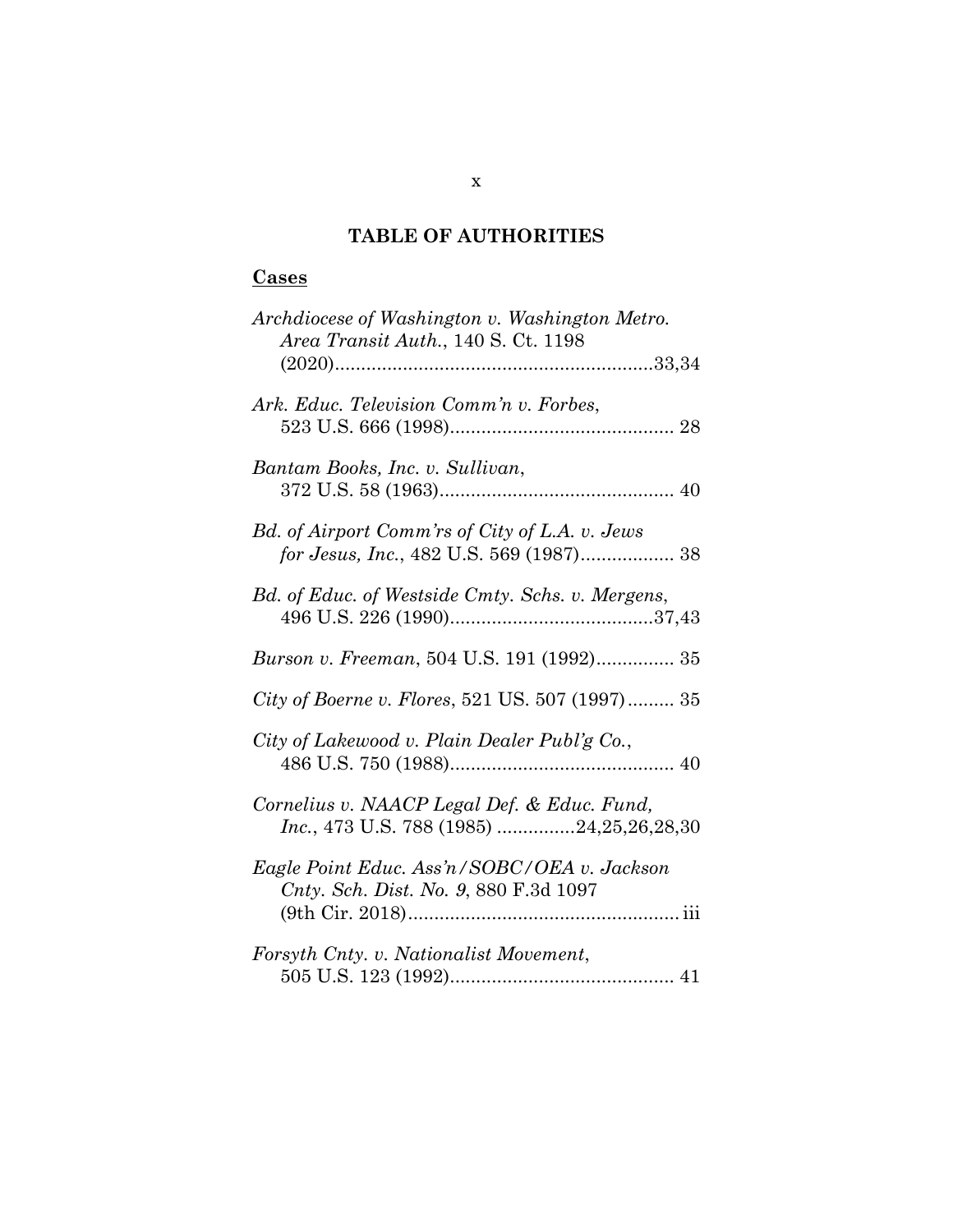| Good News Club v. Milford Cent. Sch.,                                                       |
|---------------------------------------------------------------------------------------------|
| Good News/Good Sports Club v. Sch. Dist. City<br>of Ladue, 28 F.3d 1501 (8th Cir. 1994)  33 |
| Griffin v. Sec'y of Veterans Affairs,<br>288 F.3d 1309 (Fed. Cir. 2002) 56                  |
| Hill v. Colorado, 530 U.S. 703 (2000) 35                                                    |
| Int'l Soc. for Krishna Consciousness, Inc. v. Lee,                                          |
| Lamb's Chapel v. Ctr. Moriches Union Free Sch.<br>Dist., 508 U.S. 384 (1993)33,39           |
| Leake v. Drinkard, 14 F.4th 1242                                                            |
| Matal v. Tam,                                                                               |
| McCullen v. Coakley, 573 U.S. 464 (2014)  36                                                |
| Minn. Voters All. v. Mansky, 138 S. Ct. 1876                                                |
| NAACP v. Button, 371 U.S. 415 (1963) 38                                                     |
| New Hope Family Servs., Inc. v. Poole,                                                      |
| Niemotko v. Maryland, 340 U.S. 268 (1951) 41                                                |
| Pleasant Grove City v. Summum,                                                              |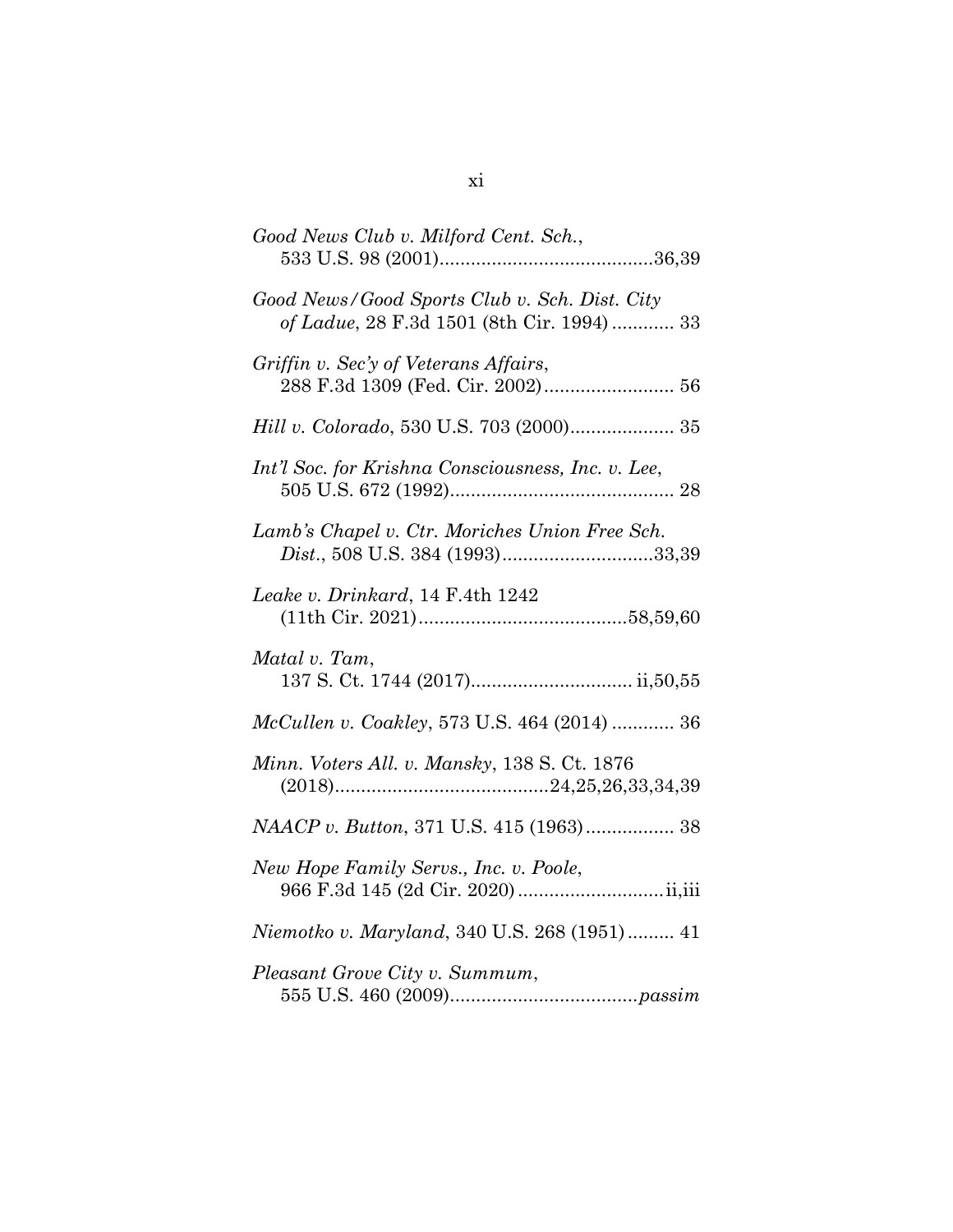| Reed v. Town of Gilbert, 576 U.S. 155 (2015) 25,36                                                                                               |
|--------------------------------------------------------------------------------------------------------------------------------------------------|
| Ridley v. Massachusetts Bay Transp. Auth.,                                                                                                       |
| Robb v. Hungerbeeler, 370 F.3d 735                                                                                                               |
| Rosenberger v. Rector & Visitors of the Univ. of<br>Va., 515 U.S. 819 (1995) 33,36,37                                                            |
| Sable Commc'ns of Cal., Inc. v. FCC,                                                                                                             |
| United Veterans Memorial & Partiotic Ass'n of<br>the City of New Rochelle v. City of New<br><i>Rochelle</i> , 72 F. Supp. 3d 468                 |
| United Veterans Memorial & Patriotic Ass'n of<br>the City of New Rochelle v. City of New<br><i>Rochelle</i> , 615 F. App'x 693 (2d Cir. 2015) 47 |
| Walker v. Texas Div., Sons of Confederate<br><i>Veterans, Inc., 576 U.S. 200 (2015)passim</i>                                                    |
| Wandering Dago, Inc. v. Destito,<br>879 F.3d 20 (2d Cir. 2018) iii,50,52                                                                         |
| W. Va. State Bd. of Educ. v. Barnette,                                                                                                           |
| <b>Constitutional Provisions</b>                                                                                                                 |

U.S. Const. amend. I .......................................*passim*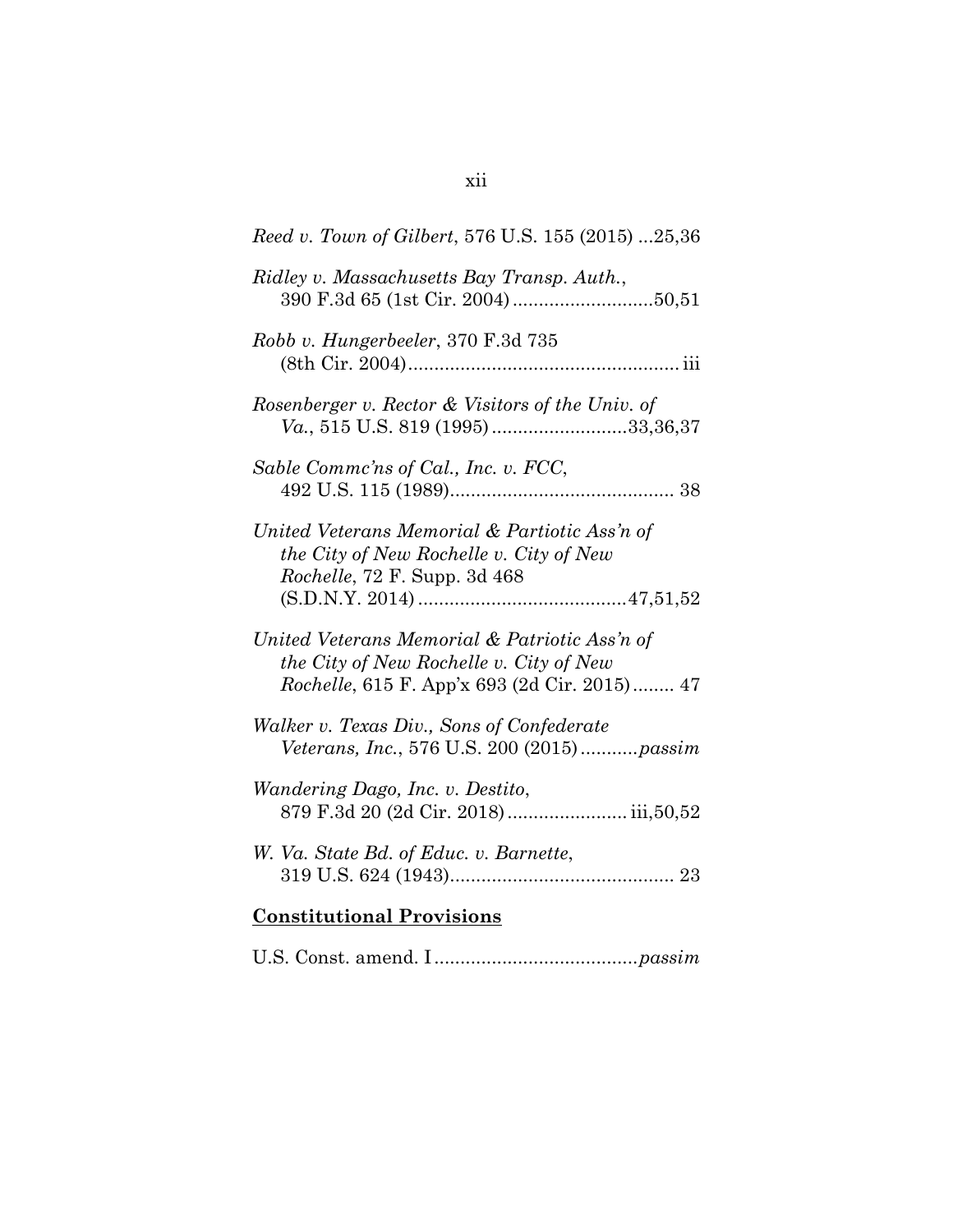| <b>Statutes</b>          |
|--------------------------|
|                          |
|                          |
|                          |
| <b>Other Authorities</b> |
|                          |

# $xiii$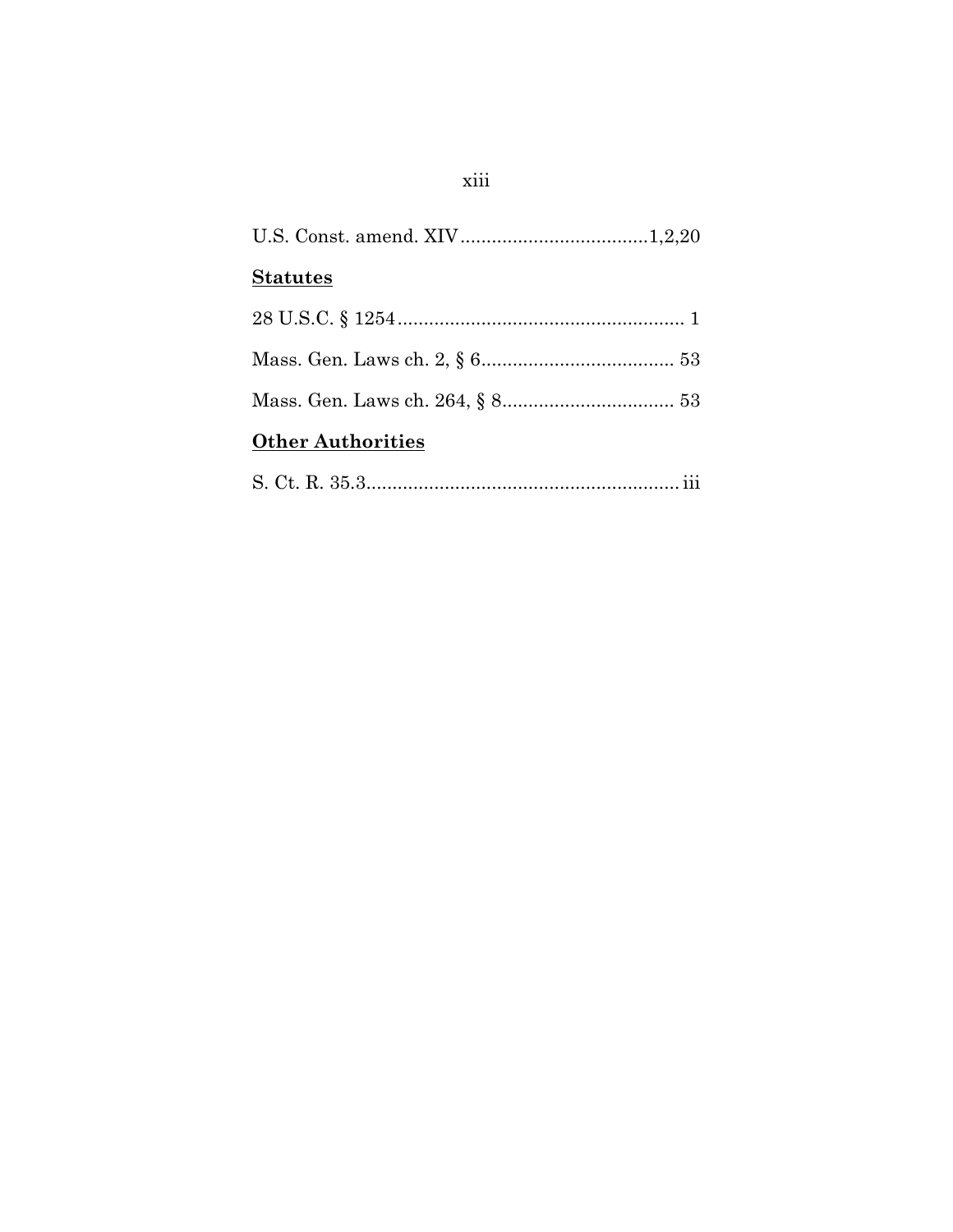#### **OPINIONS AND ORDERS BELOW**

The First Circuit's opinion is reported at 986 F.3d 78 and reprinted in the Appendix to the Petition for Writ of Certiorari ("Petition Appendix") at 1a–40a. The district court's order has not yet been published in the Federal Supplement, but is reported at 2020 WL 555248 and reprinted at Pet. App. 41a–59a. The First Circuit's prior opinion is reported at 928 F.3d 166 and reprinted at Pet. App. 60a–82a. Prior orders of the district court are reported at 385 F. Supp. 3d 109 and 337 F. Supp. 3d 66, and reprinted at Pet. App. 83a–102a and Pet. App. 103a–127a.

### **JURISDICTION**

The First Circuit entered its opinion and judgment on January 22, 2021. The Court's jurisdiction rests on 28 U.S.C. § 1254(1).

## **CONSTITUTIONAL PROVISIONS INVOLVED**

**The First Amendment to the United States Constitution** provides, in relevant part, that "Congress shall make no law respecting an establishment of religion, or prohibiting the free exercise thereof; or abridging the freedom of speech . . . ." U.S. Const. amend. I.

**The Fourteenth Amendment to the United States Constitution** provides, in relevant part, that "No State shall . . . deprive any person of life, liberty, or property, without due process of law; nor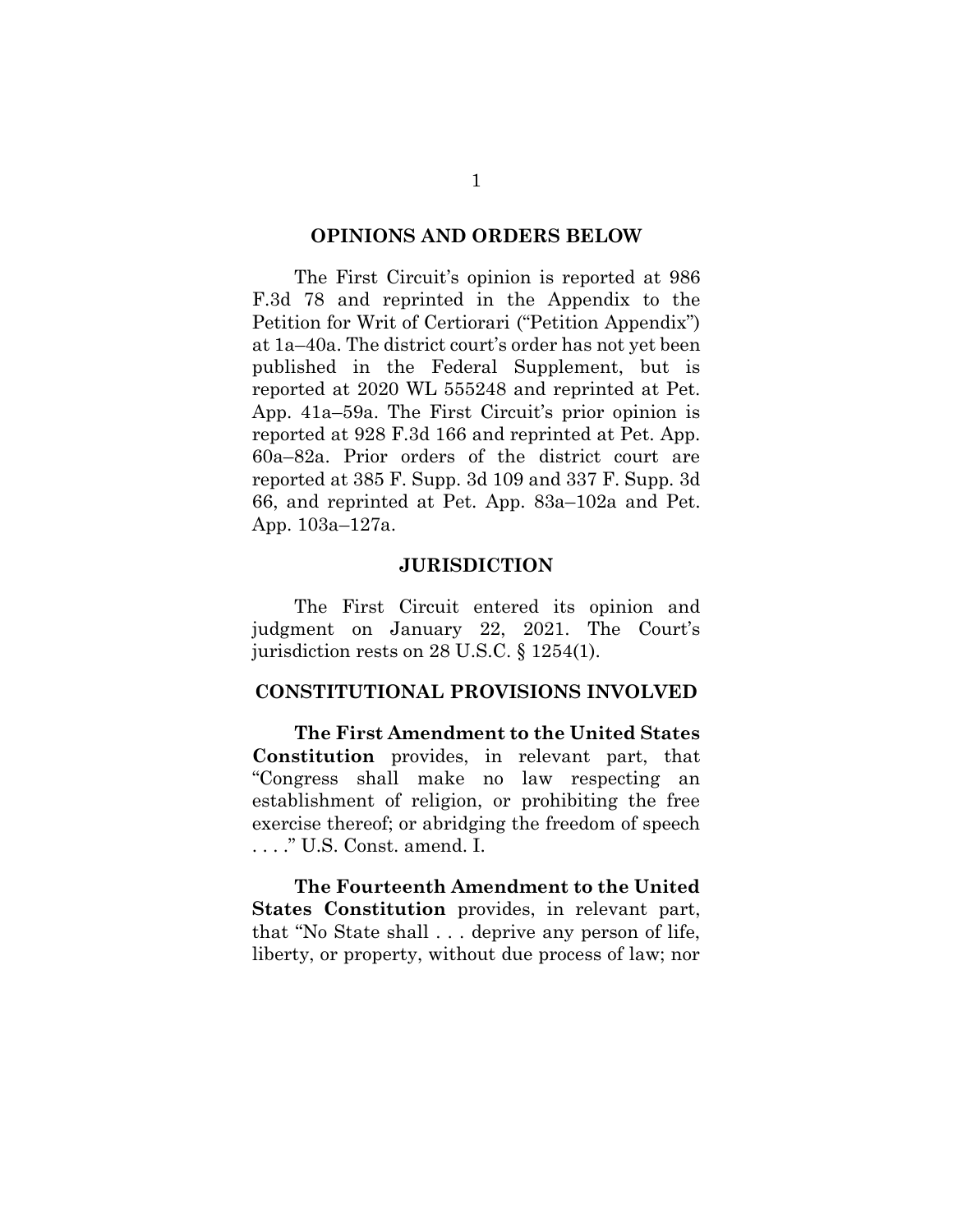deny to any person within its jurisdiction the equal protection of the laws." U.S. Const. amend. XIV.

## **STATEMENT OF THE CASE**

#### T. **FACTUAL BACKGROUND**

#### **Camp Constitution's Flag Raising**  A. **Request.**

Petitioner Camp Constitution is an allvolunteer association formed in 2009, offering classes and workshops on subjects such as U.S. History, the U.S. Constitution, and current events. (Pet. App. 129a.) Petitioner Harold Shurtleff is the founder and Director of Camp Constitution. (*Id.*) Camp Constitution's mission is to enhance understanding of the country's Judeo-Christian heritage, the American heritage of courage and ingenuity, the genius of the United States Constitution, and free enterprise. (*Id.*)

In connection with the September 17, 2017 observance of Constitution Day and Citizenship Day, Camp Constitution<sup>3</sup> desired to commemorate the historical civic and social contributions of the Christian community to the City of Boston, the Commonwealth of Massachusetts, religious tolerance, the Rule of Law, and the U.S. Constitution, by hosting an event at Boston's City Hall Plaza to feature "short speeches by some local

Unless otherwise indicated, Petitioners are referred to collectively herein as "Camp Constitution," and Respondents as the "City" or "Boston."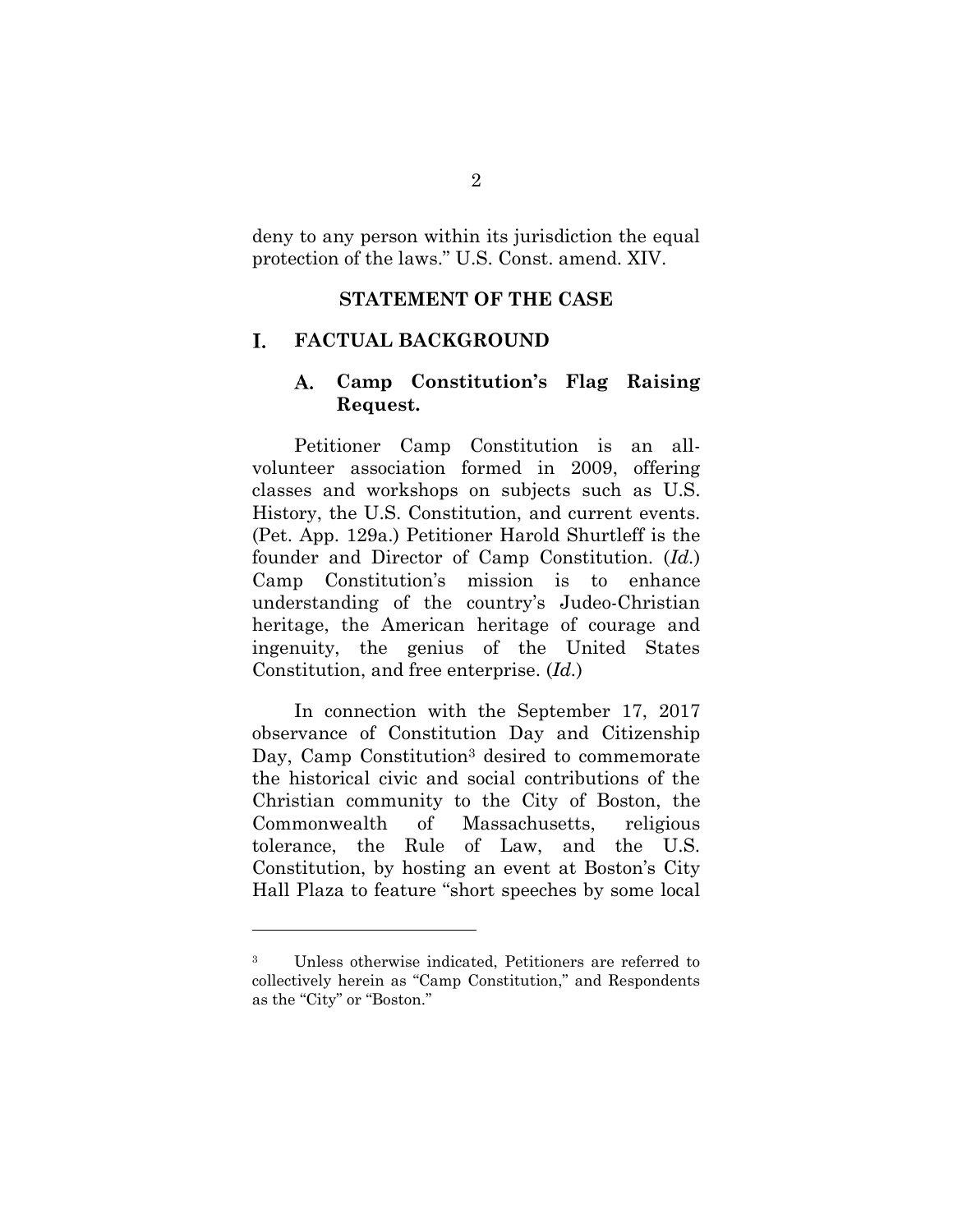clergy focusing on Boston's history" and "to raise the Christian Flag" on one of Boston's City Hall Flag Poles. (Pet. App. 130a–132a.) On July 28, 2017, Shurtleff telephoned and e-mailed Lisa Menino, <sup>4</sup> the City's senior special events official, seeking approval for the flag raising event. (Pet. App. 131a–132a.)

Shurtleff's e-mail included a picture of the proposed flag:

This is the flag:



**Hal Shurtleff** Director, Camp Constitution

(*Id.*) Menino requested approval from Gregory T. Rooney, Commissioner of the City of Boston

<sup>4</sup> Lisa Lamberti's name was legally changed to Menino prior to July 2017. (Pet. App. 131a n.2.)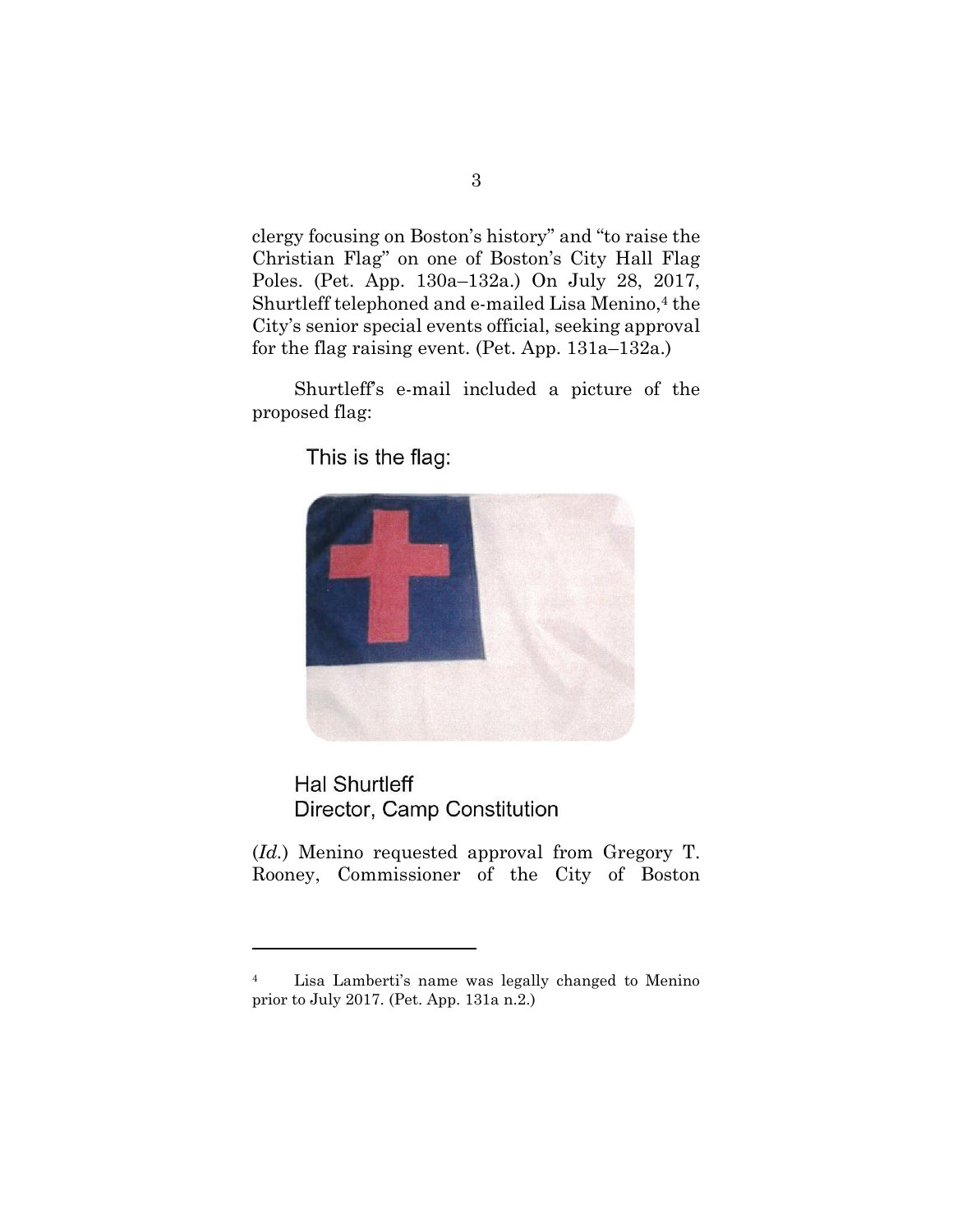Property Management Department, <sup>5</sup> which she expected to receive. (Pet. App. 132a, 151a.)

**B. The City's Flag Raising Approvals Under Its Policies and Practices Designating the City Hall Flag Poles a Public Forum.**

The City has designated some its properties to be available to private persons and groups for events, including Faneuil Hall, Samuel Adams Park, City Hall Plaza, City Hall Lobby, City Hall Flag Poles, and North Stage. (Pet. App. 132a–133a.) The City Hall Flag Poles comprise three flag poles on City Hall Plaza, near the entrance to City Hall, as shown here:



(Pet. App. 141a, 161a.) The City generally raises the American Flag and the POW/MIA flag on one pole,

<sup>5</sup> Although succeeded in office by Respondent Melvin (*see*  note 2, *supra*), Rooney was Commissioner of Property Management at all material times. (Pet. App. 130a.)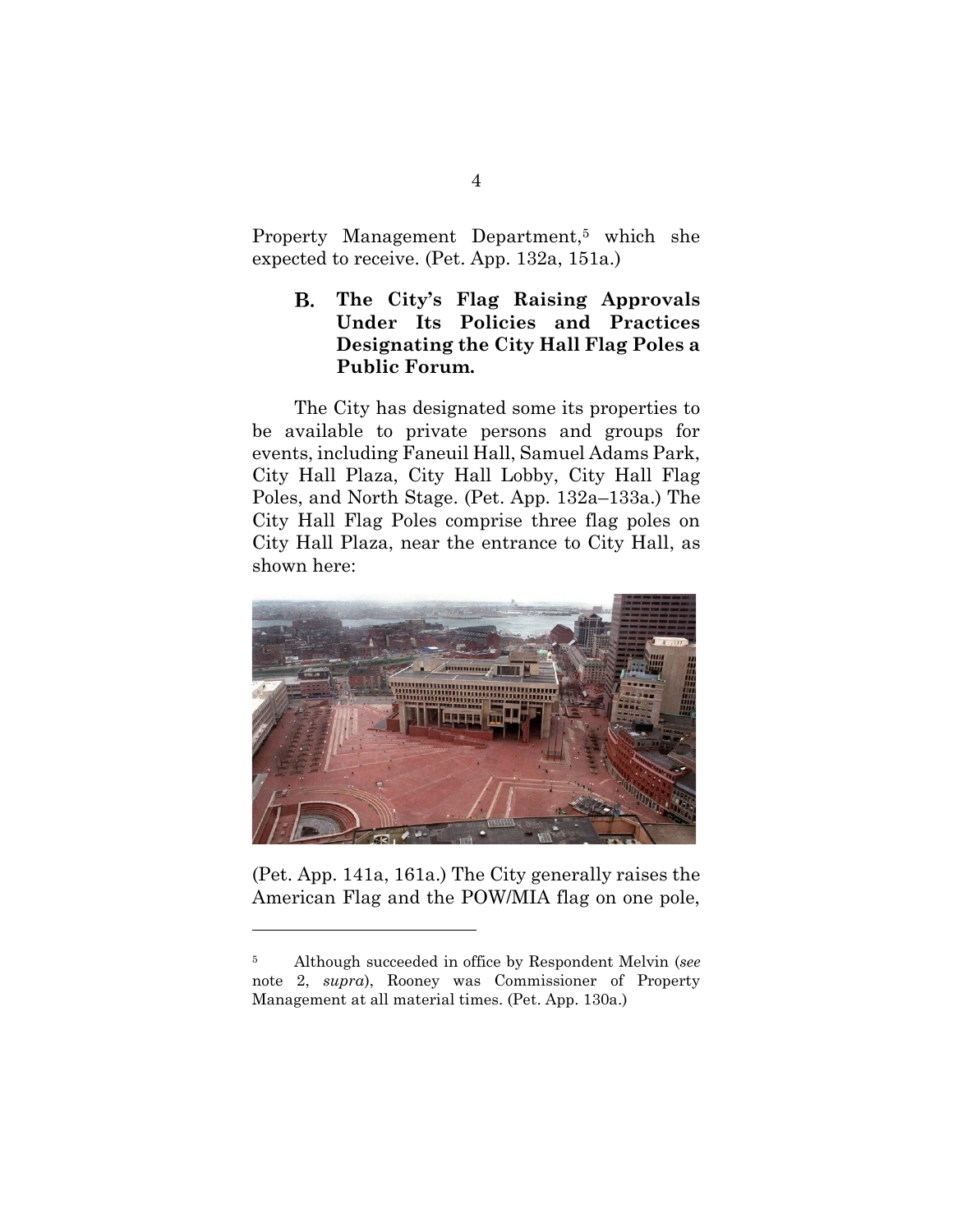the Commonwealth of Massachusetts flag on the second pole, and the City of Boston flag on the third. (Pet. App. 141a–142a.) But the City regularly allows private groups to raise their own flags on the third flagpole in connection with their flag raising events. (Pet. App. 142a–143a.) The City of Boston website states the City's goals for flag raising events:

*We commemorate flags from many countries and communities at Boston City Hall Plaza during the year.*

We want to create an environment in the City where **everyone feels included**, and is treated with respect. We also want to raise awareness in Greater Boston and beyond about the many countries and cultures around the world. Our goal is to **foster diversity and build and strengthen connections among Boston's many communities**.

(Pet. App. 143a (bold emphasis added).)

The City posts on its website written policies and an application process for use of its public fora. (Pet. App. 133a–135a.) The online policies provide, in part: "You need our permission if you want to hold a public event at certain properties near City Hall. These locations include . . . the City Hall Flag Poles . . . ." (*Id.*) The policies also provide content-neutral reasons for denying an application, including incompleteness, capacity to contract, unpaid debt to the City, illegality, danger to health or safety, and misrepresentations or prior malfeasance. (*Id.*)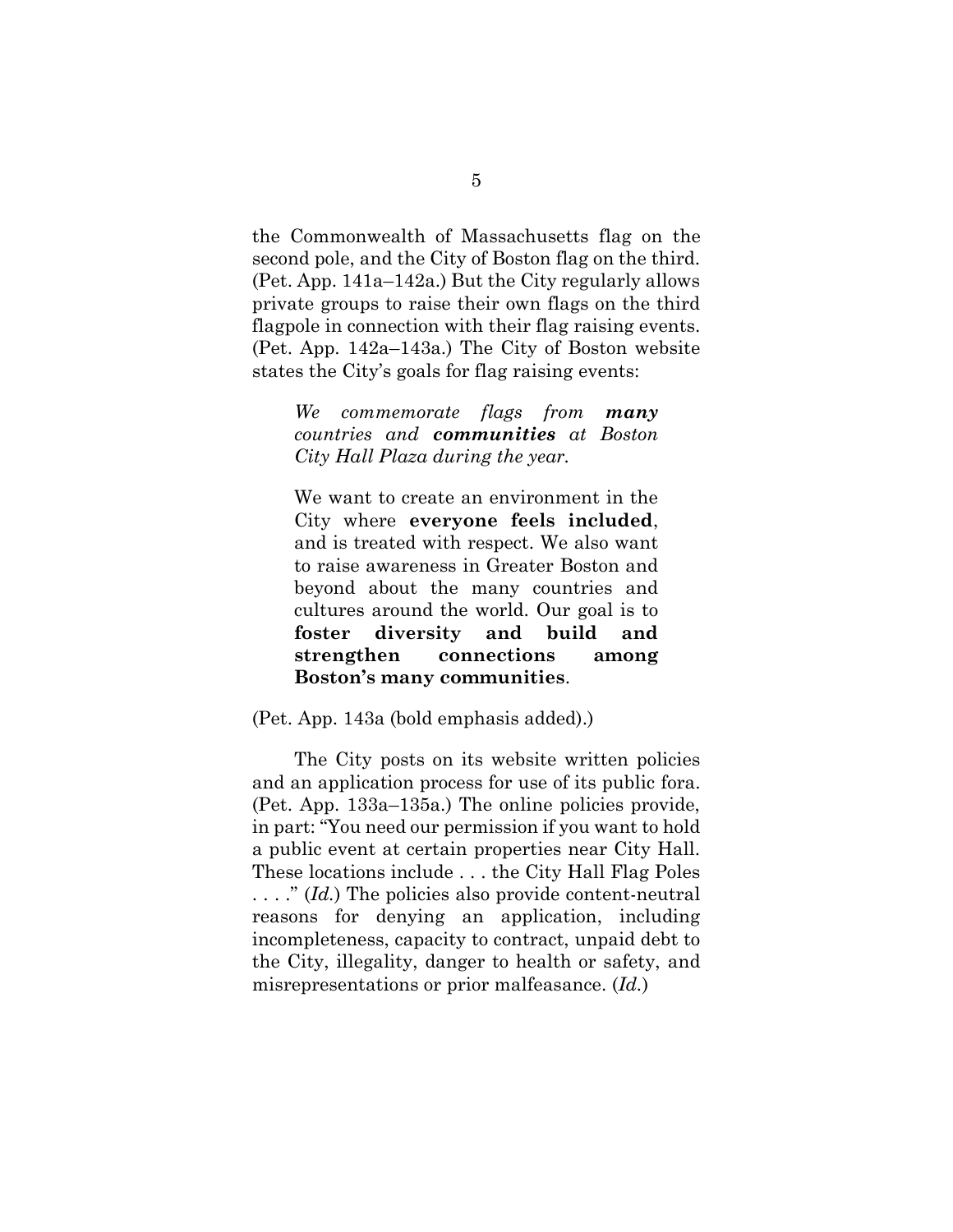The website allows completion of an application online, or by fax or mail using a printable application form titled, "Property and Construction Management Department City Hall and Faneuil Hall Event Application." (Pet. App. 135a–136a.) The printable application identifies the City Hall Flag Poles as one of several public forum options:

#### **Property and Construction Management Department City Hall and Faneuil Hall Event Application Boston City Hall, Rm. 811 Boston MA, 02201** Phone: 617-635-4100 Fax: 617-635-3250

| Name of Event:         |                                                      |  |                        |  |  |
|------------------------|------------------------------------------------------|--|------------------------|--|--|
| Event Date (s):        |                                                      |  |                        |  |  |
|                        |                                                      |  |                        |  |  |
|                        |                                                      |  |                        |  |  |
|                        |                                                      |  |                        |  |  |
| Location:              |                                                      |  |                        |  |  |
| Faneuil Hall $\square$ | Samuel Adams Park □                                  |  | City Hall Plaza $\Box$ |  |  |
| City Hall Lobby $\Box$ | City Hall Flag Poles $\square$<br>North Stage $\Box$ |  |                        |  |  |

(*Id.*)

6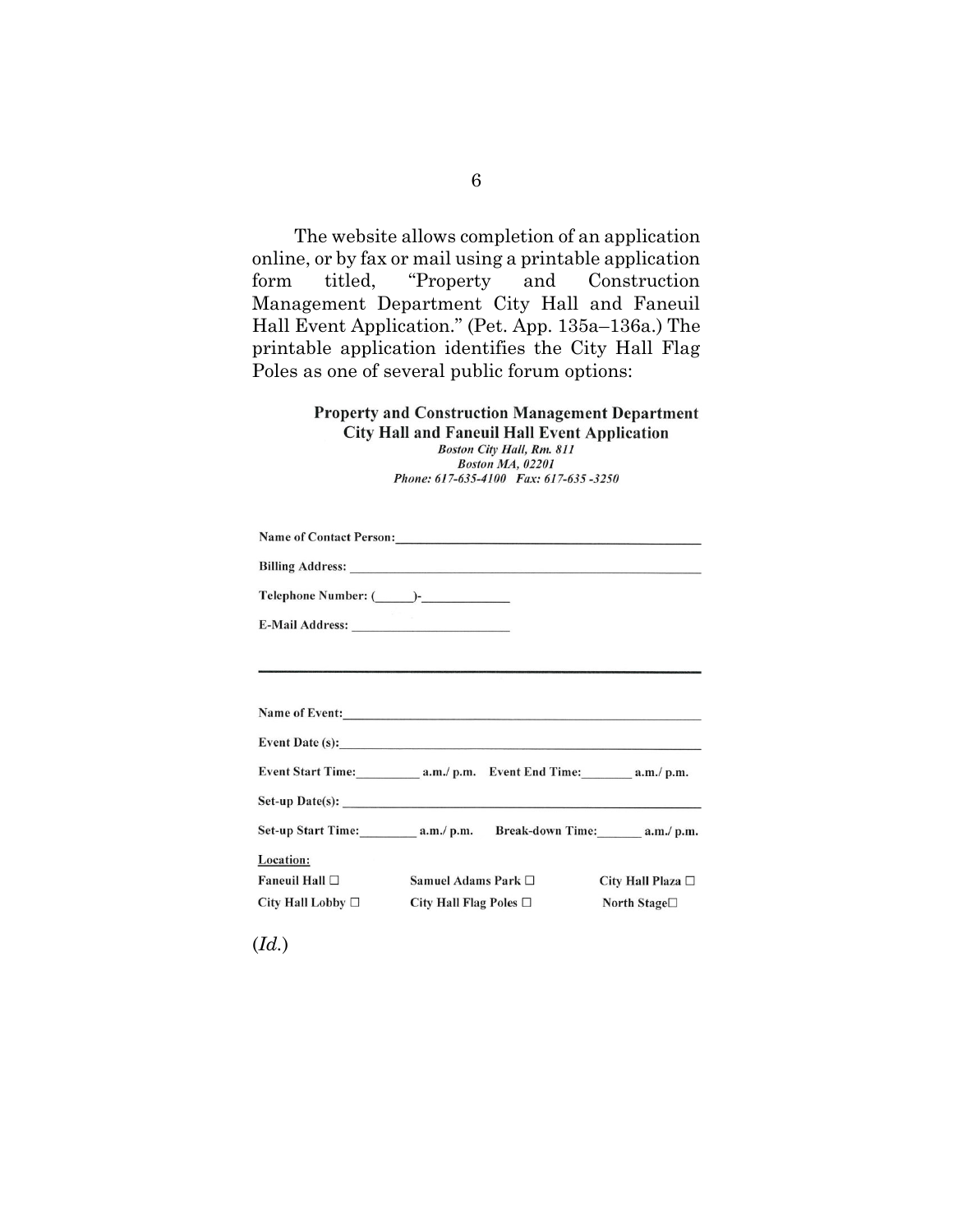The application also incorporates "Guidelines for any Person or Group Requesting the Use of Faneuil Hall, Sam Adams Park, City Hall Plaza, City Hall Lobby, North Stage or the City Hall Flag Poles," stating that the "application applies to any public event proposed to take place at [*inter* alia] the City Hall Flag Poles." (Pet. App. 136a (emphasis added).) The guidelines further provide, in part:

Where possible, the Office of Property and Construction Management seeks to accommodate **all applicants** seeking to take advantage of the City of Boston's **public forums**. To maximize efficient use of these **forums** and ensure the safety and convenience of the applicants and the general public, access to these **forums**  must be regulated.

(Pet. App. 136a–140a (emphasis added).) The form promises a response within ten days and provides eleven possible reasons for denial of a request (similar to the online policies), such as schedule conflict, illegality, danger to health or safety, misrepresentations or prior malfeasance, and various procedural defects. (*Id.*; *see* Pet. App. 133a– 135a.) Prior to October 2018, the City had no other written policies for use of the City's public forums. (Pet. App. 140a.)

The City's Property Management Department receives and processes all applications for public events on City properties, including flag raising events at the City Hall Flag Poles, through the same system. (Pet. App. 140a.) The Commissioner has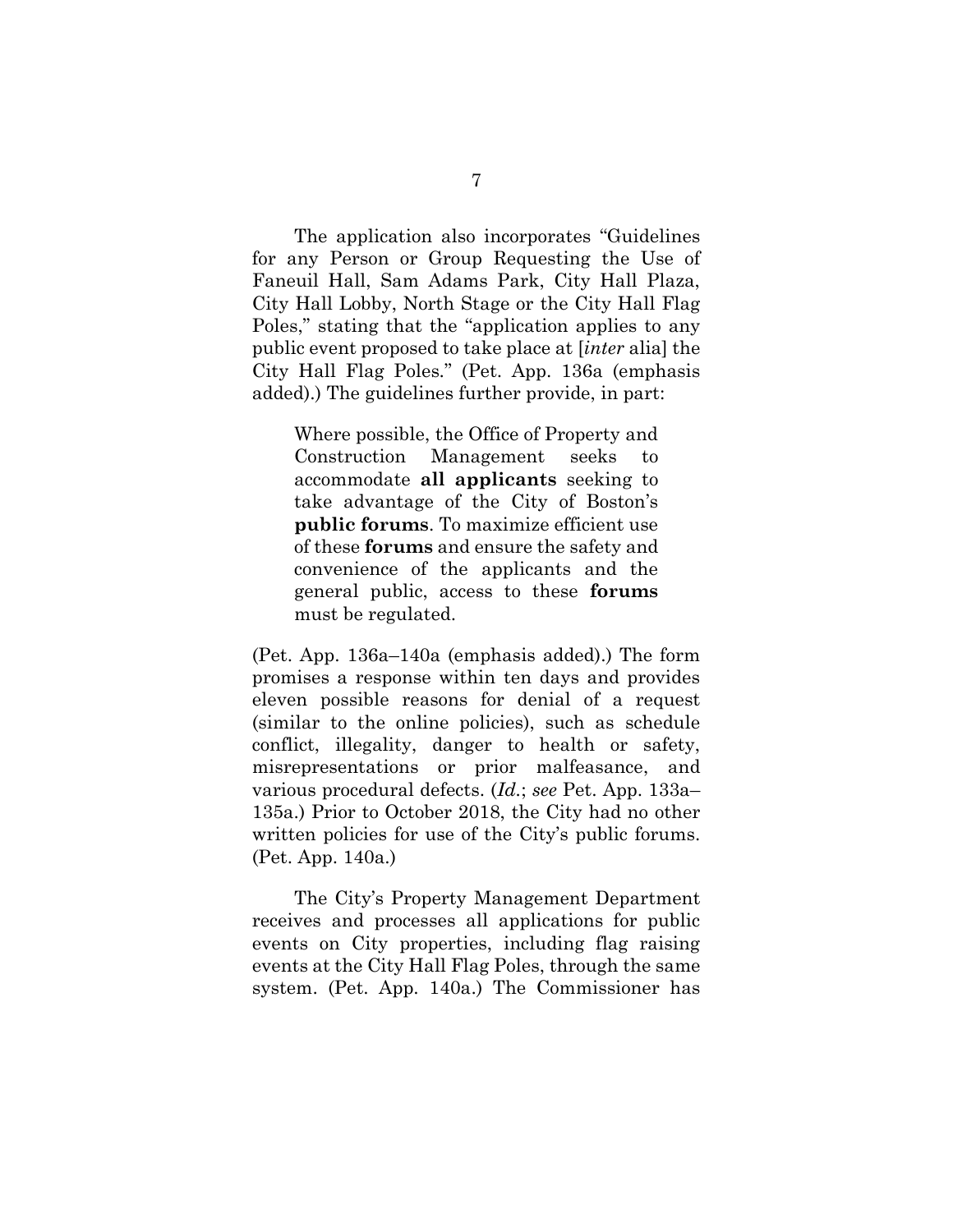final say over approvals for all events. (Pet. App. 141a.)

For the twelve years preceding Camp Constitution's request, from June 2005 through June 2017, the City approved **284 flag raising events, with no record of a denial.** (Pet. App. 142a–143a, 149a–150a, 173a–190a.) During the oneyear period immediately preceding Camp Constitution's request the City approved **39 private flag raisings—averaging more than three per month**. (Pet. App. 142a–143a.)

Approved flag raisings have included ethnic and other cultural celebrations, the arrival of foreign dignitaries, the commemoration of independence or other historic events in other countries, and the celebration of certain causes such as "gay pride." (Pet. App. 142a–143a, 173a–187a.) And, while it would be illegal for the City itself to "display[] the flag or emblem of a foreign country upon the outside of a . . . city . . . building ," Mass. Gen. Laws ch. 264, § 8, the City has approved private flag raisings for celebrations of the countries of Albania, Brazil, Ethiopia, Italy, Panama, Peru, Portugal, Puerto Rico, Mexico, as well as China, Cuba, and Turkey, and for the flags of the private Chinese Progressive Association, National Juneteenth Observance Foundation, Bunker Hill Association, and Boston Pride. (*Id.*)

The City has allowed flags on the City Hall Flag Poles that contain religious language and symbols. (Pet. App. 143a–146a.) For example, the City of Boston flag, which is usually raised on one of the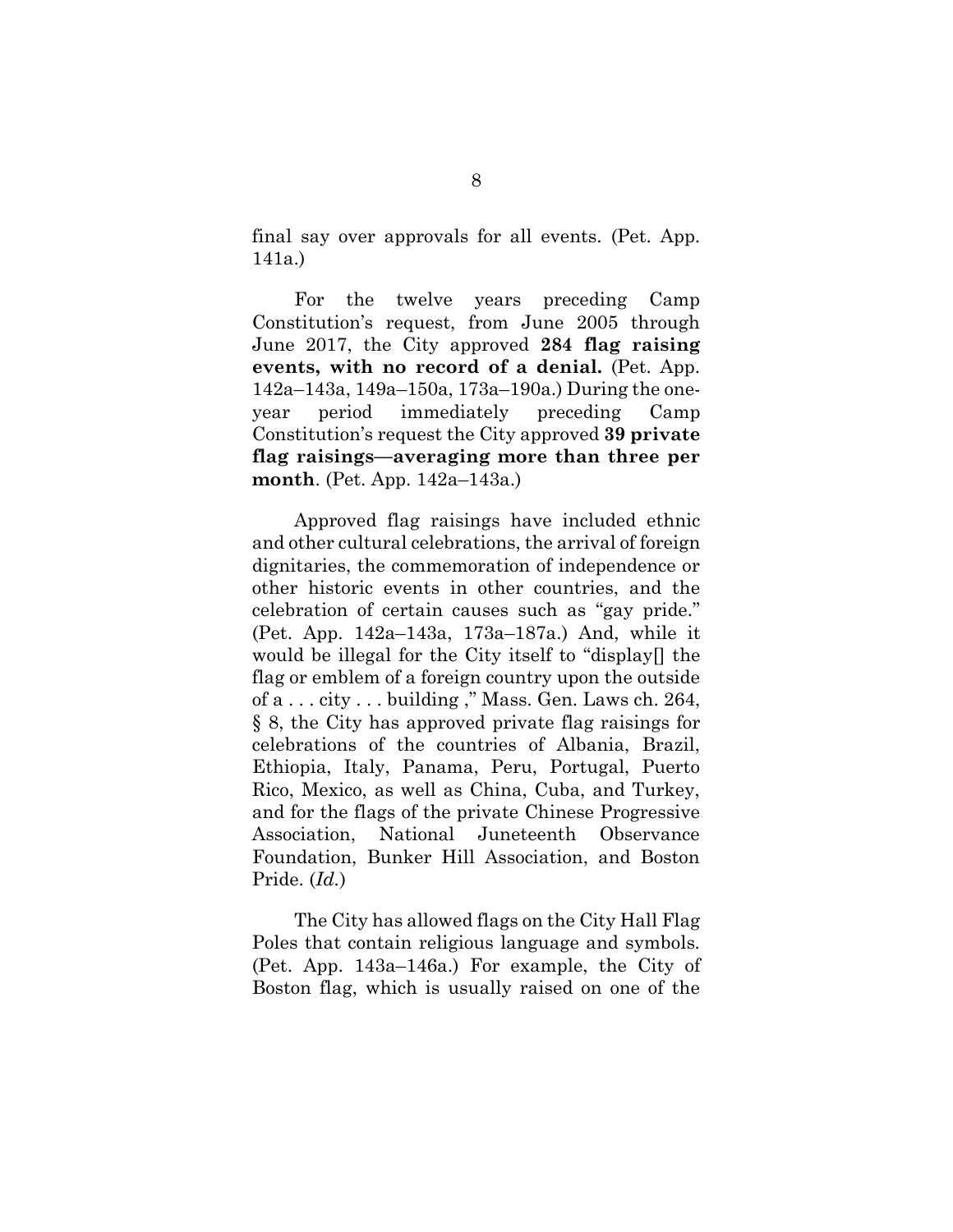Flag Poles, depicts the City Seal, containing the inscription "SICUT PATRIBUS, SIT DEUS NOBIS" which means "God be with us as he was with our fathers":



(Pet. App. 143a–144a.) The Turkish flag, which the City has approved at least thirteen times, in 2005, 2006, and 2009–2019, depicts the star and crescent of the Islamic Ottoman Empire:

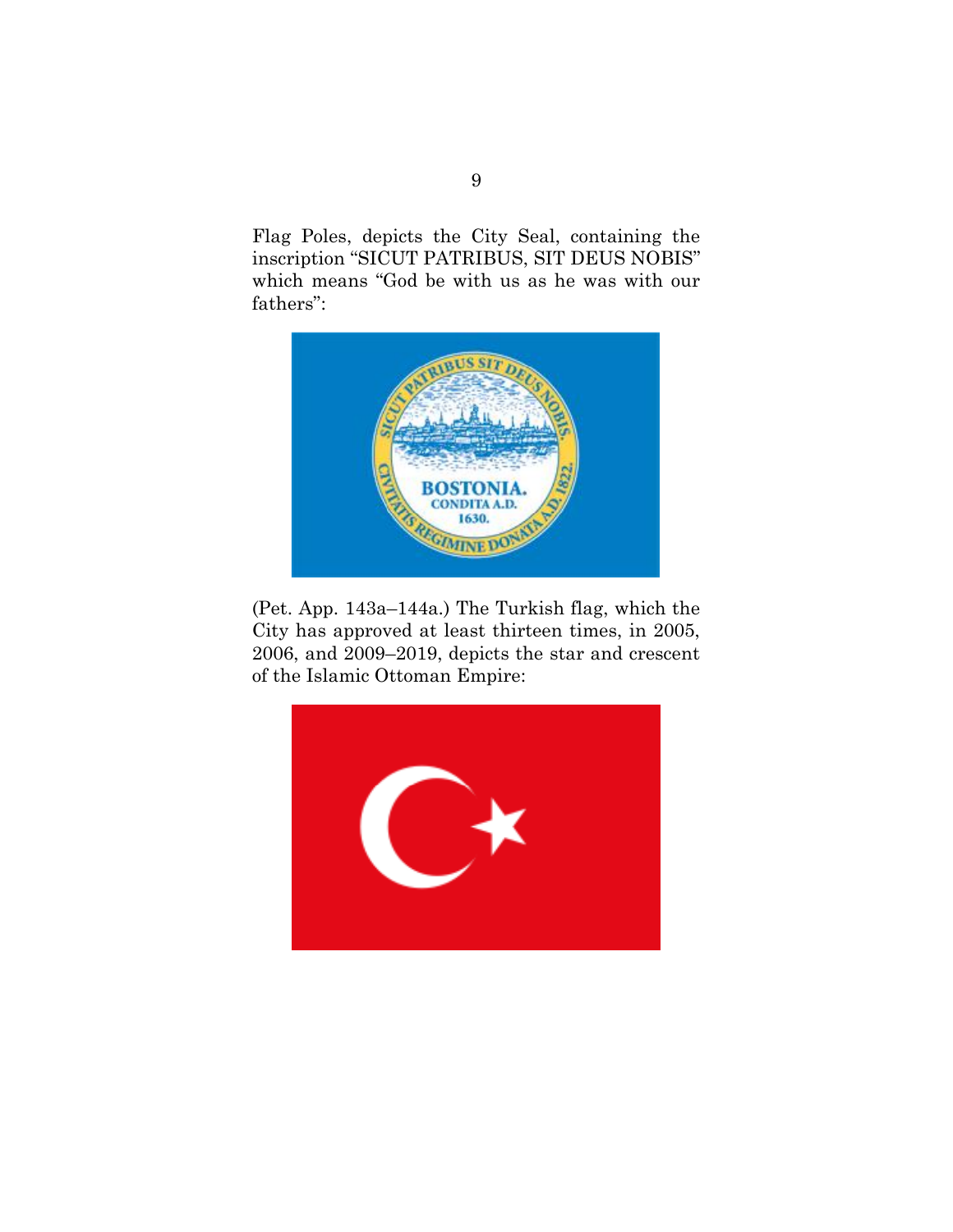(Pet. App. 144a–145a.) And for at least three years (2016–2018) the City allowed the Bunker Hill Association to raise the Bunker Hill Flag to commemorate the Revolutionary War Battle of Bunker Hill and Bunker Hill Day. (Pet. App. 145a– 146a.) The Bunker Hill Flag, which is virtually identical to the "Christian flag" except for the reverse color scheme and the pine tree, contains a red cross against a white field on a blue flag, as shown here:

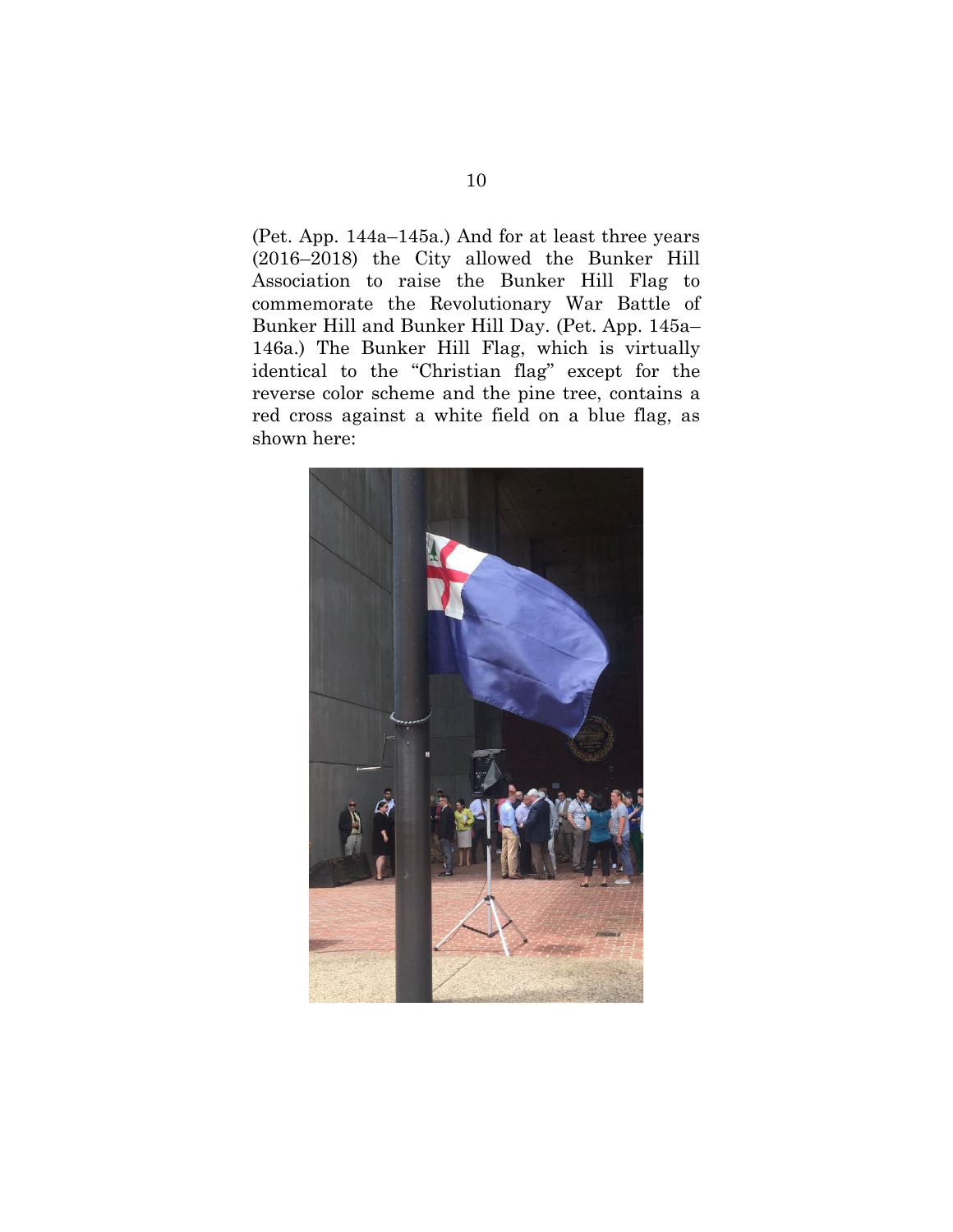(*Id.*)

The City partnered with a promoter to schedule events on City Hall Plaza, including events approved through the Department of Property Management application process. (Pet. App. 146a–147a.) The schedules for flag raisings and other events were featured on the partner website. (*Id.*) For example, Commissioner Rooney approved a June 2017 Portuguese Flag Raising Ceremony, involving the raising of the Portuguese flag on the City Hall Flag Poles. (Pet. App. 147a–149a.) The partner website posted the organizer's descriptions of the flag's distinctively religious imagery and the ceremony:

The dots inside the blue shields represent the five wounds of Christ when crucified. Counting the dots and doubling those five in the center, there are thirty dots that represents the coins Judas received for having betrayed Christ. . . .

. . . .

Come and join us in honoring the flag of Portugal in what represents the official recognition of the Portuguese community's presence and importance in the State of Massachusetts. Your presence is of key importance to pay this solemn homage to Portugal and the Portuguese emigrant community with grandeur.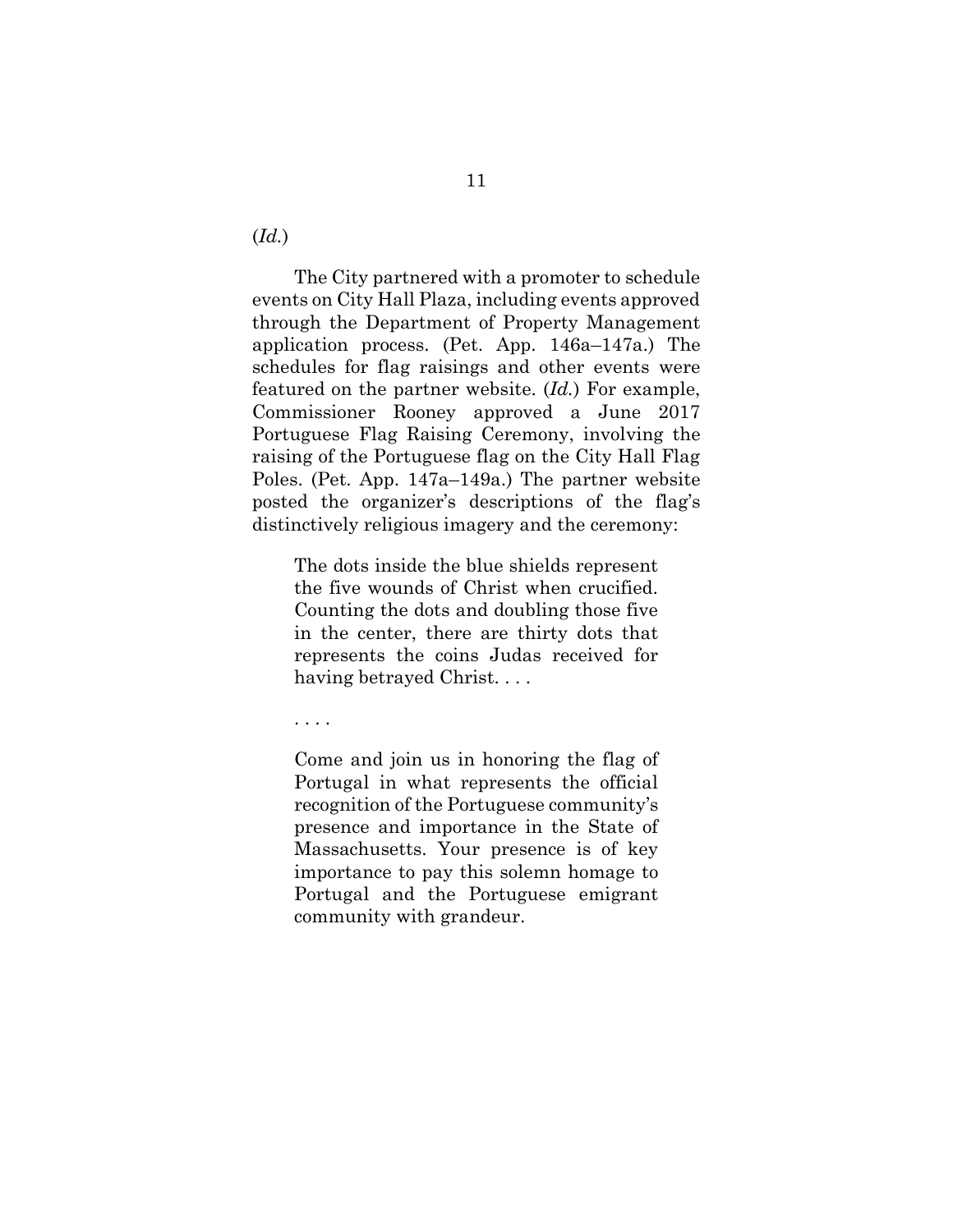(*Id.*) As described above, the Portuguese flag appears as follows:



## (*Id.*)

At the time of Camp Constitution's request in July 2017, the City had no specific written policies for handling flag raising applications, and Rooney had never denied a flag raising application. (Pet. App. 149a–150a.) The Department "never really had a lot of discussion prior to [Camp Constitution's] request related to flag raisings in any way." (*Id.*) According to Rooney, "[f]or the most part, [the City] will allow any event" to take place on City Hall Plaza. (Pet. App. 149a.)

It was Rooney's usual practice not to see a proposed flag before approving a flag raising event, and Rooney never requested to review or change a flag in connection with approval. (Pet. App. 150a.) The City does not require any applicant to give possession or ownership of its flag to the City as a condition for approval. (*Id.*) Rooney has no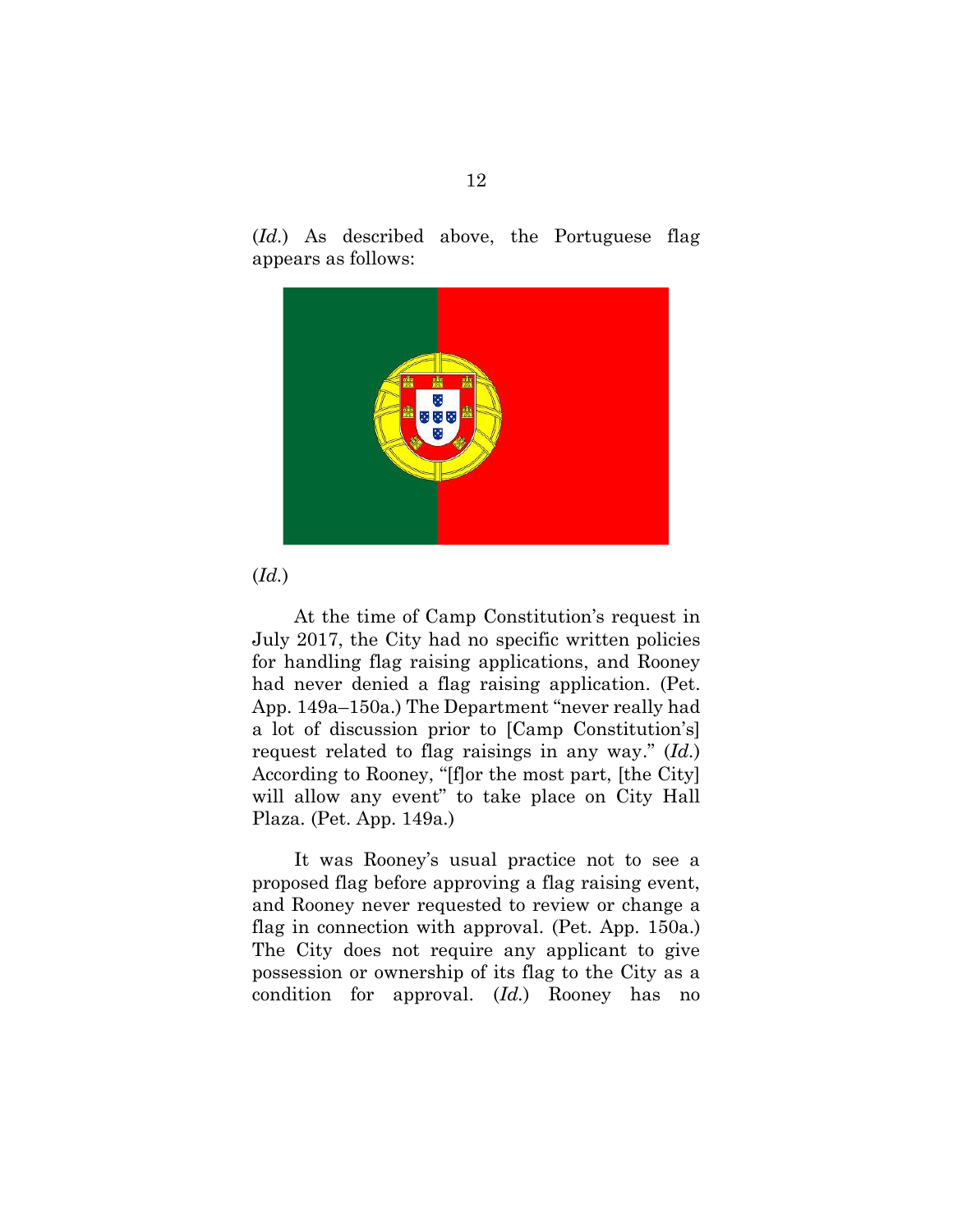knowledge of any person believing Boston has endorsed any organization or subject matter as a result of approving a flag raising event. (*Id.*)

#### $\mathbf{C}$ . **The City's Denial of Camp Constitution's Application to Use the City Hall Flag Poles Forum.**

Rooney was "concerned about" Camp Constitution's request because he considered it "related to a religious flag." (Pet. App. 150a–151a.) Rooney "didn't know whether or not it was appropriate to put a religious flag on a public building, so [he] wanted to inquire a little bit more." (*Id.*) After "a couple of weeks" he consulted with the City's law department for guidance "[d]ue to the fact that the flag in question *was described as* a religious flag." (Pet. App. 151a (emphasis added).)

In the meantime, Menino updated Shurtleff, "I am just waiting for the approval from my bosses I just sent them another e-mail." (*Id.*) Three weeks after Camp Constitution's request, Shurtleff sent another e-mail inquiry, prompting Menino to e-mail Rooney, "has there been any decision made on Christian flag raising[?]" (*Id.*) Rooney replied, "The Law Department is reviewing our flag raising protocols. Do we have a complete list of organizations that have held flag raisings on the Plaza in recent years?" (*Id.*)

Rooney ultimately decided to deny Camp Constitution's request because "we didn't have a past practice of allowing religious flags, and we weren't going to allow this flag raising." (Pet. App.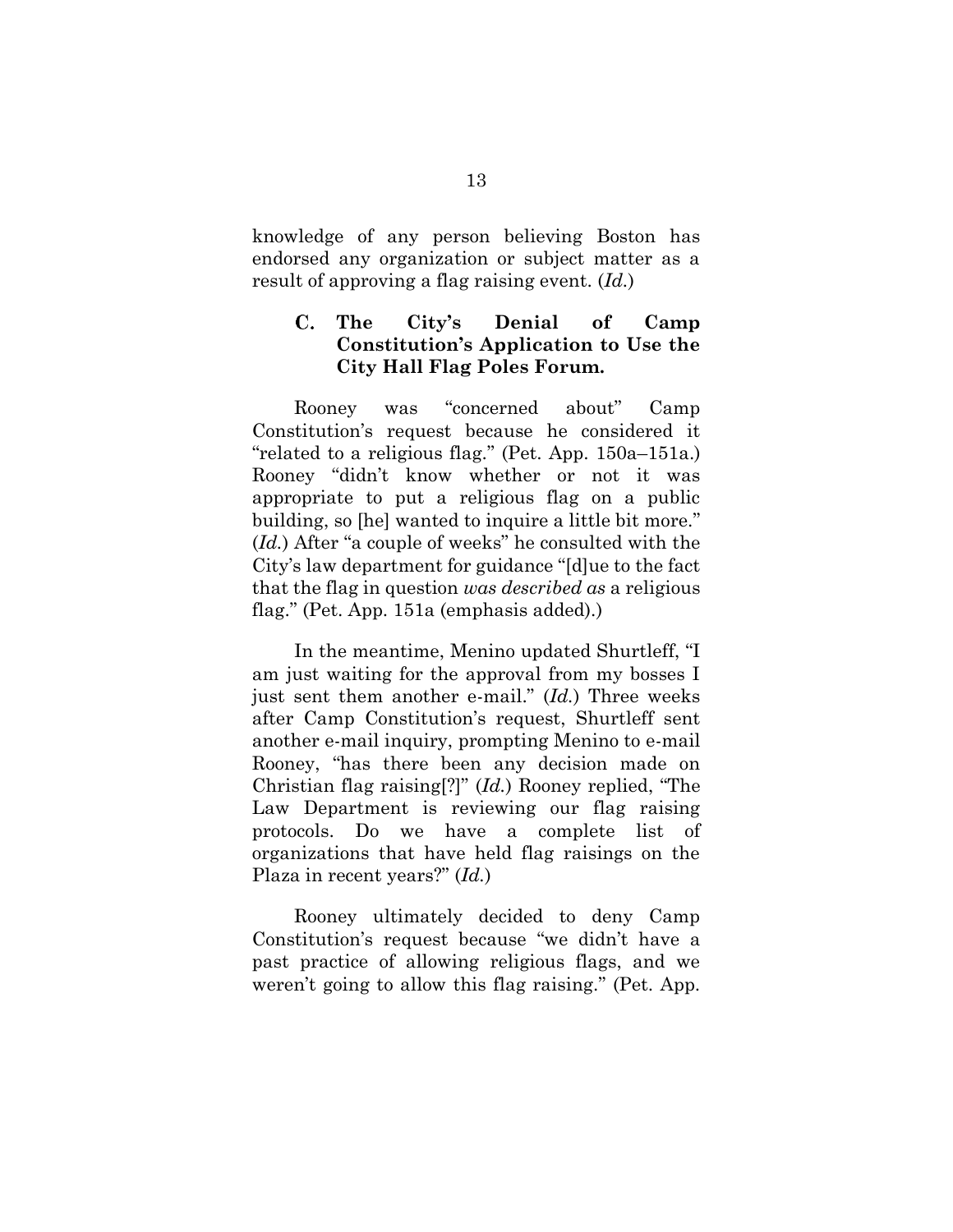152a.) On August 25, 2017, Rooney e-mailed Menino, "Please let them know that the request has been denied. Thanks." (*Id.*) Rooney had no intention of providing an explanation for the denial to Menino or Camp Constitution. (*Id.*) Rooney did not create any record memorializing his reasons for denial. (*Id.*)

On September 5, 2017—more than five weeks after Camp Constitution's request—Menino e-mailed Shurtleff that the request was denied. (*Id.*) Shurtleff requested a reason, prompting Rooney to advise the Boston Mayor's press office and other officials that he would prefer the Law Department, not Menino, to draft a response to Camp Constitution's request for a reason. (Pet. App. 152a– 153a.)

On September 8, 2017, Rooney e-mailed Shurtleff an explanation for the denial:

I am writing to you in response to your inquiry as to the reason for denying your request to raise the "Christian Flag". The City of Boston maintains a policy and practice of respectfully refraining from flying non-secular flags on the City Hall flagpoles. This policy and practice is consistent with well-established First Amendment jurisprudence prohibiting a local government from "respecting an establishment of religion." This policy and practice is also consistent with City's legal authority to choose how a limited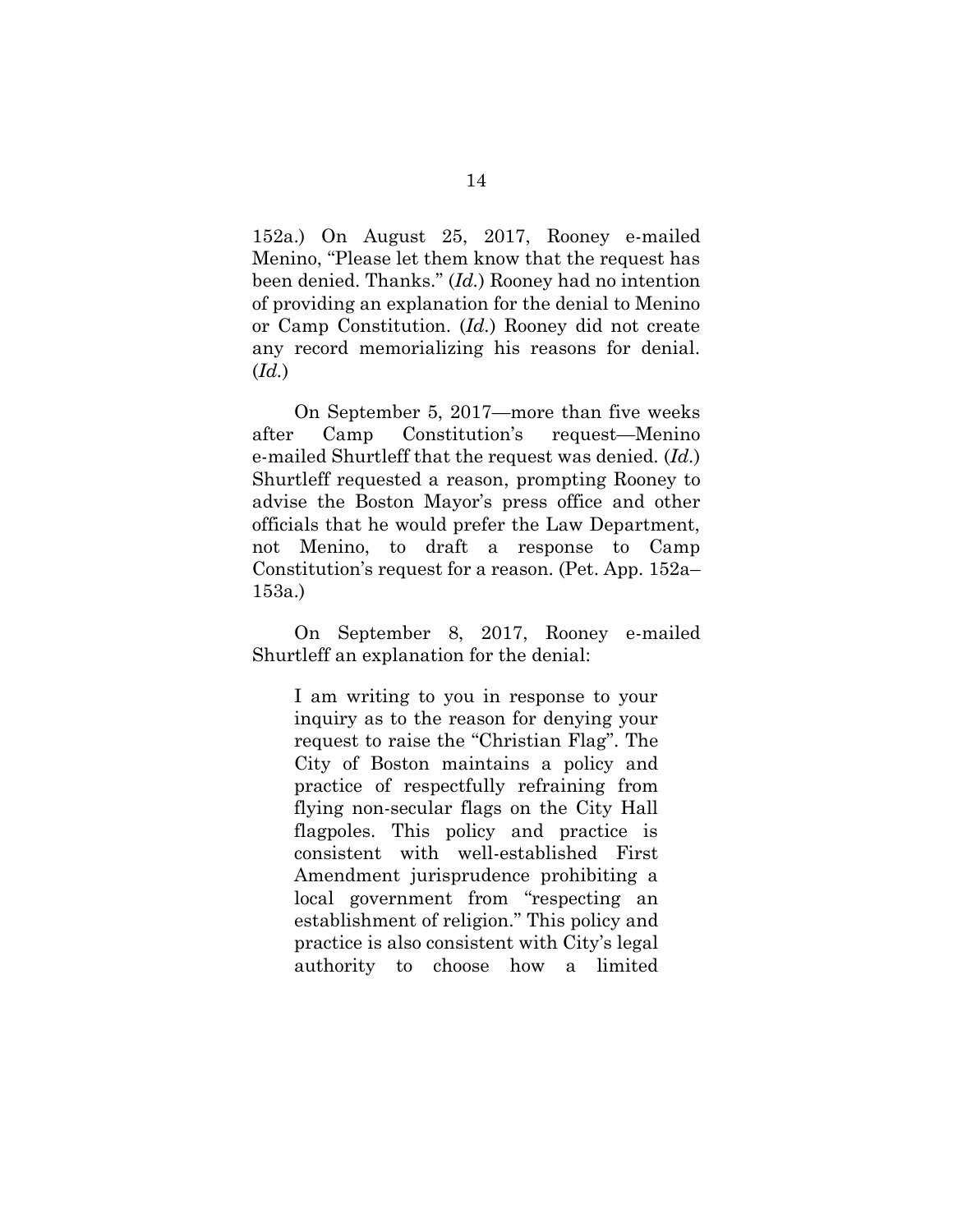government resource, like the City Hall flagpoles, is used.

According to the above policy and practice, the City of Boston has respectfully denied the request of Camp Constitution to fly on a City Hall flagpole the "Christian" flag, as it is identified in the request, which displays a red Latin cross against a blue square bordered on three sides by a white field.

The City would be willing to consider a request to fly a non-religious flag, should your organization elect to offer one.

(Pet. App. 153–154a.)

Where Rooney referred to Boston's "policy and practice of respectfully refraining from flying nonsecular flags on the City Hall flagpoles," he "was referring to past practice" because "up to this point, there had not been any formal written policy regarding flying non-secular flags on the flagpoles." (Pet. App. 154a–155a.) By "non-secular" Rooney meant "a religious flag that was promoting a specific religion." (*Id.*) Rooney did not mean he "had determined that the city had declined to fly nonsecular or religious flags in the past," but meant that he "had no record of ever having one had been approved." (*Id.*) Rooney did not work from any formal definition of "non-secular" or "religious" when he denied Camp Constitution's request. (Pet. App. 155a.)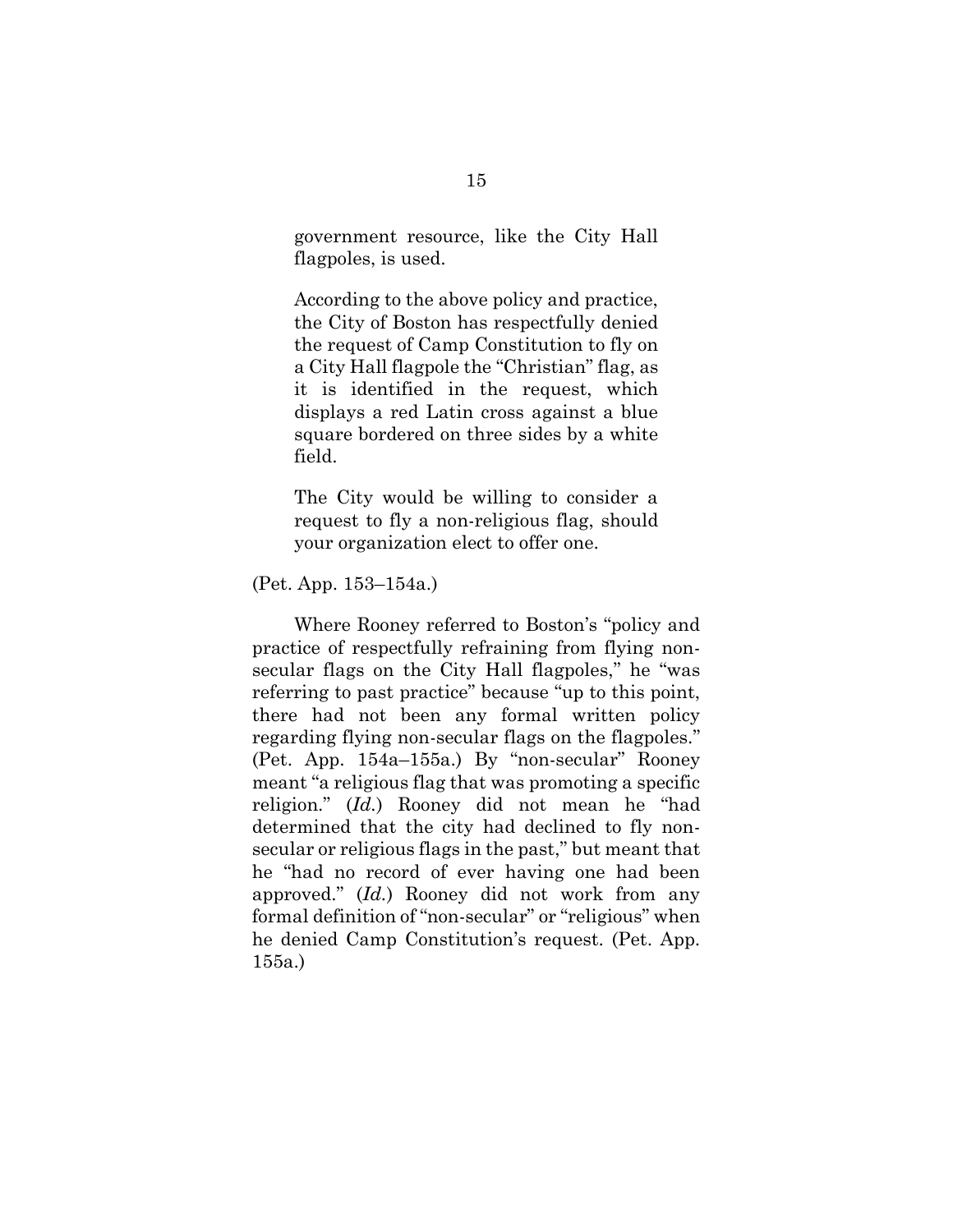Rooney admitted that excluding "religious" flags serves no goal or purpose of the City in allowing flag raising events on the City Hall Flag Poles, except "concern for the so-called separation of church and state or the constitution's establishment clause." (Pet. App. 157a.) Rooney was concerned Camp Constitution's flag "was a flag that was promoting a specific religion" and "didn't think that it was in the city's best interest to necessarily have that flag flying above City Hall." His concern was not with the flag *itself*, but that on the application it was *called* a "Christian flag." Rooney would not have been concerned if the same flag was called "the Camp Constitution flag" because then "it would have been the flag of the organization and not a religious symbol." (Pet. App. 155a.)

Rooney's concern with allowing the Christian flag was not based on the visual appearance of the flag ("a red cross on a blue field on a white flag"). If Camp Constitution had not called it the "Christian" flag on the application, Rooney would have treated it no differently from the Bunker Hill flag ("a red cross on a white field on a blue flag") which he had approved. (Pet. App. 156a.) Rooney did not consider the Bunker Hill flag a "religious" flag, despite its depiction of a red cross, because "it's to commemorate the Battle of Bunker Hill." (*Id.*) If the Bunker Hill flag had been presented to Rooney as "the Christian flag or a Christian flag, then [Rooney] would . . . have had the same concerns that [he] had about Camp Constitution's flag." (*Id.*)

Rooney would not have been concerned about approving the Portuguese flag raising, had he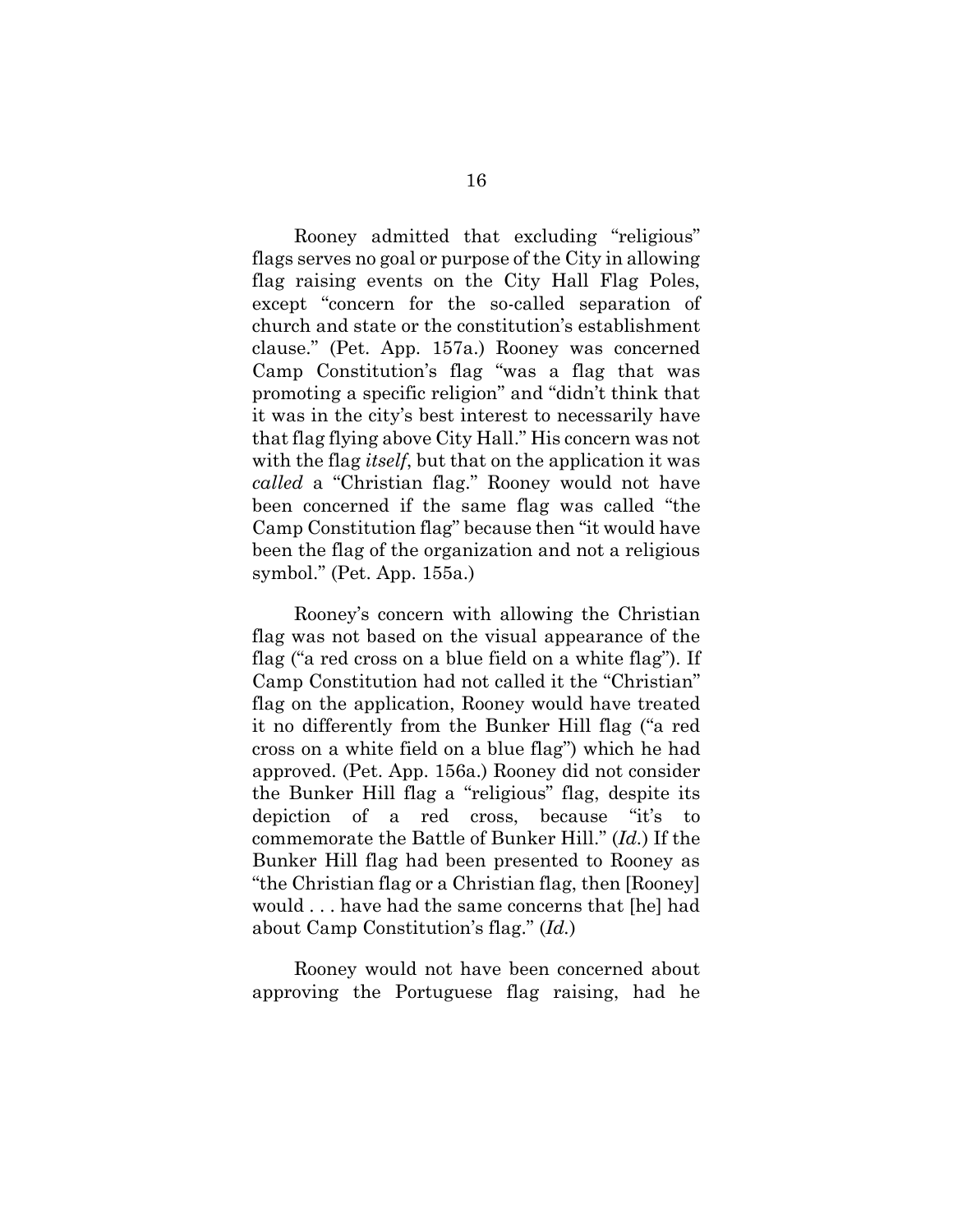known about the religious content of its flag, because Portugal is a "sovereign nation." (Pet. App. 156a.) Rooney, however, would weigh and think differently of a request to raise the Vatican flag "because of the fact that although it's a sovereign nation, it's also the Catholic church . . . . " $6$  (Pet. App. 156a–157a.) Rooney does not know whether the text of the Boston City Seal on the City's flag, translated, "God be with us as he was with our fathers," is a religious statement. (Pet. App. 160a.)

On September 13, 2017, Shurtleff submitted to the City a new, written City Hall and Faneuil Hall Event Application, requesting use of City Hall Plaza and the City Hall Flag Poles for the event "Camp Constitution Christian Flag Raising," and proposing dates of October 19, 2017 or October 26, 2017. (Pet. App. 157a–158a.) Shurtleff described the event as follows:

Celebrate and recognize the contributions Boston's Christian community has made to our city's cultural diversity, intellectual capital and economic growth. The Christian flag is an important symbol of our country's Judeo-Christian heritage. During the flag raising at the City Hall Plaza, Boston recognizes our Nation's

<sup>6</sup> The City previously had allowed the Vatican flag to be raised over Boston Common, alongside the United States and Massachusetts flags, in connection with the 1979 visit to Boston of Pope John Paul II, four years prior to diplomatic recognition of the Vatican by the United States. (Pet. App. 156a–157a.)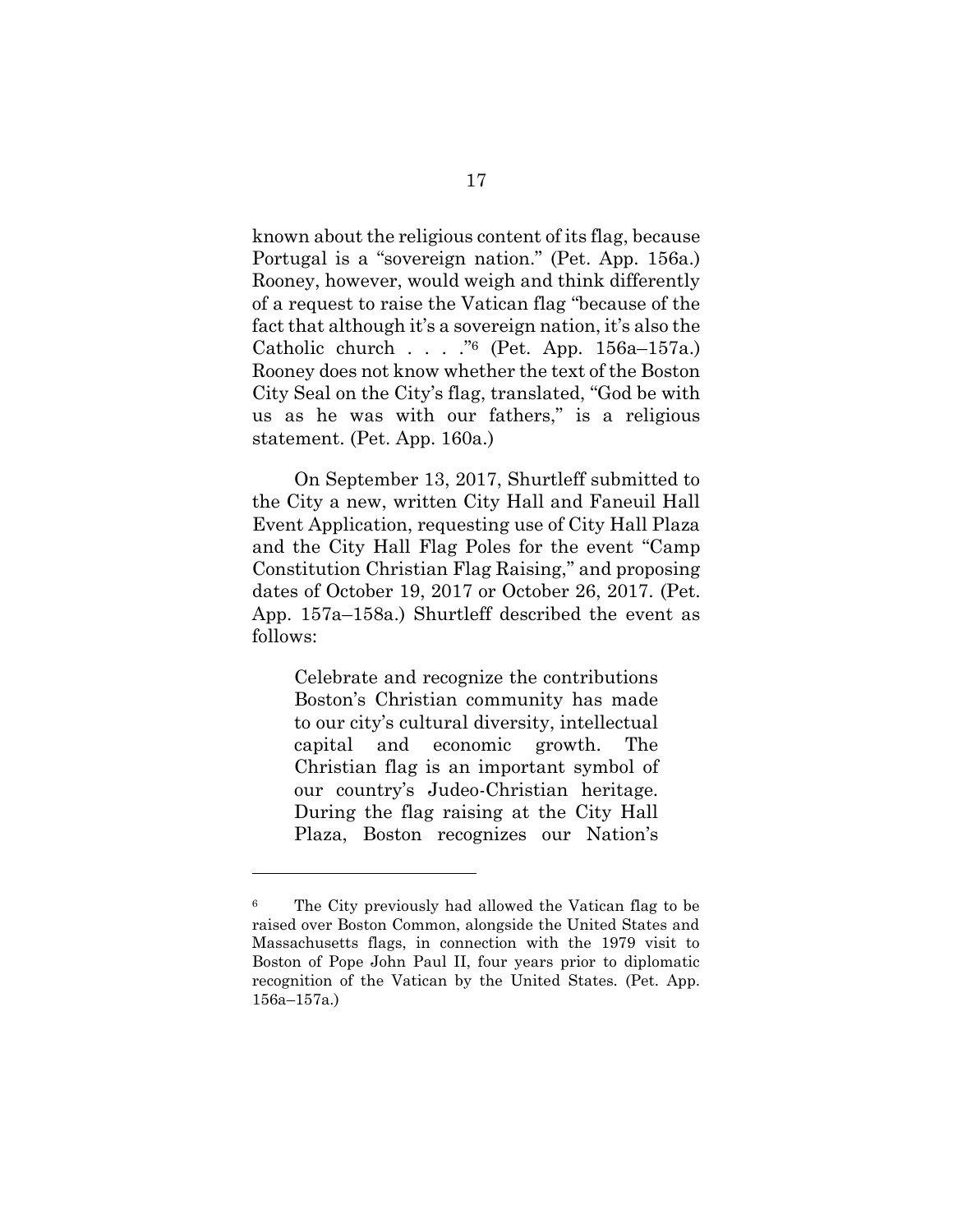heritage and the civic accomplishments and social contributions of the Christian community to the Commonwealth of Massachusetts, religious tolerance, the Rule of Law, and the U.S. Constitution, which together gave our Nation an unprecedented history of growth and prosperity. The event program includes a speech by Rev. Steve Craft . . . on the need for racial reconciliation, a speech by Pastor William Levi, formerly of the Sudan, on the blessings of religious freedom in the U.S. and an historical overview of Boston by Hal Shurtleff . . . .

### (*Id.*)

On September 14, Camp Constitution's counsel sent a letter to the Boston Mayor, with copies to Rooney and others, enclosing the new Application and requesting approval on or before September 27, 2017. (Pet. App. 158a.) The City did not respond to either the new application or counsel's letter. (*Id.*) Only Rooney could have reconsidered Camp Constitution's new request, but Rooney did not respond because the first request "was asked and answered." (*Id.*)

#### D. **The City's Subsequent Written Flag Raising Policy.**

In October 2018, after litigation commenced in July, the City committed its past policy and practice to a written Flag Raising Policy. (Pet. App. 159a.) The new Policy does not require the City to handle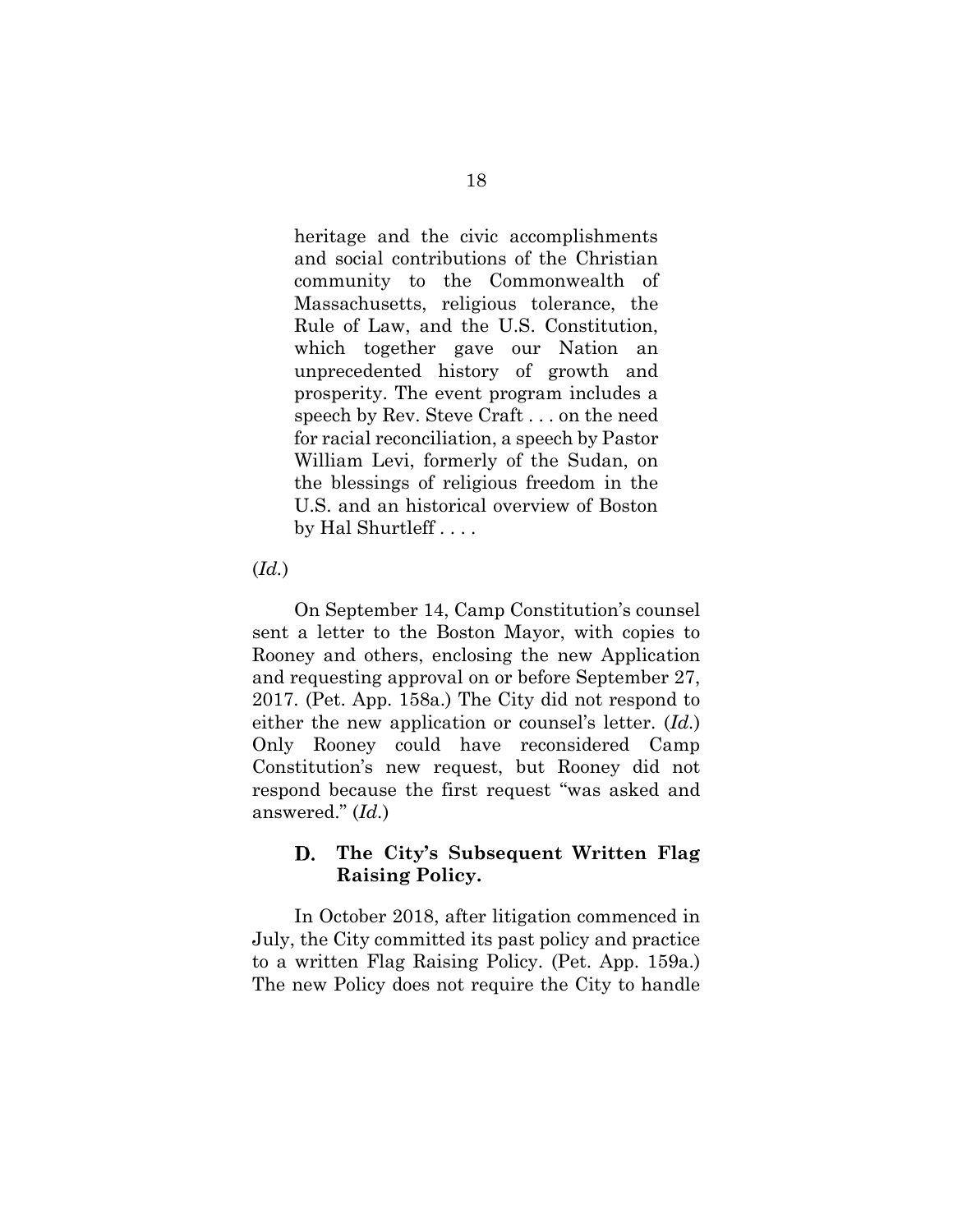requests differently from how they were handled when Camp Constitution submitted its request in July of 2017. (*Id.*) Under the new policy, as in July 2017, the Commissioner of Property Management has final approval authority for all flag raising requests, "such decision to be made in the City's sole and complete discretion." (*Id.*)

The written Policy incorporates seven Flag Raising Rules. (*Id.*) If an application for a flag raising event satisfies all seven of the Flag Raising Rules, the Flag Raising Policy still reserves to the Commissioner "sole and complete discretion" to deny the application for a reason not reflected in the Flag Raising Rules. (*Id.*) The Flag Raising Policy also reserves to the Commissioner the discretion to approve a flag application even if it does not meet one or more of the Flag Raising Rules. (*Id.*)

The first Rule provides, "At no time will the City of Boston display flags deemed to be inappropriate or offensive in nature or those supporting discrimination, prejudice, or religious movements." (Pet. App. 160a.) Whether a flag is deemed "inappropriate or offensive in nature," supporting "discrimination" or "prejudice," or supporting "religious movements" is a determination to be made at the Commissioner's discretion, and there are no separate guidelines or criteria for the Commissioner to use to make any such determination. (*Id.*)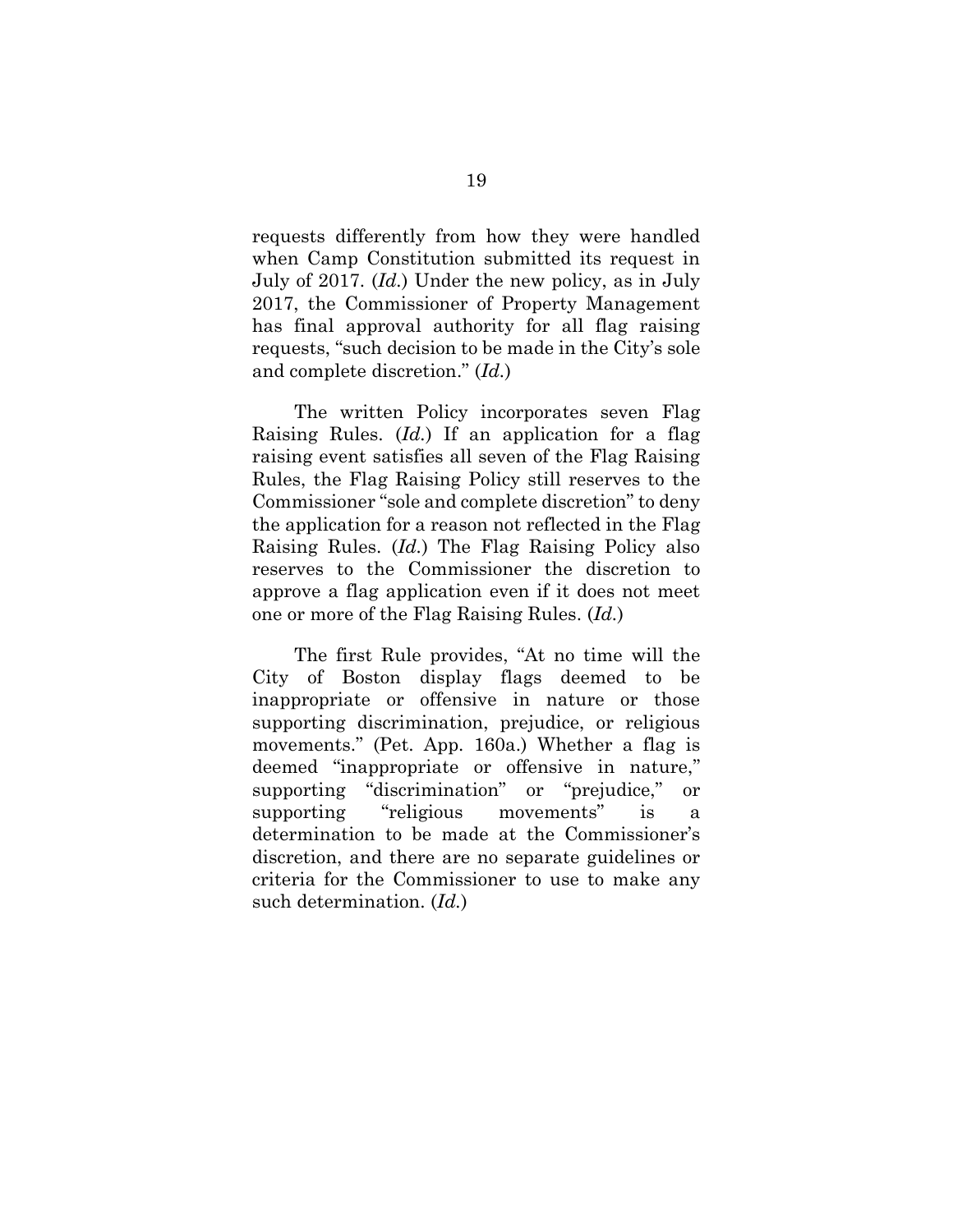#### П. **PROCEDURAL HISTORY**

Camp Constitution commenced this action on July 6, 2018, suing the City for preliminary and permanent injunctive relief, declaratory relief, and damages, on the grounds that the City's denial of Camp Constitution's flag raising request violated Camp Constitution's right to free speech under the First Amendment, as well as the Establishment Clause of the First Amendment and the Equal Protection Clause of the Fourteenth Amendment.<sup>7</sup> (Pet. App. 46a–48a.) Camp Constitution also moved for a preliminary injunction, which the district court denied. (Pet. App. 103a.) The First Circuit affirmed the denial. (Pet. App. 60a.)

After discovery the parties filed cross motions for summary judgment. (Pet. App. 47a.) Following a hearing the district court denied summary judgment for Camp Constitution and granted summary judgment for the City. (Pet. App. 41a–59a.)

The First Circuit affirmed, holding that notwithstanding the City's express policy designating the City Hall Flag Poles a public forum for the private speech of all comers, and its practice of never denying any private request to raise a flag during the twelve years prior to the instant denial, the City was justified in denying Camp Constitution's flag under this Court's government speech cases in *Pleasant Grove City v. Summum*, 555 U.S. 460 (2009), and *Walker v. Texas Div., Sons* 

Camp Constitution also pleaded the City's violations of the cognate provisions of the Massachusetts Constitution.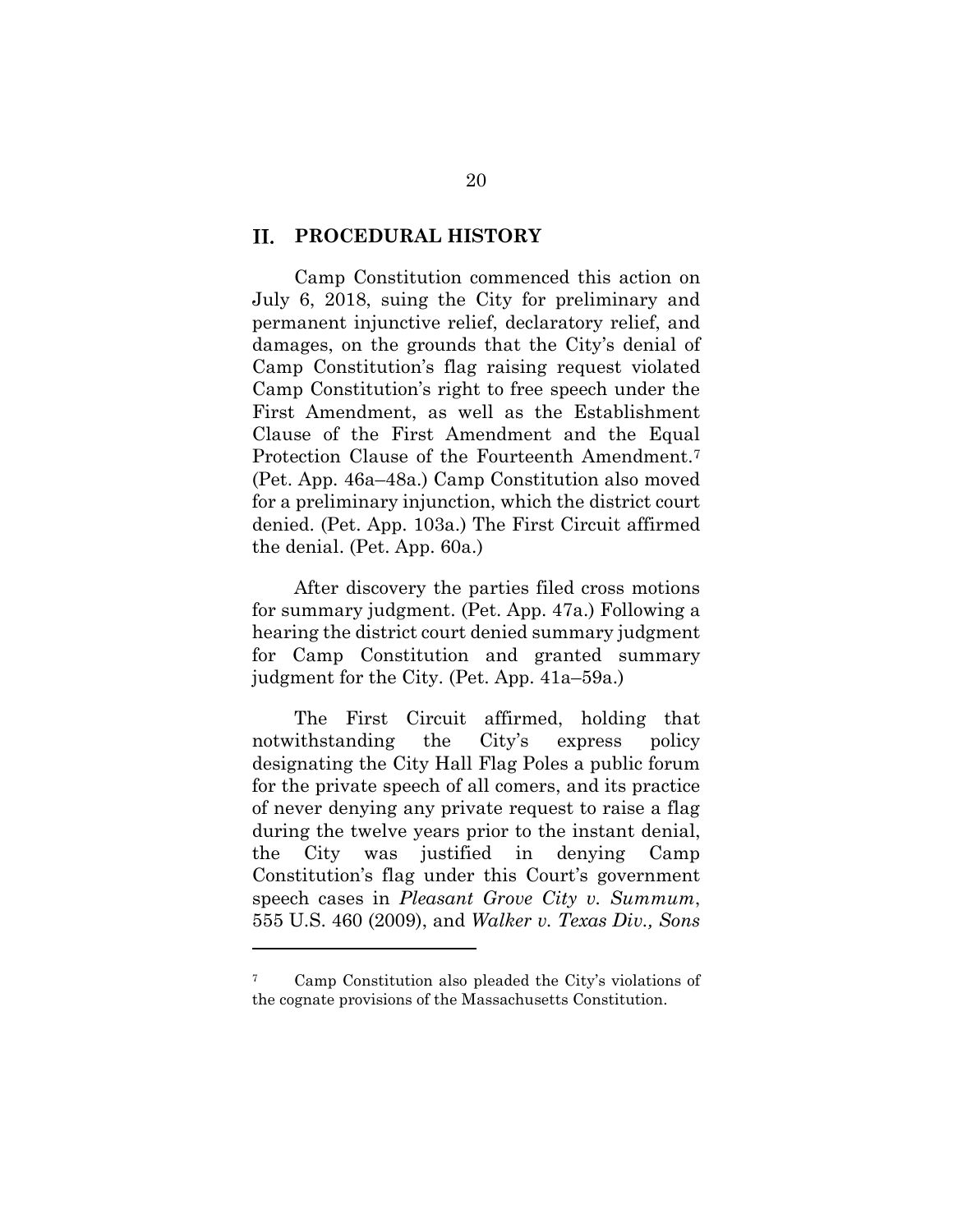*of Confederate Veterans, Inc.*, 576 U.S. 200 (2015). (Pet. App. 1a.) The First Circuit ignored the express public forum policy and the unbroken history of approvals, and instead created a new "three-part *Summum/Walker* test." (Pet. App. 16a.)

#### **SUMMARY OF THE ARGUMENT**

1. The City of Boston violated the First Amendment by excluding Camp Constitution's speech from the City's designated public forum solely because of the religious viewpoint and content of the speech.

The City intentionally designated one of its City Hall Flag Poles a public forum for flag raising events by private actors, as evidenced by the City's express written policies designating the Flag Poles among its "public forums" for "all applicants," and by its unbroken practice of approving 284 flag raisings over twelve years with no denials. But when Camp Constitution applied to raise a flag in connection with its own one-hour flag raising event, the City denied the application because the flag was called "Christian" on the application, citing the Establishment Clause as a justification after the fact.

Under this Court's forum doctrine, in a designated public forum, speech restrictions based on viewpoint are unconstitutional, and restrictions based on content are unconstitutional unless they satisfy strict scrutiny. The City's exclusion of Camp Constitution's flag from the City Hall Flag Poles forum solely because the flag was called "Christian"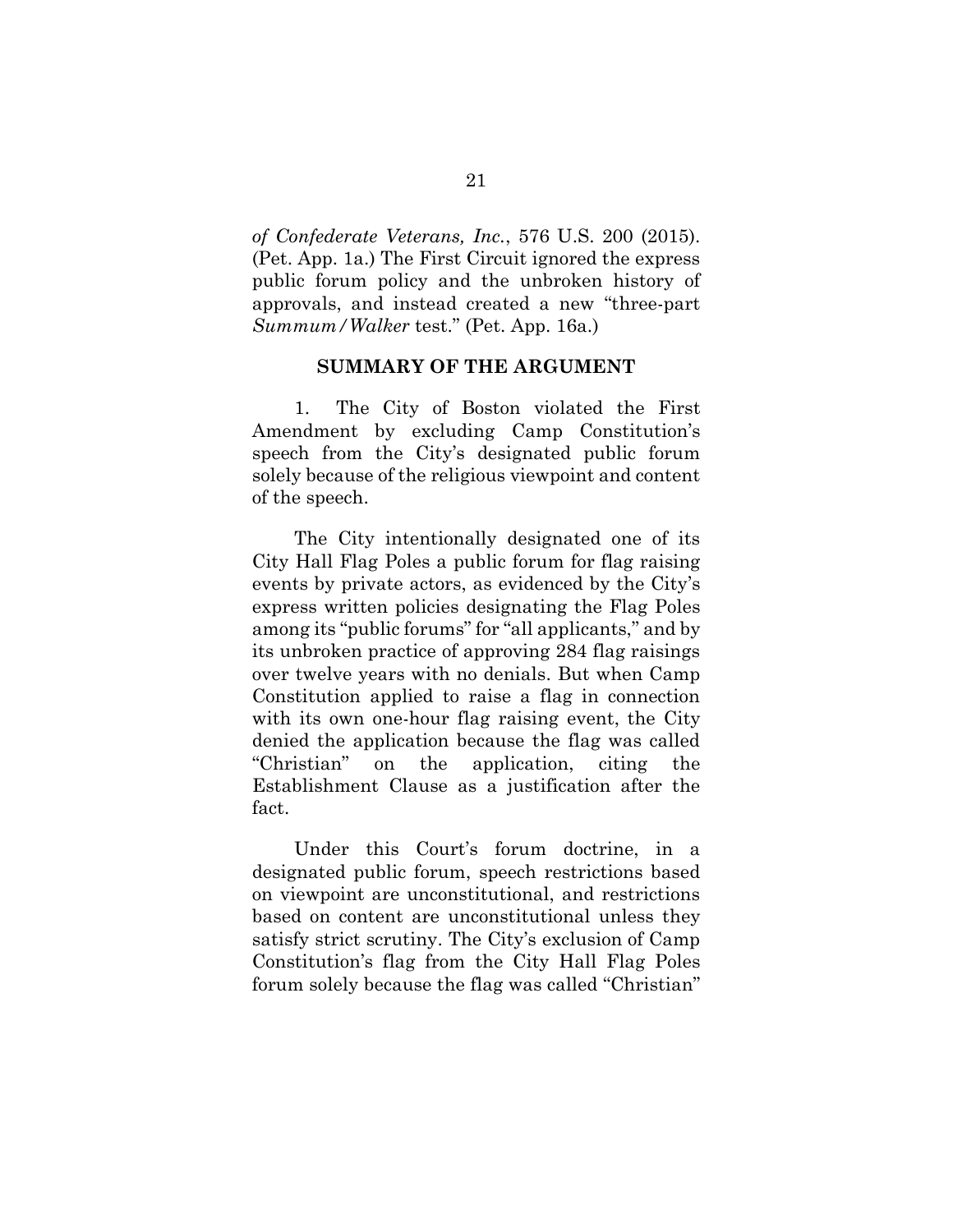is unconstitutional viewpoint discrimination, and is also an unconstitutional content-based speech restriction because it cannot satisfy strict scrutiny. The Establishment Clause provides no compelling interest or other grounds to justify Boston's censorship of Camp Constitution's private religious speech in the City's designated public forum.

2. The private flag raisings on the City Hall Flag Poles pursuant to Boston's "public forums" for "all applicants" policy and practice are private speech, protected by the First Amendment, and not Boston's government speech.

The First Circuit below distorted this Court's holdings in *Pleasant Grove City v. Summum*, 555 U.S. 460 (2009), and *Walker v. Texas Div., Sons of Confederate Veterans, Inc.*, 576 U.S. 200 (2015), to create a rigid, "three-part *Summum/Walker* test," under which the court concluded the private flag raisings on the City Hall Flag Poles are Boston's government speech, freeing Boston to censor flags based on religious viewpoint and content. The First Circuit's test, however, overly focused on the traditional uses of other government flag poles and disregarded Boston's express policies and longstanding practices evidencing the City's intent to designate its Flag Poles a public forum for private flag raisings. The First Circuit test is incompatible with, and does considerable damage to, this Court's forum doctrine—particularly the designated and nonpublic forum categories—by creating an almost irrebuttable presumption that government property traditionally used for government speech can only be used for government speech, and that even a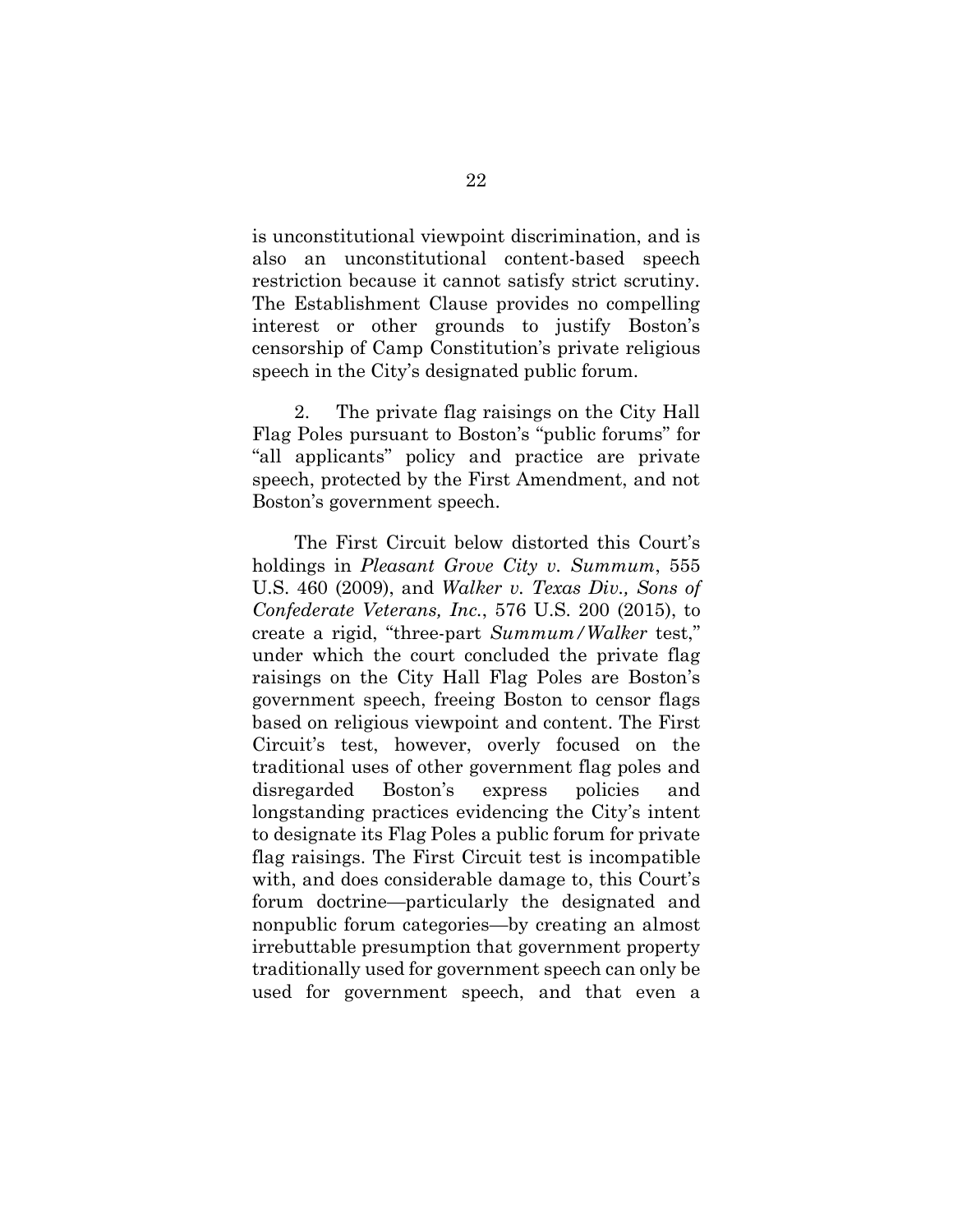neutral, minimal application requirement to access government property transforms private speech into government speech, no matter how clearly a government's actual policy and practice evidence its intent to designate the property a public forum for private speech.

### **ARGUMENT**

T. **THE CITY OF BOSTON, BY WRITTEN POLICY AND LONGSTANDING PRACTICE, INTENTIONALLY CREATED A DESIGNATED PUBLIC FORUM FOR PRIVATE SPEECH ON ONE OF ITS CITY HALL FLAG POLES OPEN TO ALL COMERS TO TEMPORARILY RAISE THEIR FLAGS.**

This Court recognized decades ago that flags are expressive for governments and private actors alike: "The use of an emblem or flag to symbolize some system, idea, institution, or personality, is a short cut from mind to mind. Causes and nations, political parties, lodges and ecclesiastical groups seek to knit the loyalty of their followings to a flag or banner, a color or design." *W. Va. State Bd. of Educ. v. Barnette*, 319 U.S. 624, 632 (1943). Thus, as a private actor, Camp Constitution engages in speech protected by the First Amendment when it flies its flag. Camp Constitution sought the City's approval to fly its flag on one of the City Hall Flag Poles, for Camp Constitution's own flag raising event, pursuant to the City's "public forums" for "all applicants" policy. Under this Court's forum doctrine, determining the constitutionality of the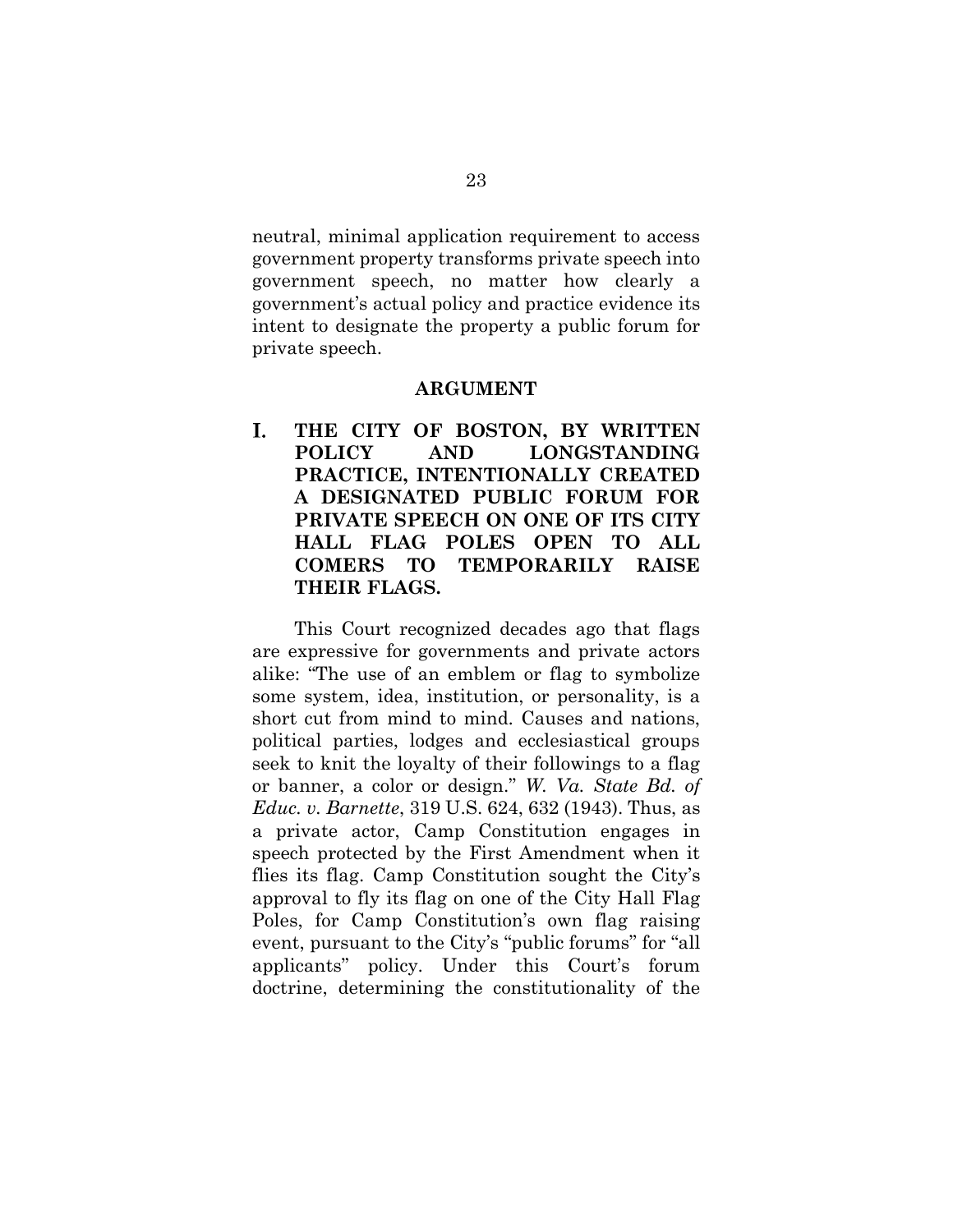City's exclusion of Camp Constitution's flag from the Flag Poles forum requires proper characterization of the forum based on the access sought by Camp Constitution. *See Cornelius v. NAACP Legal Def. & Educ. Fund, Inc.*, 473 U.S. 788, 801 (1985). As used for displaying the private flags of all comers during their flag raising events, the City Hall Flag Poles are a *designated* public forum.

A. **Camp Constitution's Challenge of the City's Policy Excluding Camp Constitution's Flag Requires the Court to Determine Whether the City Intended to Designate the City Hall Flag Poles a Public Forum.** 

When the government excludes from its own property private speech protected by the First Amendment, this Court's precedents require a forum analysis for assessing the constitutionality of the speech restriction. *Minn. Voters All. v. Mansky*, 138 S. Ct. 1876, 1885 (2018). "The forum doctrine has been applied in situations in which governmentowned property or a government program was capable of accommodating a large number of public speakers without defeating the essential function of the land or the program." *Pleasant Grove City, Utah v. Summum*, 555 U.S. 460, 478 (2009). The Court uses the forum analysis "as a means of determining when the Government's interest in limiting the use of its property to its intended purpose outweighs the interest of those wishing to use the property for other purposes." *Cornelius*, 473 U.S. at 800.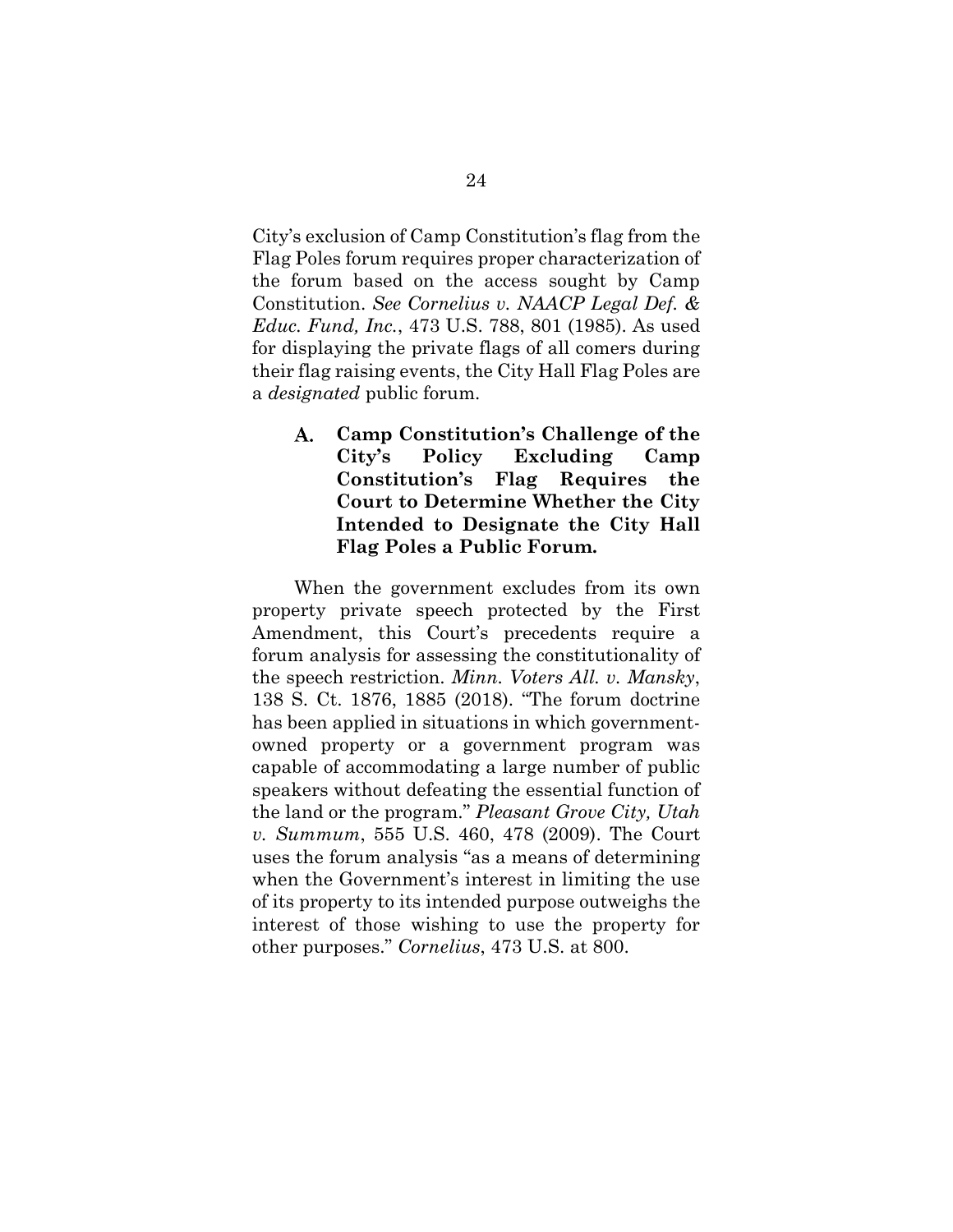Under the forum doctrine, a court "must identify the nature of the forum, because the extent to which the Government may limit access depends on whether the forum is public or nonpublic." *Cornelius*, 473 U.S. at 797. Then the court "must assess whether the justifications for exclusion from the relevant forum satisfy the requisite standard." *Id.*

The forum doctrine generally recognizes traditional public forums, designated public forums, and nonpublic forums, each with its own "requisite standard" for regulating access:

In a traditional public forum—parks, streets, sidewalks, and the like—the government may impose reasonable time, place, and manner restrictions on private speech, but restrictions based on content must satisfy strict scrutiny, and those based on viewpoint are prohibited. *The same standards apply in designated public forums*—spaces that have not traditionally been regarded as a public forum but which the government has intentionally opened up for that purpose. In a nonpublic forum, on the other hand a space that is not by tradition or designation a forum for public communication—the government has much more flexibility to craft rules limiting speech. The government may reserve such a forum for its intended purposes, communicative or otherwise, as long as the regulation on speech is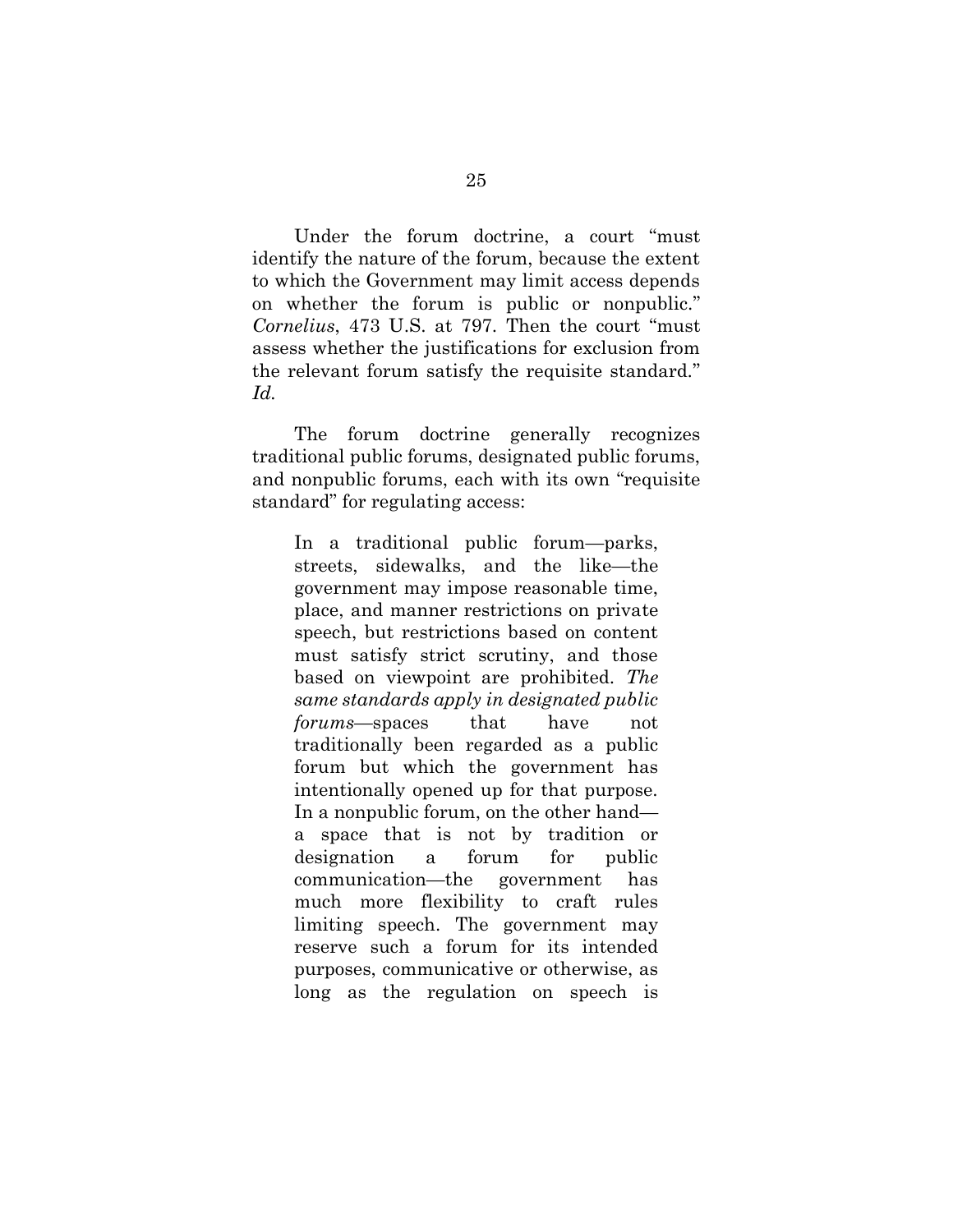reasonable and not an effort to suppress expression merely because public officials oppose the speaker's view.

*Minn. Voters All.*, 138 S. Ct. at 1885 (cleaned up) (emphasis added).

A *designated* public forum exists where "government property that has not traditionally been regarded as a public forum is intentionally opened up for that purpose." *Summum*, 555 U.S. at 469 (cleaned up). Thus, "[a] public forum may be created by government designation of a place or channel of communication for use by the public at large for speech or assembly, for use by certain speakers, or for the discussion of certain subjects." *Cornelius*, 473 U.S. at 802. Courts look to the "policy and practice of the government to ascertain whether it intended to designate a place not traditionally open to assembly and debate as a public forum," as well as "the nature of the property and its compatibility with expressive activity." *Id.* Under these well-settled principles, the City's express, written policies and documented practices demonstrate that the City intentionally opened a public forum for private flag raisings on one of the City Hall Flag Poles.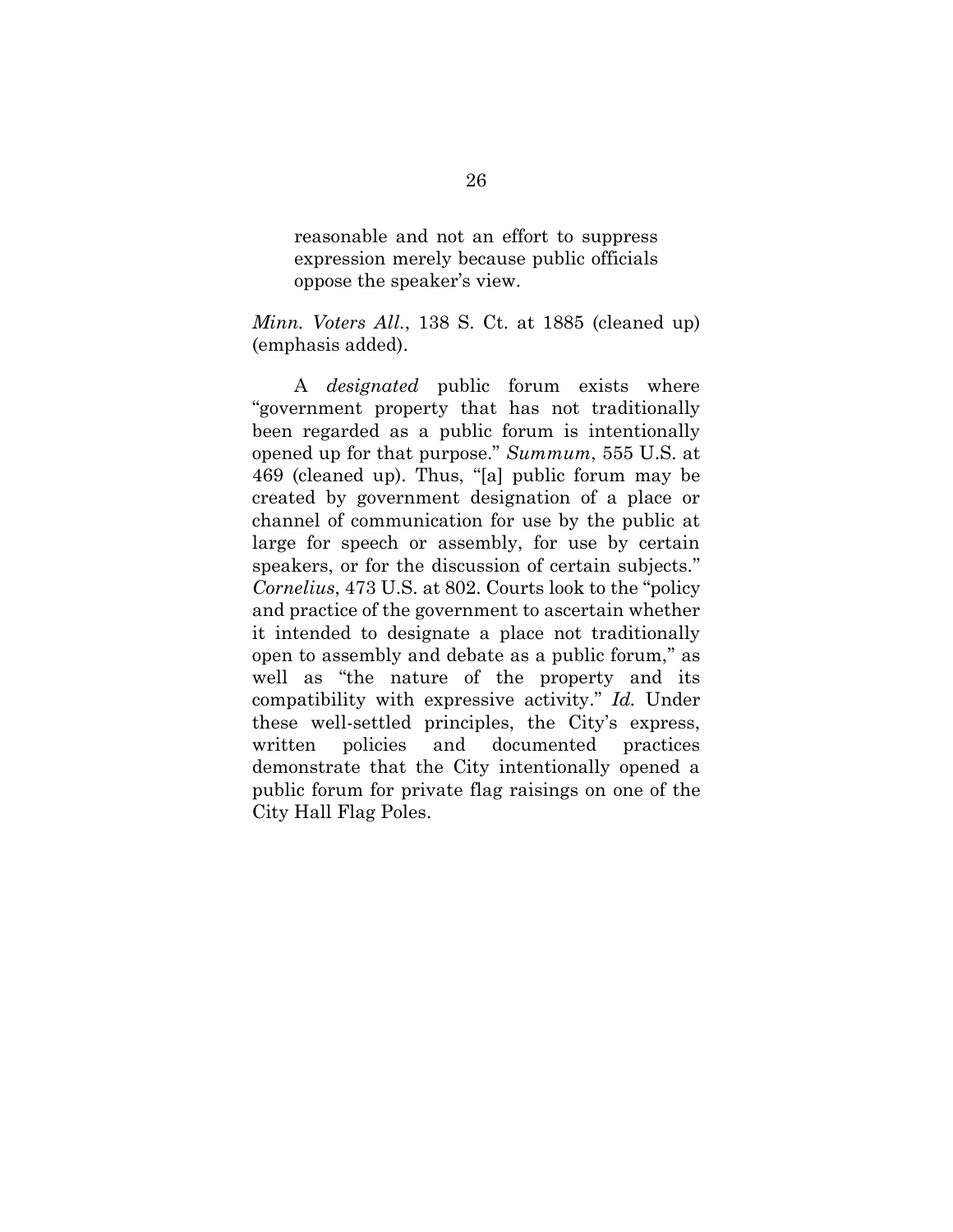### В. **By Written Policies and Longstanding Practices Over Twelve Years, Boston Intentionally Designated One of Its City Hall Flag Poles a Public Forum for Private Individuals and Groups to Temporarily Raise Their Own Flags for Their Own Events and Allowed 284 Private Flag Raisings With No Denials.**

The City's official written policies demonstrate it has intentionally designated several City-owned venues to be public forums for expressive activities and events, including the City Hall Flag Poles. (App. 132a–133a.) The City's printable application guidelines for using the venues—*i.e.,* "the Use of Faneuil Hall, Sam Adams Park, City Hall Plaza, City Hall Lobby, North Stage or the **City Hall Flag Poles**"—document that the City "seeks to accommodate *all applicants* seeking to take advantage of the City of Boston's *public forums*." (App. 136a–140a (emphasis added).) Both the City's online and printable applications expressly identify the City Hall Flag Poles as a separate and distinct public forum for events (App. 135a–136a), and the City's website for scheduling flag raising events documents the City's intentionally open policy "to create an environment in the City where everyone feels included" and "to foster diversity and build and strengthen connections among Boston's many communities." (App. 143a.) This explicit identification of the City Hall Flag Poles as one of Boston's "public forums" for "all applicants" demonstrates the City has intentionally opened the Flag Poles for protected private expression through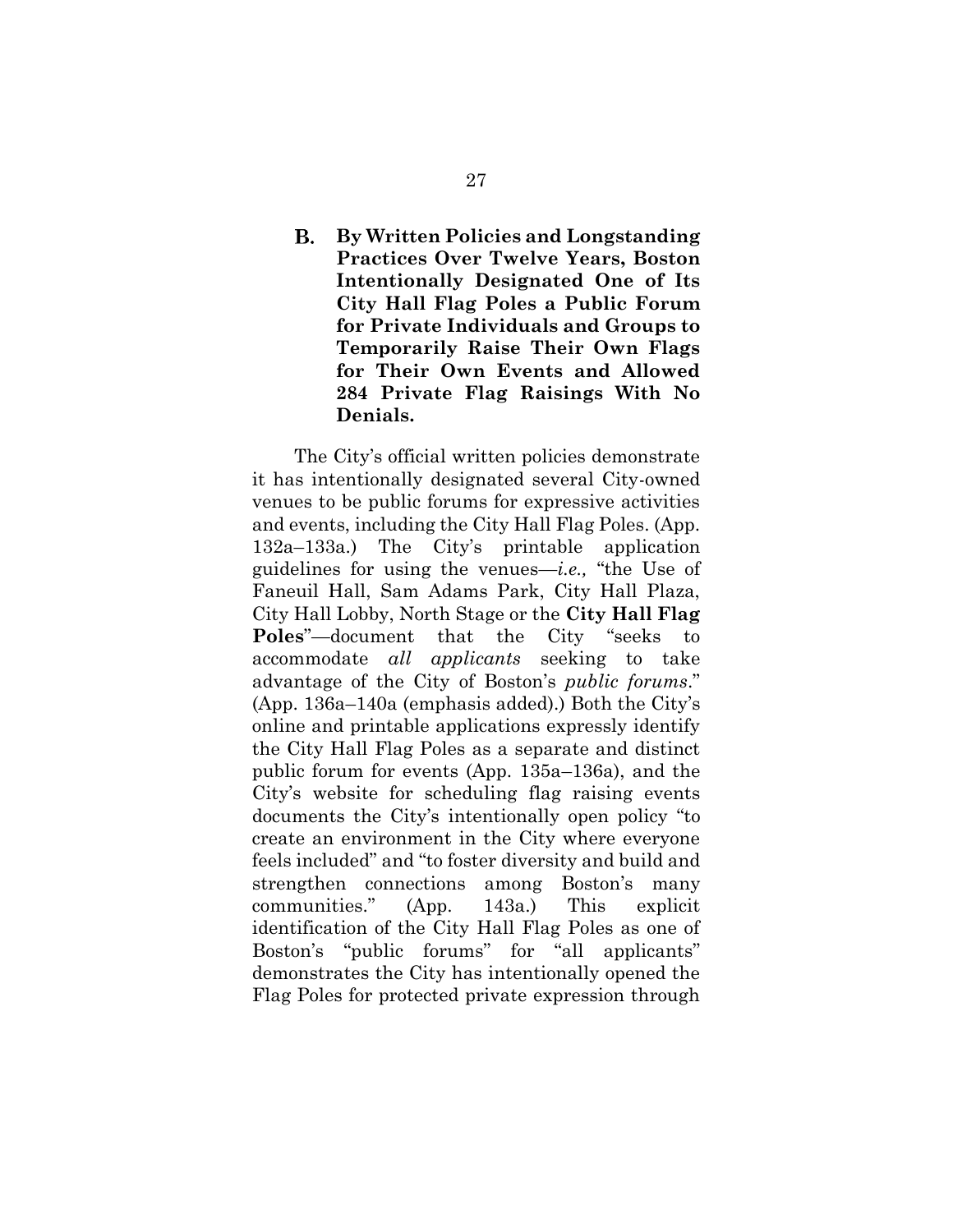flag raising events. *See Ark. Educ. Television Comm'n v. Forbes*, 523 U.S. 666, 677 (1998) ("To create a forum of this type, the government must intend to make the property generally available to a class of speakers." (cleaned up)); *Int'l Soc. for Krishna Consciousness, Inc. v. Lee*, 505 U.S. 672, 678 (1992) ("property that the State has opened for expressive activity by part or all of the public"). Thus, by both name and range of expression permitted, the City has intentionally designated the City Hall Flag Poles a public forum.

In addition to its written policy designating the Flag Poles among its "public forums" for "all applicants," the documented practices of the City pursuant to that policy confirm the City's intent. *See Cornelius*, 473 U.S. at 802. The undisputed factual record shows the City's acceptance of all flag raising applications, consistent with its stated "all applicants" intention: During the twelve years preceding its denial of Camp Constitution's flag raising request, the City *approved 284 flag raising events at the Flag Poles with no record of a denial*. (App. 136a–140a, 142a–143a, 149a–150a, 173a– 187a.) And in the year immediately preceding Camp Constitution's denial, *the City approved 39 flag raising events—averaging more than three per month.* (*Id.*) This history and frequency of flag raising events with no denials (prior to Camp Constitution's request) also demonstrate that the Flag Poles are compatible with expressive activity, *see Cornelius*, 473 U.S. at 802, and are "capable of accommodating a large number of public speakers without defeating the essential function of the [Flag Poles]." *Summum*, 555 U.S. at 478. Thus, the City's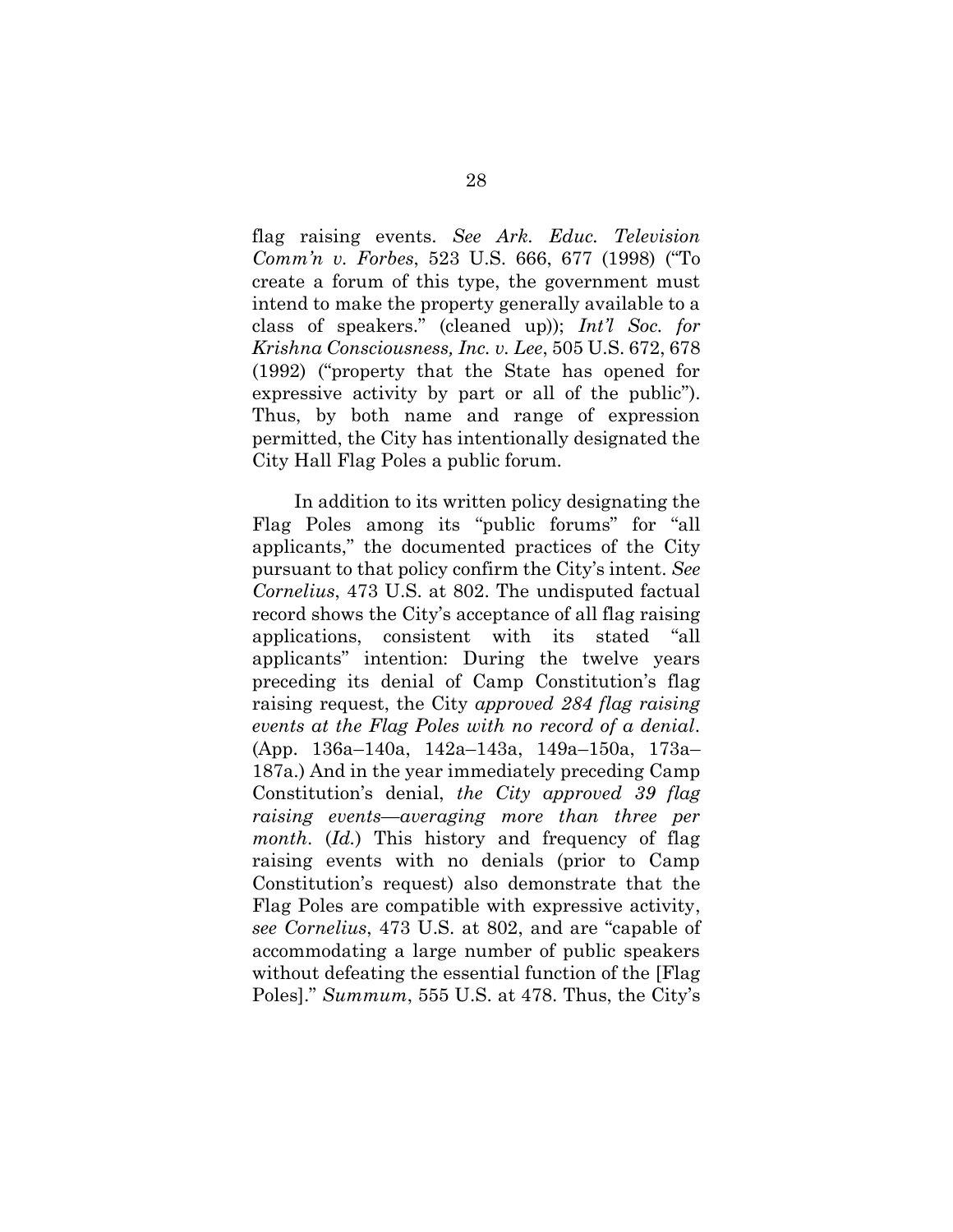express policies and documented practices establish that the City intended to open a designated public forum for flag raisings on the City Hall Flag Poles.

 $\mathbf{C}$ . **Boston's Most Recent 2018 Flag Raising Policy Upholds Its Prior Policies and Practices Intentionally Designating the City Hall Flag Poles One of "the City of Boston's public forums" Open to "all applicants" for Private Flag Raisings.**

At the time of Camp Constitution's application in 2017, Boston's written policies applicable to flag raisings comprised the City's printable application form and guidelines for "all applicants" using the City's "public forums" (expressly including the Flag Poles), the City's online application and guidelines for all events on the City's properties (also expressly including the Flag Poles), and the City's flag raising purpose statement: "We commemorate flags from many countries and communities at Boston City Hall Plaza during the year. . . . Our goal is to foster diversity and build and strengthen connections among Boston's many communities." (Pet. App. 132– 140, 143.) The City's October 2018 Flag Raising Policy was the first written policy directed specifically to flag raisings, but it merely documented policies already in effect, though "'updated to address other concerns.'" (Pet. App. 159a.) Specifically, after the City adopted the 2018 Flag Raising Policy, the City still followed the policies reflected in its printable application form and guidelines identifying the Flag Poles as one of "the City of Boston's public forums" for "all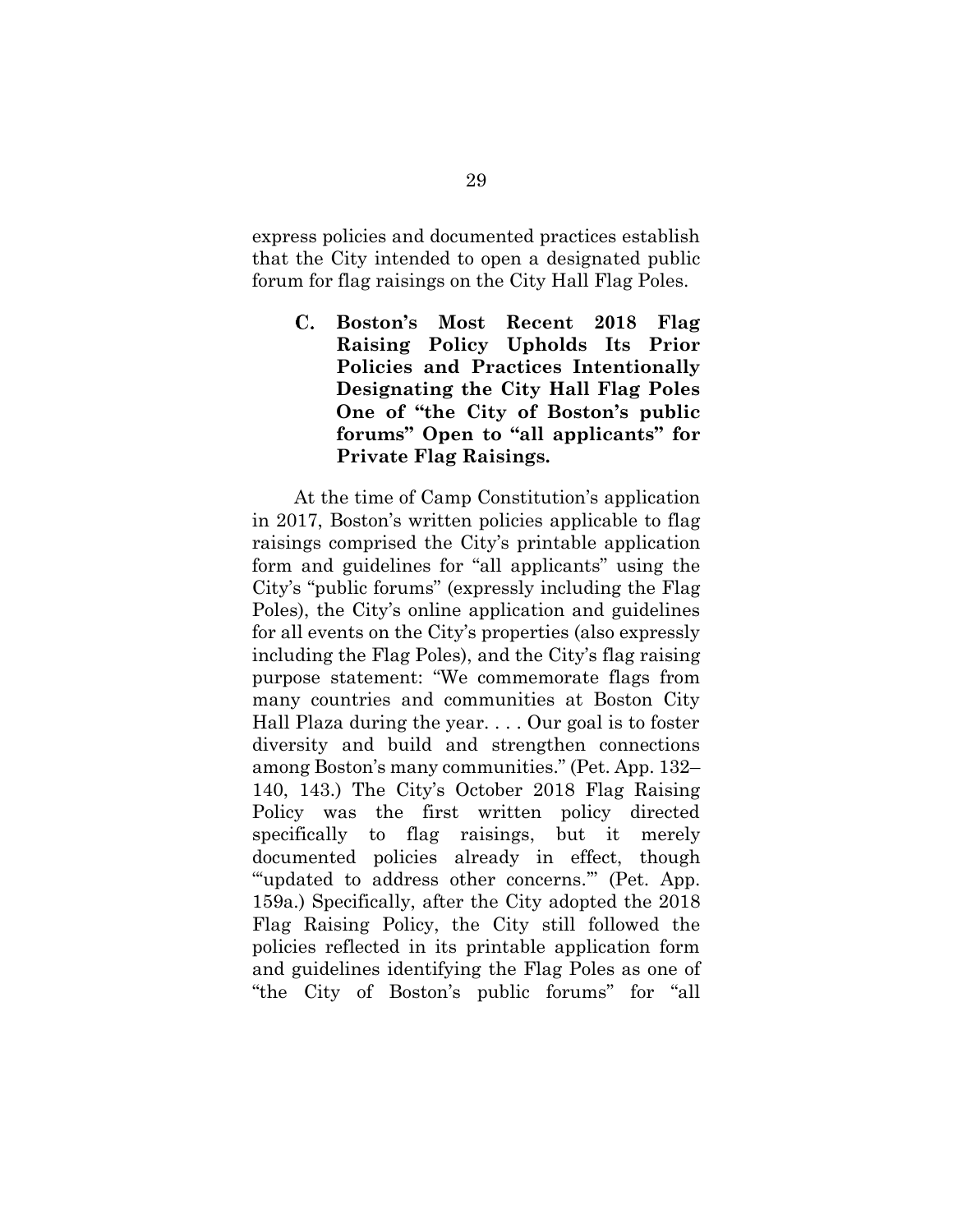applicants." (R. 58-2 at 4. <sup>8</sup>) Thus, the 2018 Flag Raising Policy upheld the "public forums" for "all applicants" policy covering flag raisings on the City Hall Flag Poles, as historically applied to the 284 flag raising approvals with no denials during the twelve years preceding Camp Constitution's application.

\* \* \*

Under the Court's forum doctrine, Camp Constitution's flag is speech protected by the First Amendment, and the constitutionality of Boston's exclusion of the flag from the City's Flag Poles forum depends on "the nature of the forum" and whether the City's "justifications for exclusion satisfy the requisite standard." *Cornelius*, 473 U.S. at 797. The Flag Poles—as regularly and frequently used by private actors to raise their own flags for their own events—are a designated public forum, and the City's exclusion of Camp Constitution's flag is unconstitutional under the requisite standard. 9

<sup>8</sup> In interrogatory answers, the City testified, through Rooney: "[T]he City states that it follows the policies stated on its website *. . .* as well as those stated on its written Event Application (Doc 1-8)." (R. 58-2 at 4.) The Event Application states the "public forums" for "all applicants" policy. (Pet. App. 135a–136a.)

<sup>9</sup> Discussion of the First Circuit's disregard of the forum doctrine, and improper invocation and expansion of the government speech doctrine, follows in Part III, *infra*.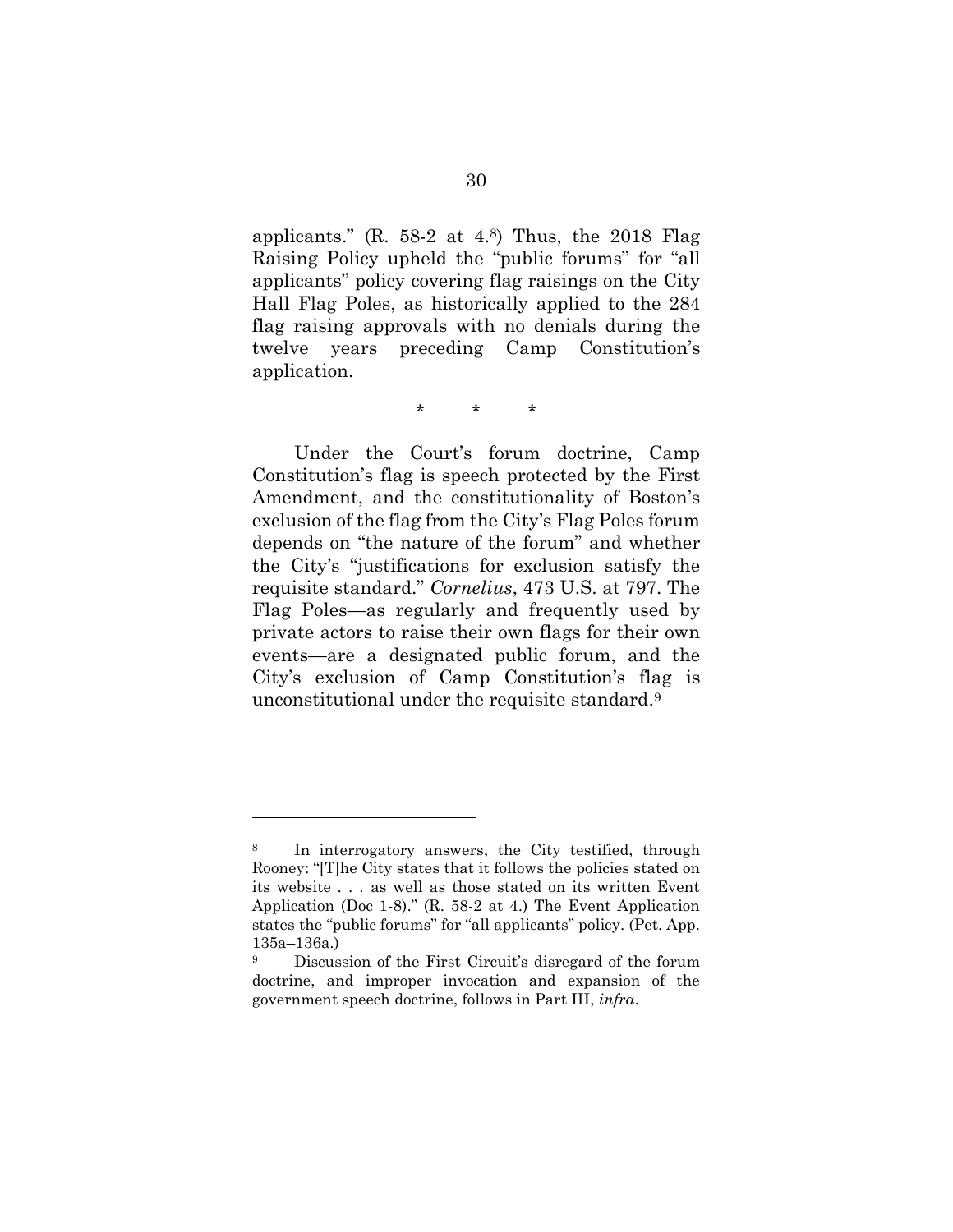#### II. **THE CITY'S CENSORSHIP OF CAMP CONSTITUTION'S PRIVATE RELIGIOUS SPEECH IN THE CITY'S DESIGNATED PUBLIC FORUM VIOLATES THE FIRST AMENDMENT.**

The City's intentional designation of its Flag Poles as a public forum for private flag raisings is clearly evidenced by its written policies and longstanding practices. The written policies describe "Boston's public forums" open to "all applicants" to include the City Hall Flag Poles. (Pet. App. 135a– 136a.) Access only required applicants to meet neutral administrative criteria (date availability, health and safety, etc.). (Pet. App. 133a–135a.)

On the purposes of the flag raising forum, the policies state:

> We want to create an environment in the City where everyone feels included, and is treated with respect. We also want to raise awareness in Greater Boston and beyond about the many countries and cultures around the world. Our goal is to foster diversity and build and strengthen connections among Boston's many communities.

(Pet. App. 143a.)

Camp Constitution's proposed event and flag raising in observance of Constitution Day and Citizenship Day satisfied the administrative criteria and comfortably fit within the otherwise permitted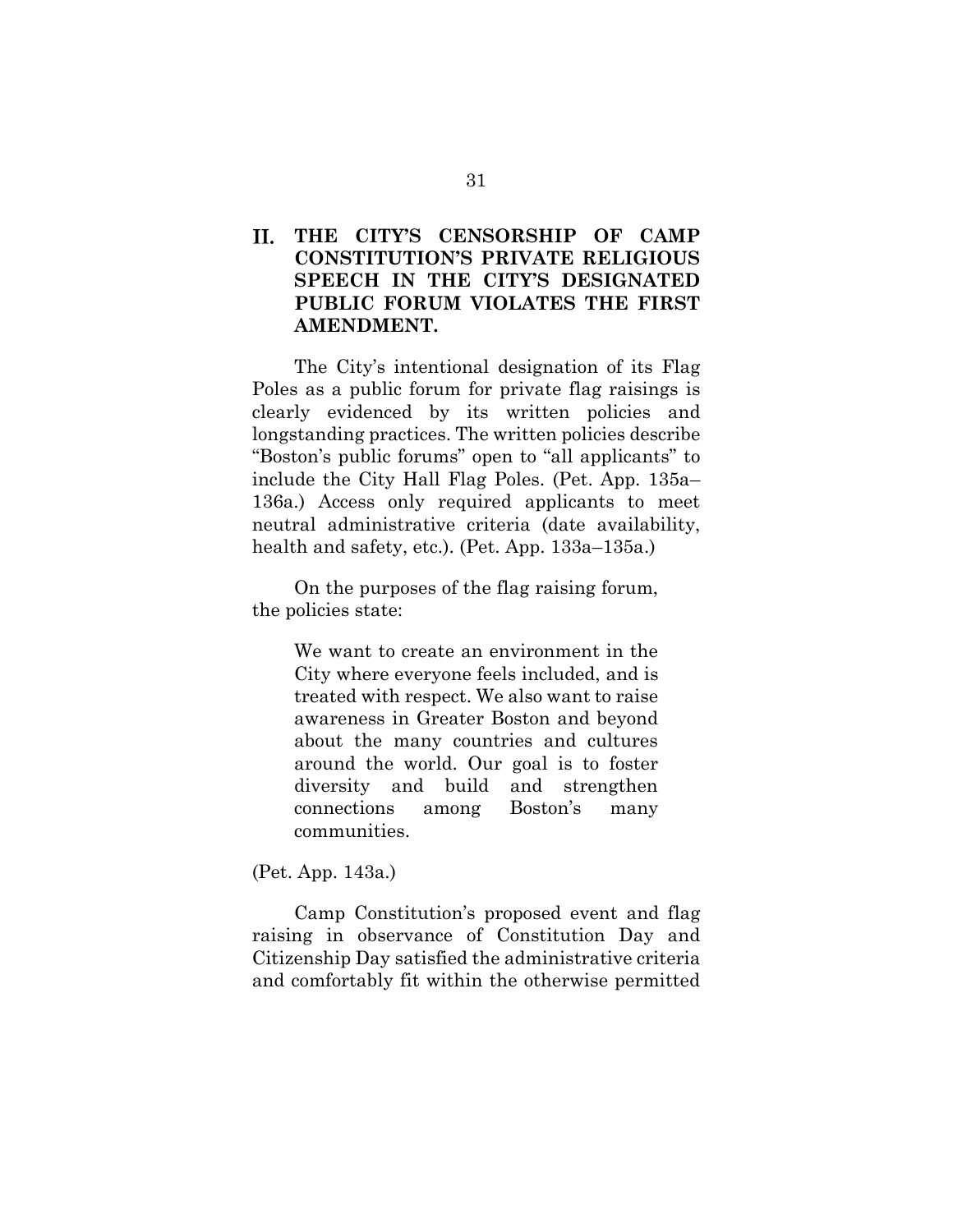subject matters of the purpose statement. Camp Constitution desired to commemorate the historical civic and social contributions of the Christian community to the City of Boston and the Commonwealth of Massachusetts, religious tolerance, the Rule of Law, and the U.S. Constitution, by hosting an event at City Hall Plaza to feature "short speeches by some local clergy focusing on Boston's history" and "to raise the Christian Flag" on one of the Flag Poles. (Pet. App. 130a–132a.) The event and the flag raising aimed to recognize the Judeo-Christian heritage and community of Boston and the Commonwealth. (*Id.*)

The City has never contested that Camp Constitution's application satisfied all requirements and fit the permitted subject matters of the forum. Rather, it is indisputable that the City denied the private flag raising solely because the application used the word "Christian" before the word "Flag," resulting in the first censorship of a private flag raising application after twelve years with no denials. This admitted reason for censoring the flag is unconstitutional because it is not viewpoint neutral, and also because it was a content-based restriction unsupported by a compelling interest or narrow tailoring. Furthermore, the unbridled discretion vested in the Commissioner is an unconstitutional prior restraint.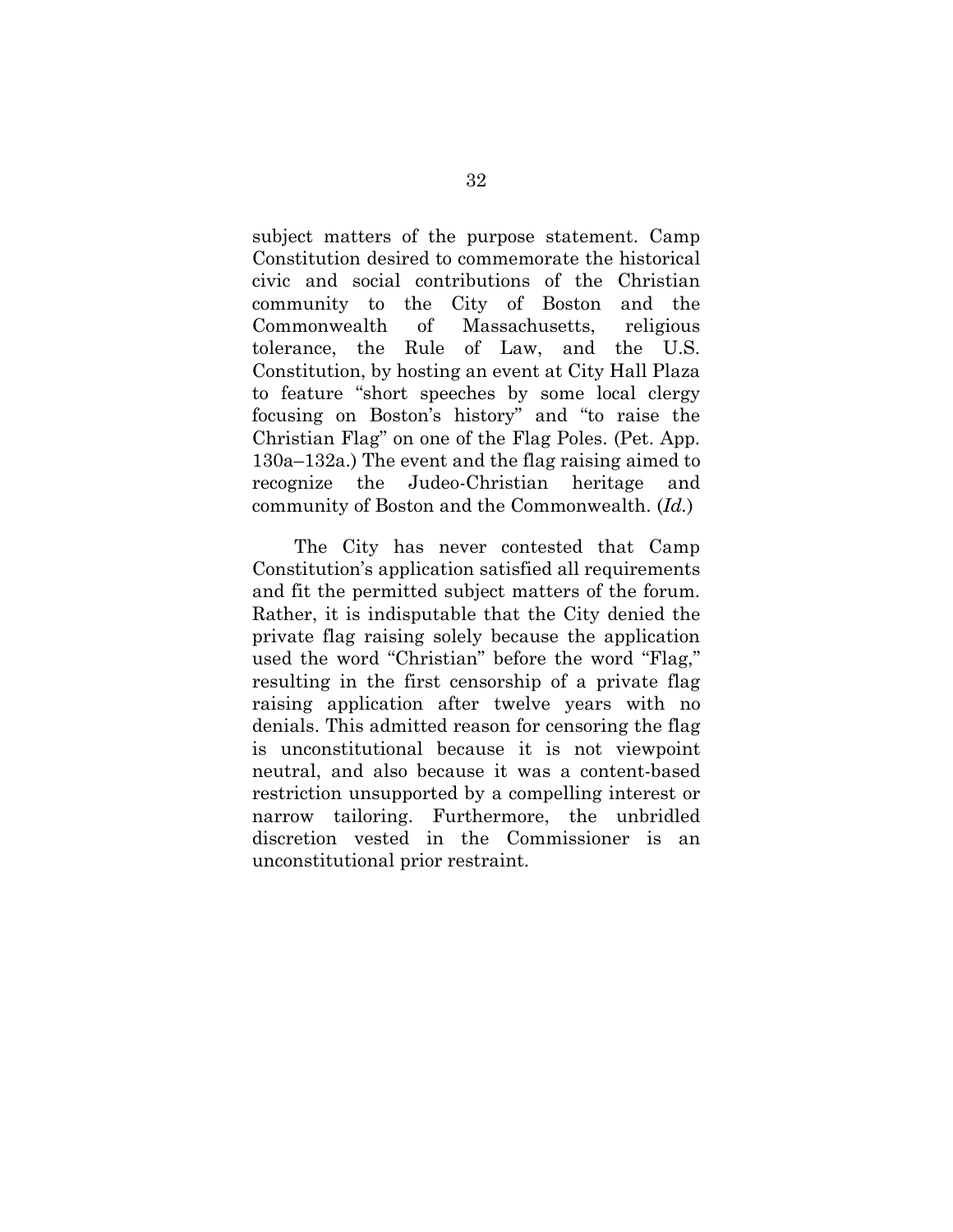#### **The City Unconstitutionally**  A. **Discriminated Against Camp Constitution's Christian Viewpoint Because of the Word "Christian" in the Application.**

Because the City's explicit policies designate the City Hall Flag Poles a "public forum" for private expression (Pts. I.B, C, *supra*), the City's restrictions on speech in that forum are subject to the same level of First Amendment scrutiny applicable to traditional public forums. *See Summum*, 555 U.S. at 479. In a designated public forum, "restrictions based on content must satisfy strict scrutiny, and those based on viewpoint are prohibited." *Minn. Voters All.*, 138 S. Ct. at 1885.

Religion is a viewpoint on multiple subjects, and exclusion of all religious speech on otherwise permissible subjects is unconstitutional viewpoint discrimination. *See, e.g.*, *Good News Club v. Milford Cent. Sch.*, 533 U.S. 98, 112, n.4 (2001) ("Religion is the viewpoint from which ideas are conveyed. . . . [W]e see no reason to treat the Club's use of religion as something other than a viewpoint merely because of any evangelical message it conveys."); *Rosenberger v. Rector & Visitors of the Univ. of Va.*, 515 U.S. 819, 831 (1995) ("[V]iewpoint discrimination is the proper way to interpret the University's objections to [religion as a subject matter]."); *Lamb's Chapel v. Ctr. Moriches Union Free Sch. Dist*., 508 U.S. 384, 393–94 (1993) (holding exclusion of religious speech from forum is viewpoint discrimination); *cf. Archdiocese of Washington v. Washington Metro. Area Transit Auth.*, 140 S. Ct.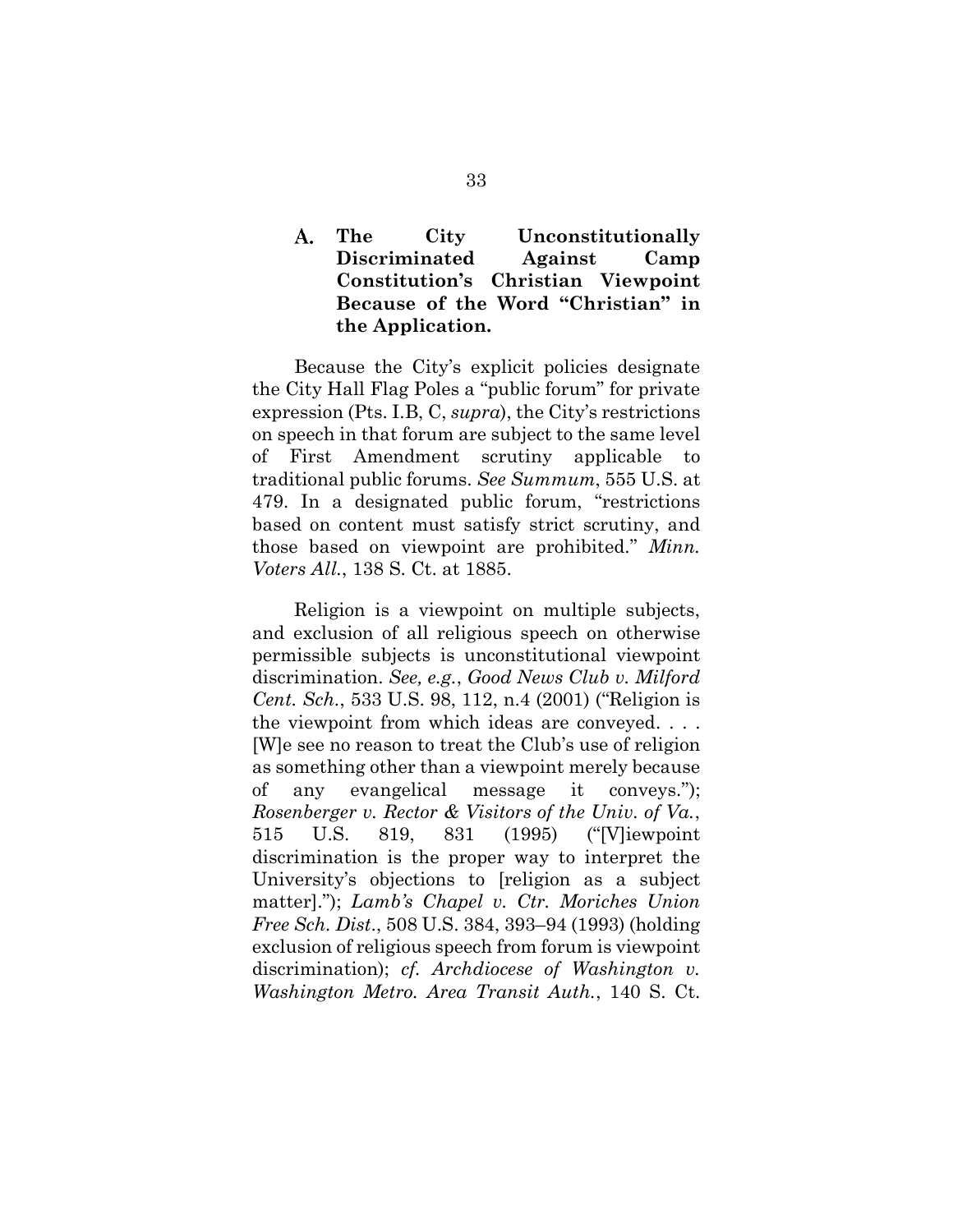1198, 1199 (2020) (statement of Gorsuch, J.) ("[O]nce the government allows a subject to be discussed, it cannot silence religious views on that topic.").

The City's reason for denying Camp Constitution's flag raising event was precisely and only because the City deemed the flag objectionable, because it was *called* a "Christian Flag" on the application (Pet. App. 150a–151a, 153a–156a), even though Camp Constitution's purpose—to commemorate the contributions of one of Boston's diverse communities to the City and the Commonwealth—otherwise fit perfectly with the City's permitted subject matters according to the City's purposes for allowing flag raisings. (App. 130a–131a, 143a.) The flag's *appearance* was not objectionable to Rooney, but the flag's *description* as "Christian" *on the application* triggered the denial. (App. 155a–156a.) If the flag had not been described as "Christian," Rooney would have approved it. (*Id.*) Because viewpoint discrimination is prohibited in a designated public forum, *Minn. Voters All.*, 138 S. Ct. at 1885, the City's exclusion of Camp Constitution's flag for its Christian viewpoint was unconstitutional.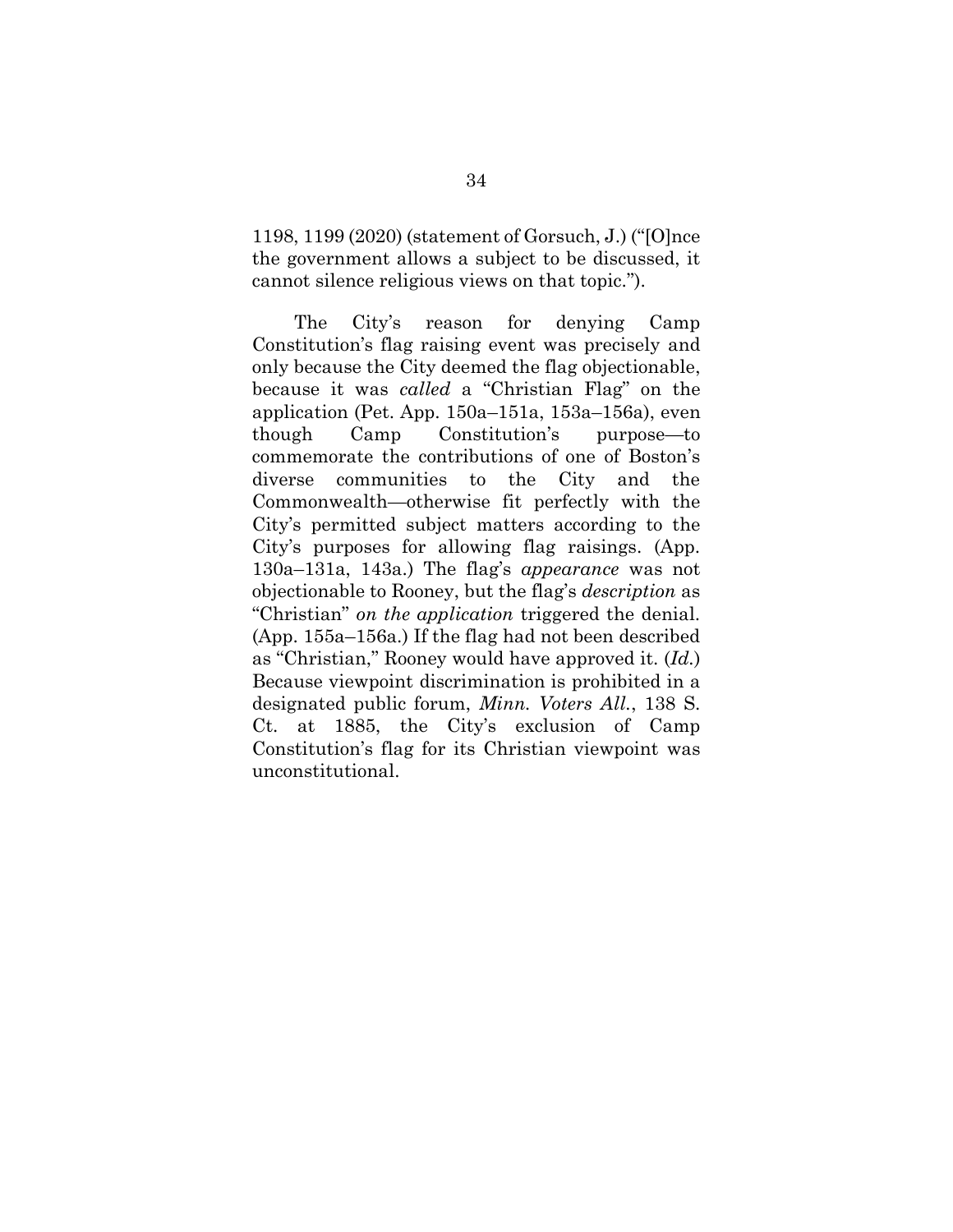**B. The City's Content-Based Restriction on Camp Constitution's Private Speech Is Subject To, and Fails, Strict Scrutiny.**

#### 1. **The City bears the burden of satisfying strict scrutiny.**

Even if the City's exclusion of Camp Constitution's flag from the designated Flag Poles forum was not viewpoint discriminatory, the City's restriction of Camp Constitution's religious speech was content based. "Content-based laws—those that target speech on its communicative content—are presumptively unconstitutional and may be justified only if the government proves that they are narrowly tailored to serve compelling government interests." *Reed v. Town of Gilbert*, 576 U.S. 155, 163 (2015). Strict scrutiny is "the most demanding test known to constitutional law," *City of Boerne v. Flores*, 521 US. 507, 534 (1997), which government restrictions rarely survive. *See Burson v. Freeman*, 504 U.S. 191, 200 (1992).

The City's sole reason for denying Camp Constitution's flag raising was because the City deemed the message communicated by Camp Constitution's flag to be religious. (App. 150a–151a, 153a–156a.) "Regulation of the subject matter of messages, though not as obnoxious as viewpointbased regulations, is also an objectionable form of content-based regulation." *Hill v. Colorado*, 530 U.S. 703, 721 (2000). Even if Camp Constitution's request was not denied based on the Christian viewpoint of its flag raising event (which it was; *see* Part II.A,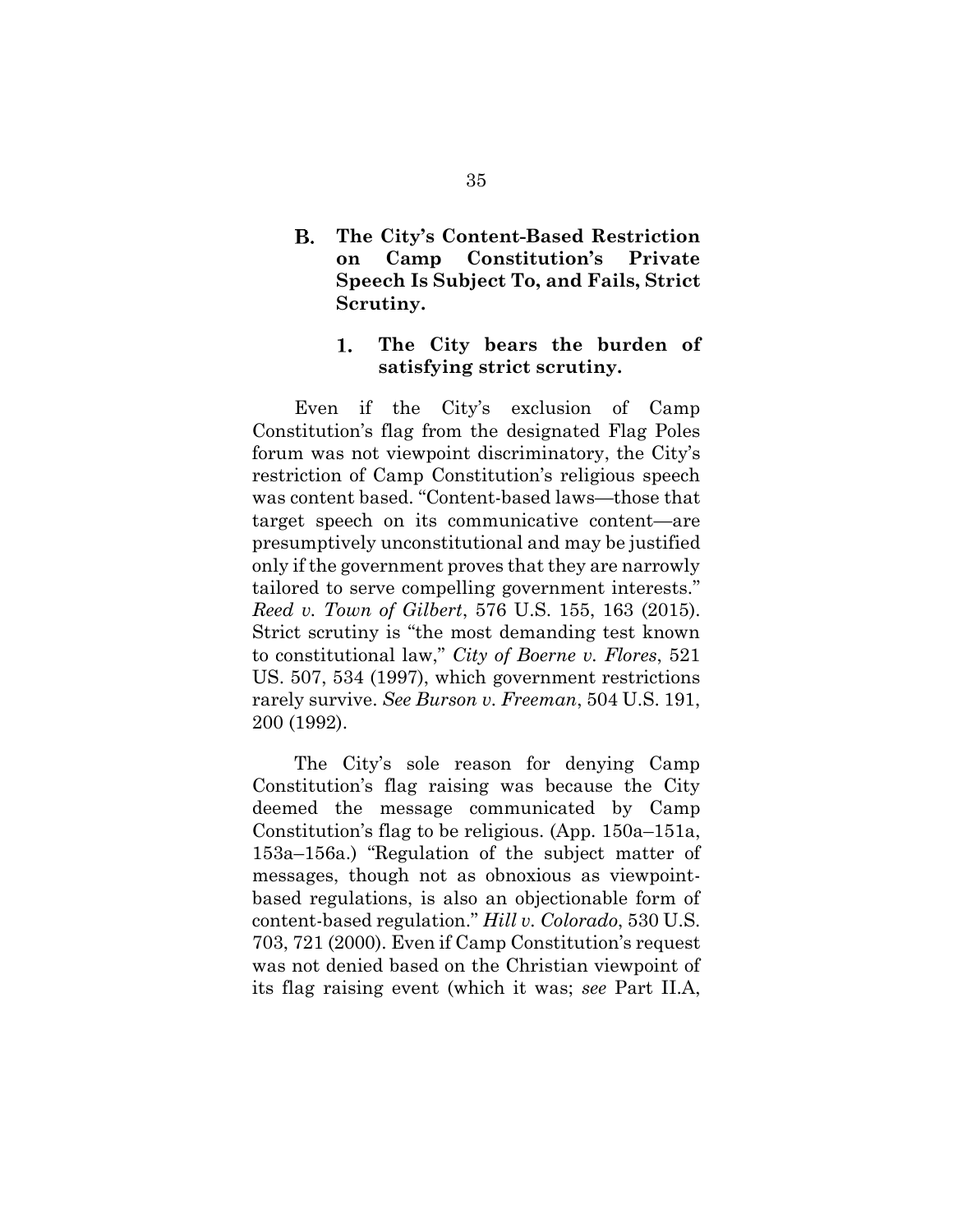*supra*), it undoubtedly was denied based on the religious "subject matter" of its flag, which is a content-based restriction on speech that is presumptively unconstitutional and subject to strict scrutiny. *See Reed*, 576 U.S. at 163.

It is the City's burden to prove narrow tailoring under strict scrutiny. *See McCullen v. Coakley*, 573 U.S. 464, 495 (2014). However, the City has never argued its censorship of Camp Constitution's flag was narrowly tailored. Instead, City relied solely on the Establishment Clause to justify its decision. As the case progressed, the City added the government speech defense, which fares no better. The City's policies and actions are not narrowly tailored.

#### 2. **The City's Establishment Clause justification is not a compelling interest in a public forum open to all applicants.**

The City's ostensible interest in avoiding an Establishment Clause violation provides no compelling interest justifying its censoring private religious speech in a public forum otherwise open to all comers. As this Court wrote, "[i]t does not violate the Establishment Clause for a public university to grant access to its facilities on a religion-neutral basis to a wide spectrum of student groups, including groups that use meeting rooms for sectarian activities . . . ." *Rosenberger*, 515 U.S. at 842; *see also Good News Club*, 533 U.S. at 114–15. The same is true of Boston's designated Flag Poles forum that has been made generally available to a wide spectrum of private organizations expressing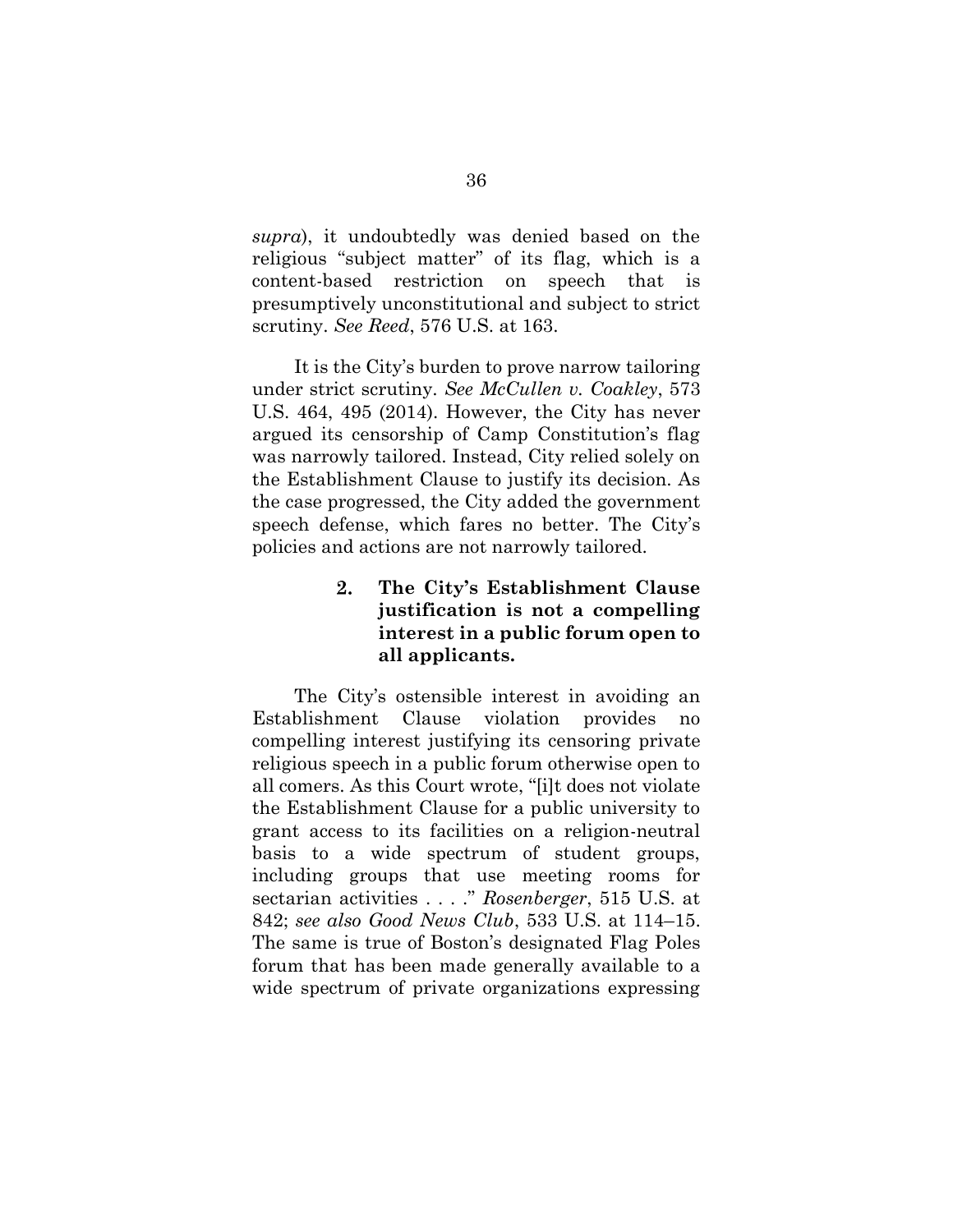private messages associated with their private events. "[T]here is a crucial difference between *government* speech endorsing religion, which the Establishment Clause forbids, and *private* speech endorsing religion, which the Free Speech and Free Exercise Clauses protect." *Bd. of Educ. of Westside Cmty. Sch. v. Mergens*, 496 U.S. 226, 250 (1990).

Moreover, "a significant factor in upholding governmental programs in the face of an Establishment Clause attack is their *neutrality* towards religion." *Rosenberger*, 515 U.S. at 839 (emphasis added). Such a "guarantee of neutrality is respected, not offended, when the government, following neutral criteria and evenhanded policies, extends benefits to recipients whose ideologies and viewpoints, including religious ones, are broad and diverse." *Id.*

The Establishment Clause provides no justification for suppressing the religious content of Camp Constitution's speech in a forum that is available to similarly situated private speakers expressing content from non-religious perspectives. *See id.* (noting this Court has "rejected the position that the Establishment Clause even justifies, much less requires, a refusal to extend free speech rights to religious speakers who participate in broadreaching governmental programs neutral in design"). The City Hall Flag Poles are available to a broad range of speakers on a variety of topics, as at least 284 applications were approved without any denial before Camp Constitution's application. (Pet. App. 142a–143a, 149a.) Thus, the City's pretextual interest in avoiding an Establishment Clause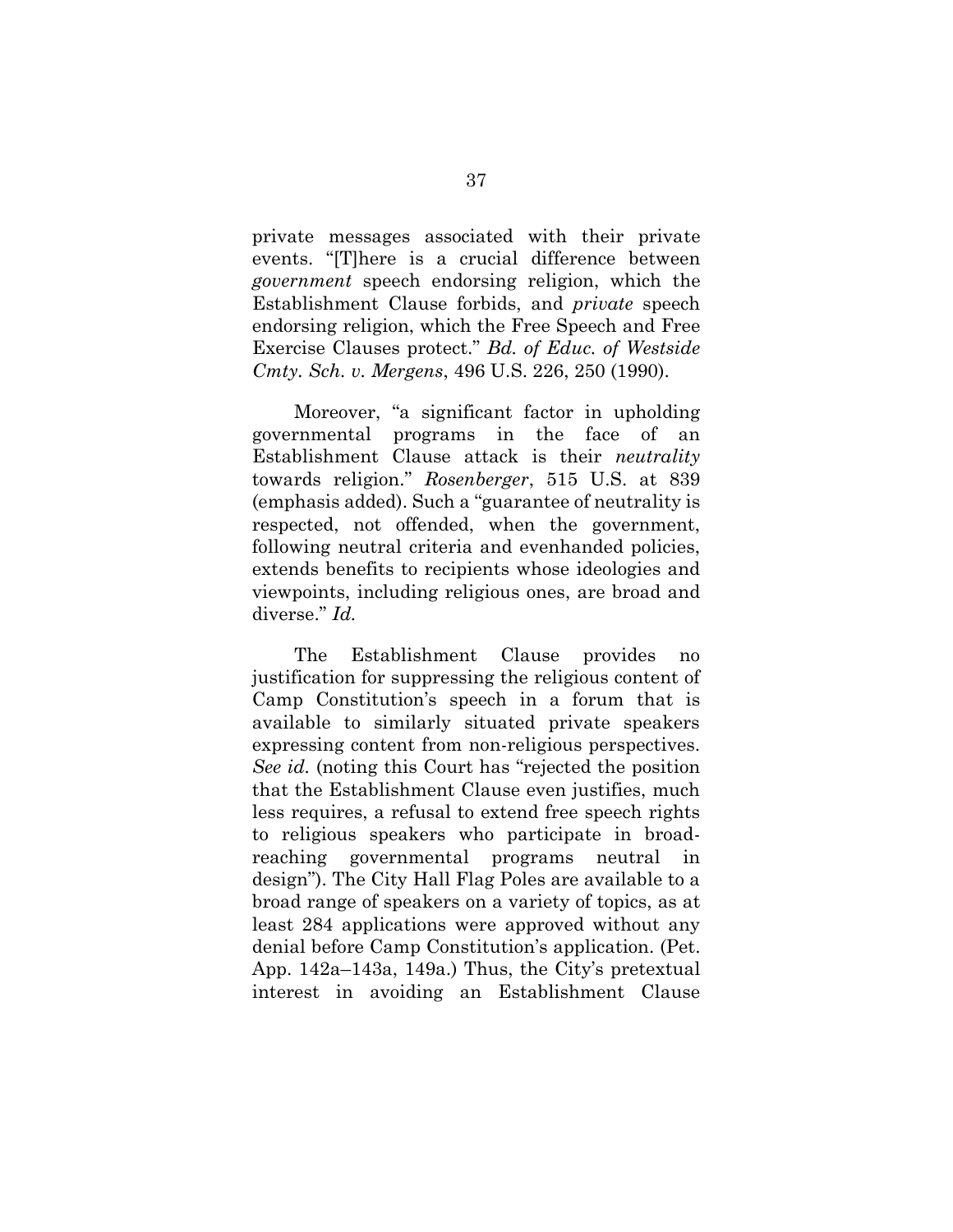violation by granting equal access to Camp Constitution on a neutral basis is not compelling, or even legitimate.

#### 3. **The City's censorship of Camp Constitution's religious speech is not the least restrictive means of serving any legitimate government interest.**

Even if the City could articulate a compelling interest for excluding religious speech, the City's forum policy and actions still fail strict scrutiny because they are not narrowly tailored. "It is not enough to show that the Government's ends are compelling; the means must be carefully tailored to achieve those ends." *Sable Commc'ns of Cal., Inc. v. FCC*, 492 U.S. 115, 126 (1989). "Because First Amendment freedoms need breathing space to survive, government may regulate in the area only with narrow specificity." *NAACP v. Button*, 371 U.S. 415, 433 (1963). Total prohibitions on constitutionally protected speech are substantially broader than any conceivable government interest could justify. *See Bd. of Airport Comm'rs of City of L.A. v. Jews for Jesus, Inc.*, 482 U.S. 569, 574 (1987).

A narrowly tailored regulation of speech is one that achieves the government's interest "without unnecessarily interfering with First Amendment freedoms." *Sable Commc'ns*, 492 U.S. at 126. By prohibiting all "non-secular" speech (Pet. App. 153a– 156a), the City's policies and practices completely prohibit and unnecessarily interfere with the speech of religious organizations. Such policies are not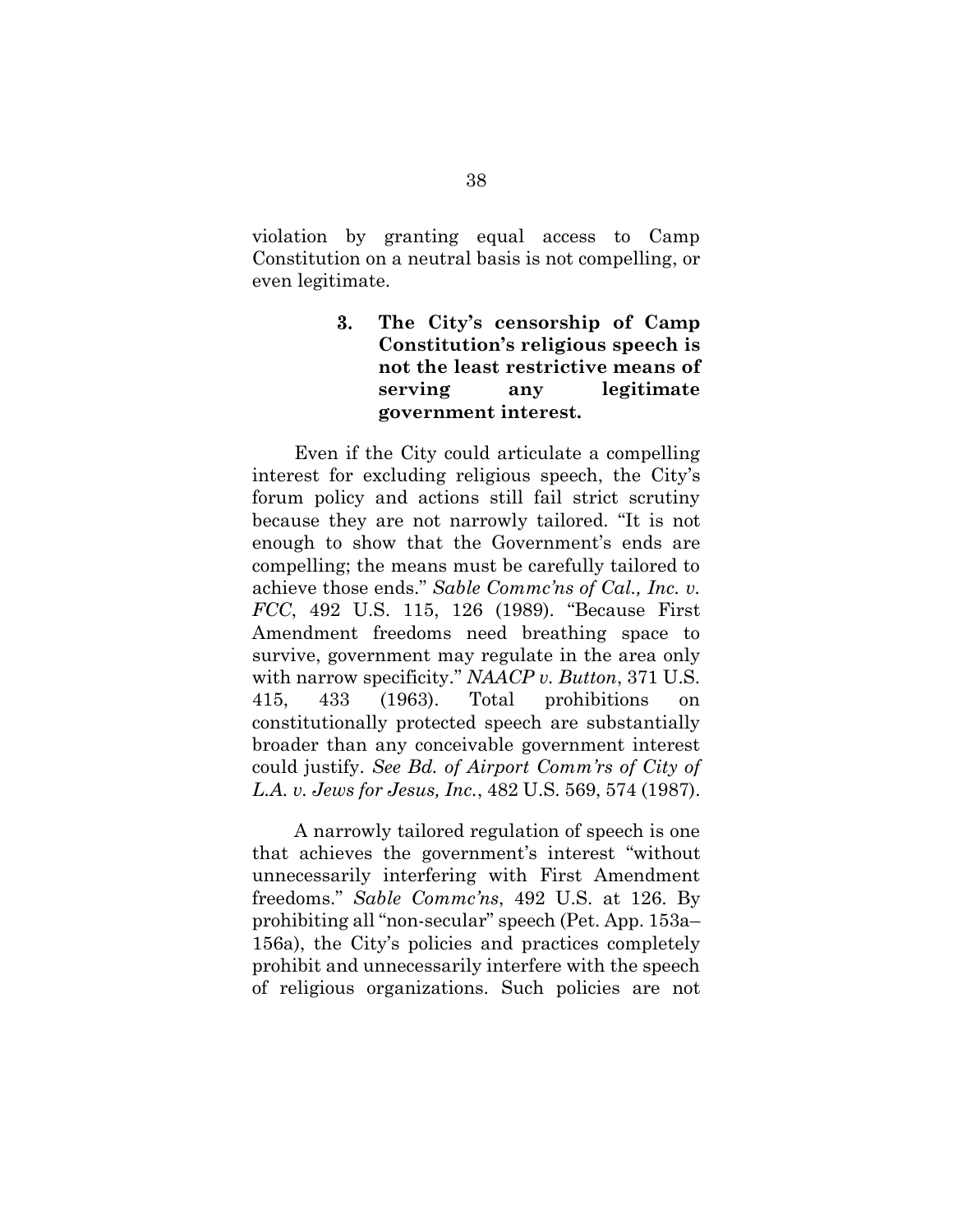narrowly tailored and therefore cannot pass strict scrutiny.

## **Even if the City Hall Flag Poles Are a Limited Public Forum, the City's Exclusion of Camp Constitution Was Unconstitutional Because neither Viewpoint Neutral nor Reasonable.**

Even if the alternative nonpublic forum analysis applied, under which "the government has much more flexibility to craft rules limiting speech," *Minn. Voters All.*, 138 S. Ct. at 1885, the First Amendment still demands that restrictions on speech be reasonable in light of the forum's purposes, and viewpoint neutral. *See Lamb's Chapel*, 508 U.S. at 392. The City's exclusion of Camp Constitution from the Flag Poles forum was neither, and is therefore unconstitutional.

Indeed, the City's discrimination against Camp Constitution's Christian viewpoint (*see* Pt. II.A, *supra*) ends the inquiry. *See Good News Club*, 533 U.S. at 107 ("Because the restriction is viewpoint discriminatory, we need not decide whether it is unreasonable in light of the purposes served by the forum."); *Lamb's Chapel*, 508 U.S. at 393 n.6 (same).

Nor was the exclusion reasonable in light of the flag raising forum's express purposes: to "*commemorate flags from many . . . communities*," "to create an environment in the City where everyone feels included, and is treated with respect," and "to foster diversity and build and strengthen connections among Boston's many communities."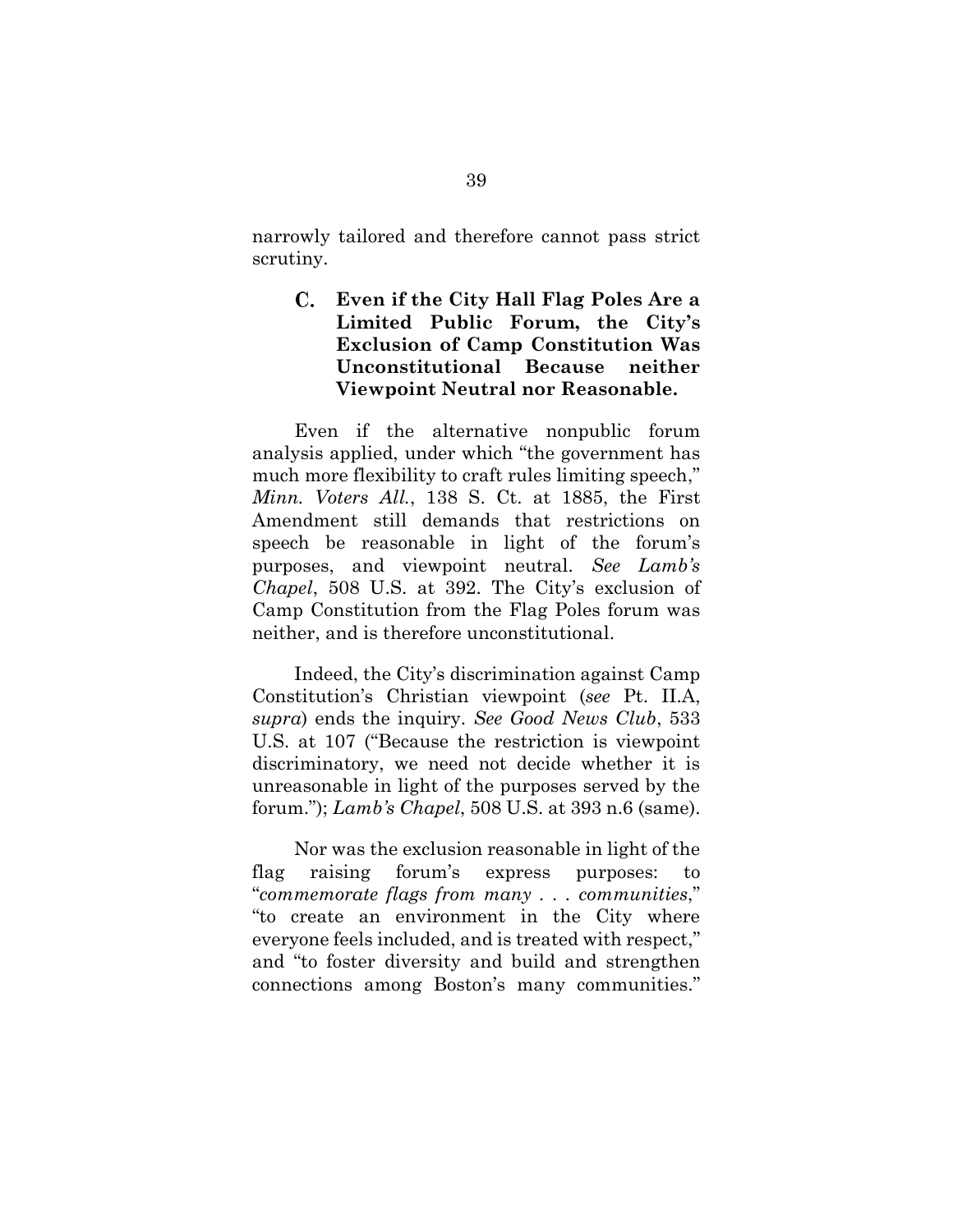(Pet. App. 143a.) The City did not act reasonably in excluding Camp Constitution's commemoration of the contributions of Boston's Christian community, based solely on its flag being called "Christian."

#### D. **The City's Flag Raising Policy Vesting the Commissioner with Unbridled Discretion to Approve or Deny Private Flag Raisings Is an Unconstitutional Prior Restraint.**

The City's standard-less policies and practices amount to an unconstitutional prior restraint that vests unbridled discretion in a City official to determine whether speech can be excluded as "nonsecular" despite meeting all criteria for use of the City's designated public forums. <sup>10</sup> "Any system of prior restraints of expression comes to this Court bearing a heavy presumption against its constitutional validity." *Bantam Books, Inc. v. Sullivan*, 372 U.S. 58, 70 (1963) (citing cases).

"[I]n the area of free expression a licensing statute placing unbridled discretion in the hands of a government official or agency constitutes a prior restraint." *City of Lakewood v. Plain Dealer Publ'g Co.*, 486 U.S. 750, 757 (1988). And "a law subjecting the exercise of First Amendment freedoms to the prior restraint of a license must contain narrow, objective, and definite standards to guide the

<sup>10</sup> Camp Constitution raised this prior restraint argument in both appeals below, but the City never responded to it, and therefore conceded it. (*See* 18-1898 C.A. Reply Br. 23–24; 20-1158 C.A. Reply Br. 26–27.)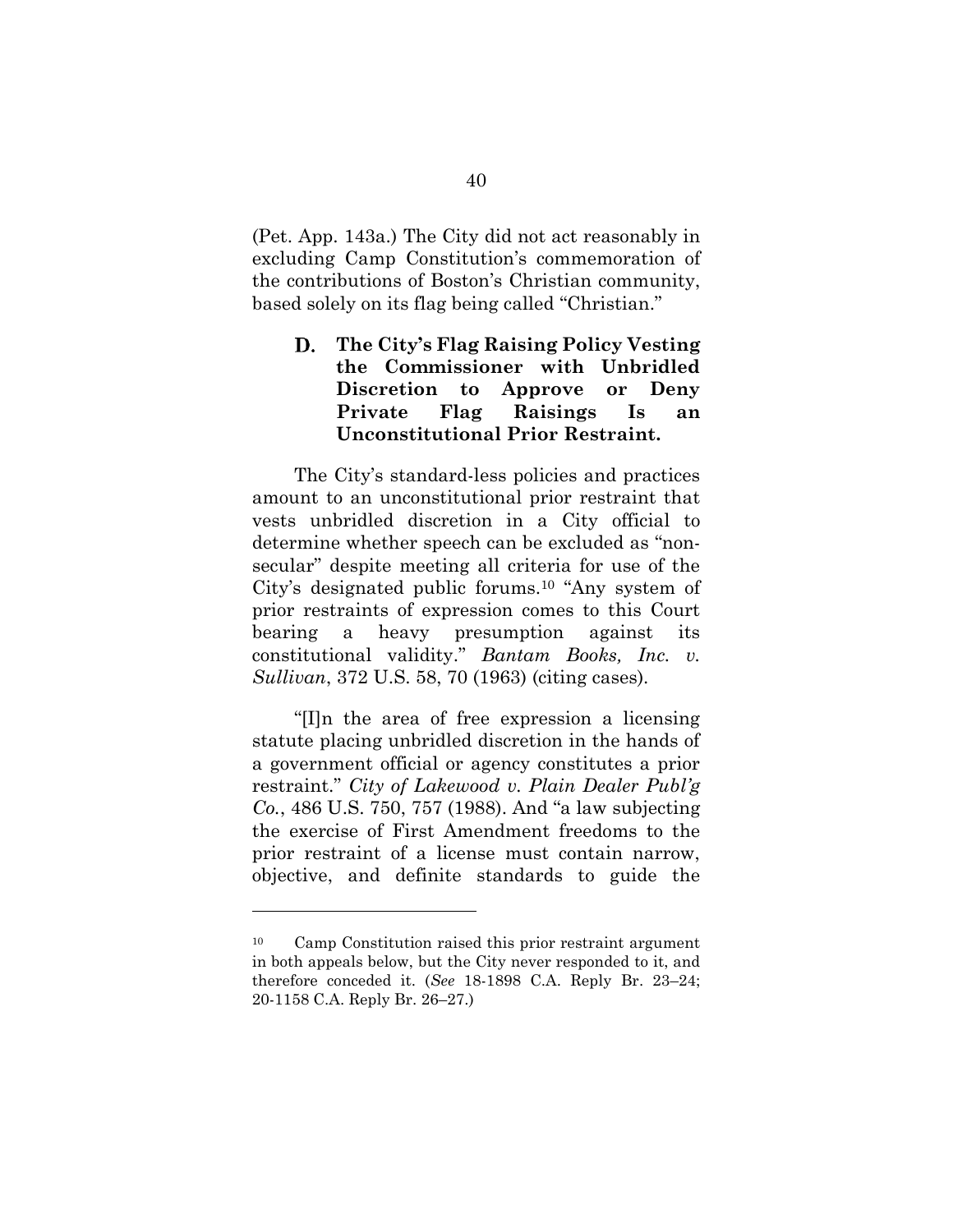licensing authority." *Forsyth Cnty. v. Nationalist Movement*, 505 U.S. 123, 131 (1992) (cleaned up).

Prior to October 2018, the City had no written policies specifically applicable to flag raising events at the Flag Poles public forum. (Pet. App. 140a, 154a–155a, 159a.) From 2005 to 2017, the City's written policies governed all its designated public forums collectively, which included the Flag Poles. (Pet. App. 133a–140a.) Then, after the litigation began, in 2018 the City memorialized in a written policy what it had always practiced, which is to grant unbridled discretion to the Commissioner to approve or deny flag raising requests regardless of compliance with stated criteria. (Pet. App. 159a– 160a.)

As unwritten, the anti-religion policy and practice the Commissioner ostensibly used to deny Camp Constitution's application (Pet. App. 154a– 155a) never could have provided the requisite standards to appropriately cabin the discretion of Boston officials. *See Niemotko v. Maryland*, 340 U.S. 268, 271 (1951). The purported anti-religion policy was not listed in the written guidelines provided to all applicants seeking to use the City's public forums (Pet. App. 133a–140a), nor was the anti-religion rationale for denial documented in any record prior to Camp Constitution's demanding a reason for the denial (Pet. App. 152a–153a). And the October 2018 written memorialization of the City's flag raising policies and practices did not cure its unconstitutionality, for the written policy codified the very unbridled discretion rendering the flag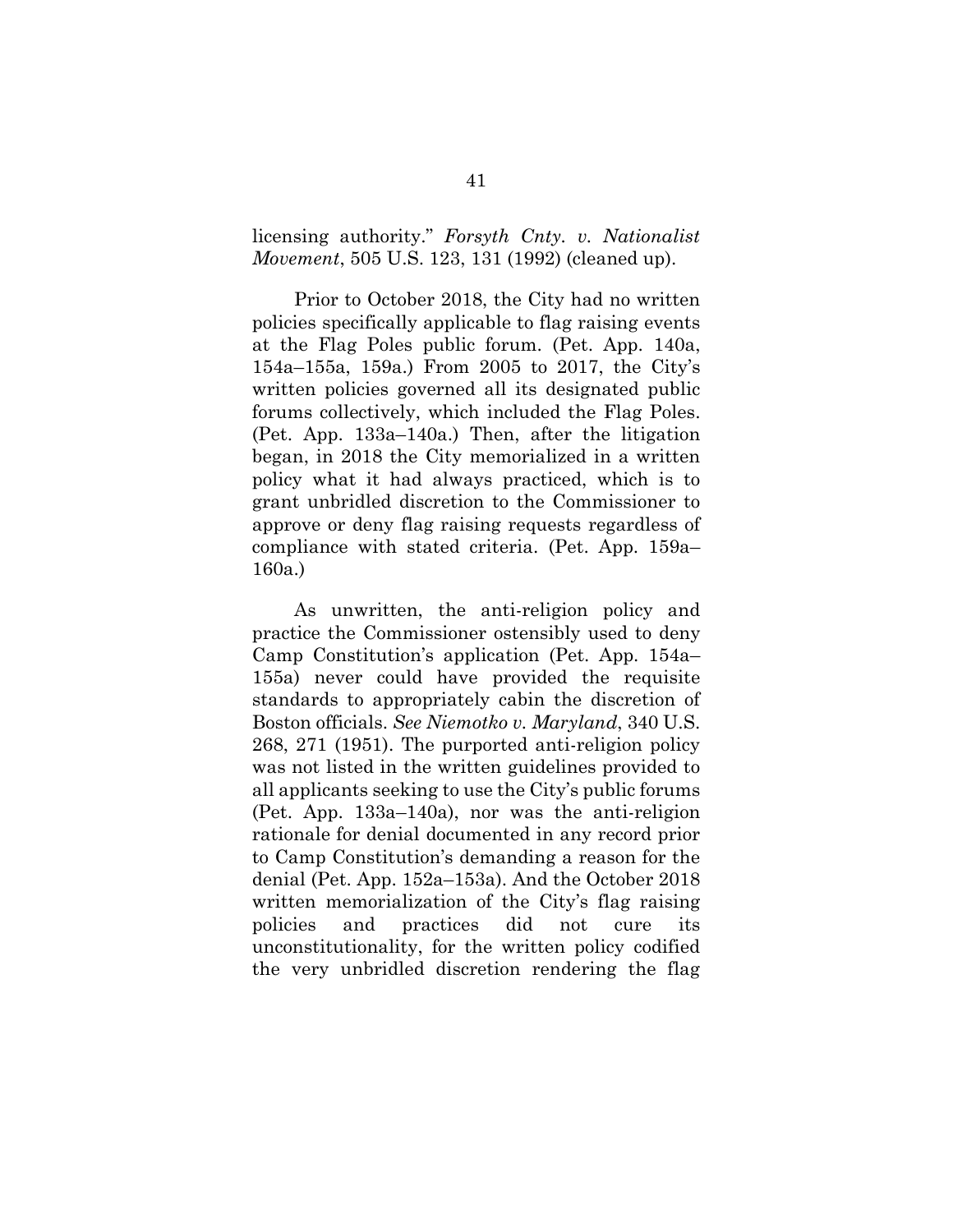raising regulation unconstitutional. (Pet. App. 159a–160a.)

# **THE CITY'S ESTABLISHMENT CLAUSE AND GOVERNMENT SPEECH DEFENSES ARE NOT SUPPORTED BY THIS COURT'S PRECEDENTS.**

Though accepted by the First Circuit, the City's Establishment Clause and government speech defenses fail under this Court's precedents. The Establishment Clause is not concerned with private flag raisings on the City Hall Flag Poles because those flags are not government speech. The First Circuit ignored the relevant facts that distinguish the privately-owned flags temporarily raised by private actors in Boston's public forum from the permanent monuments owned, maintained, and displayed by the city in *Pleasant Grove City v. Summum*, 555 U.S. 460 (2009), and the license plates designed, printed, issued, owned, and branded by Texas in *Walker v. Texas Div., Sons of Confederate Veterans, Inc.*, 576 U.S. 200 (2015). Furthermore, the rigid government speech test minted by the First Circuit definitionally hobbles and does significant damage to this Court's public forum doctrine.

**The Establishment Clause Cannot**  A. **Justify Boston's Censorship of Private Religious Speech in a Public Forum.**

Commissioner Rooney admitted that excluding "religious" flags served no goal or purpose of the City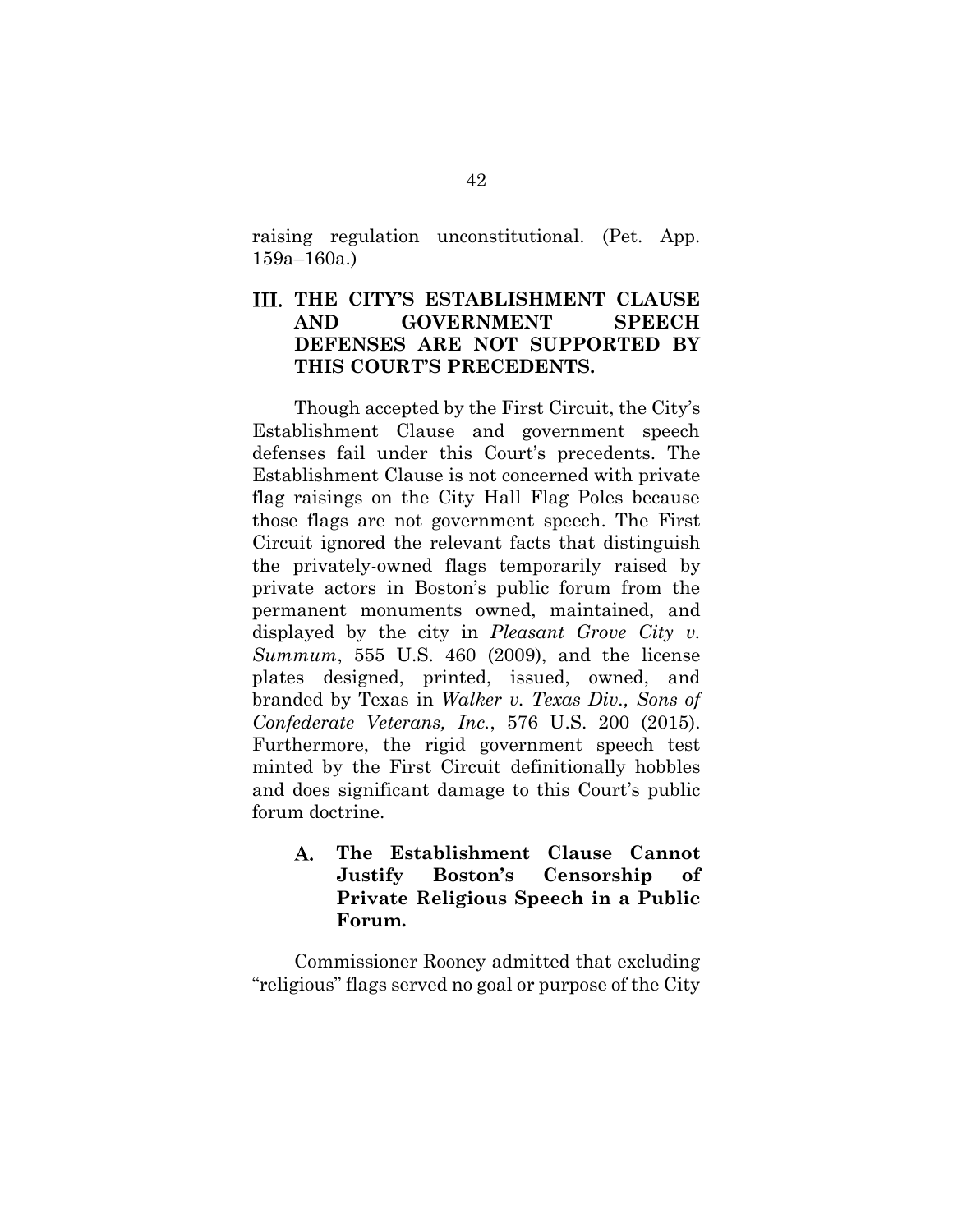except "concern for the so-called separation of church and state or the constitution's establishment clause." (Pet. App. 157a.) Despite his ostensible fear of violating the Establishment Clause, however, Rooney did not work from any formal definition of "religious" when he denied Camp Constitution's request; nor did he even look at Camp Constitution's flag. (Pet. App. 153a–156a.) In any event, as shown in Part II.B.2, *supra*, the City cannot invoke the Establishment Clause as a defense to its censorship of private religious speech in a public forum the City created and gave access to based on neutral criteria. "[T]here is a crucial difference between *government* speech endorsing religion, which the Establishment Clause forbids, and *private* speech endorsing religion, which the Free Speech and Free Exercise Clauses protect." *Mergens*, 496 U.S. at 250. Because the private flag raisings the City allowed on the Flag Poles forum it created are not government speech (*see infra* Parts III.B, C), the City had no legitimate Establishment Clause concern, let alone justification for excluding Camp Constitution's flag from the Flag Poles forum.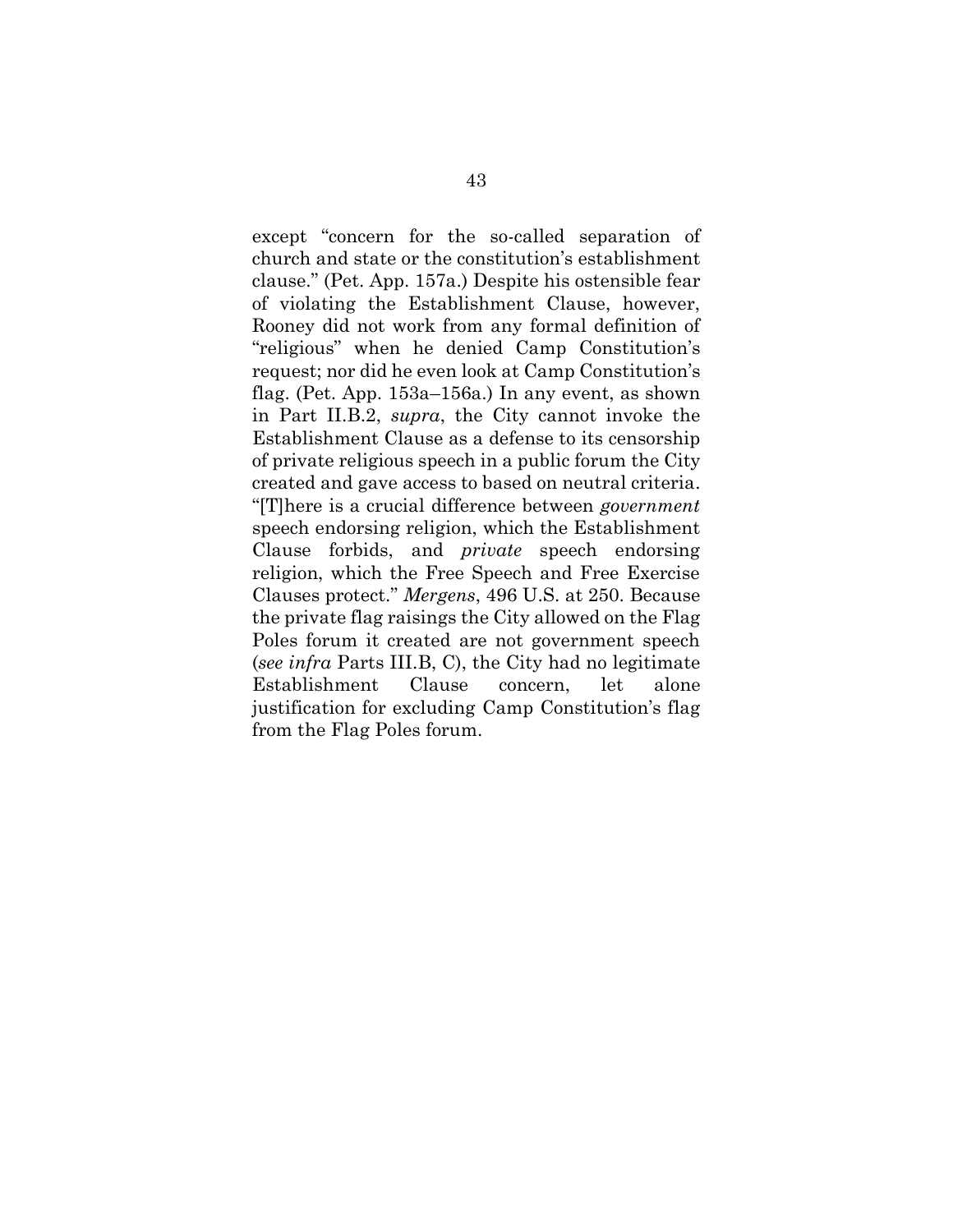- **B. Acceptance of Boston's Contrived Government Speech Defense Would Unconstitutionally Expand the Government Speech Doctrine.**
	- **The written policies and**  1. **unbroken, twelve-year history prior to Camp Constitution's application in 2017, and continuing policy and practice after 2017, evidence conclusively that the private flags were private speech, and readily distinguishable from the government speech found in**  *Summum* **and** *Walker***.**

As shown above (Part I.A, *supra*), the forum doctrine governs the analysis of the claims against the City for excluding Camp Constitution's flag from the City Hall Flag Poles. But the First Circuit forsook forum analysis and, relying on this Court's decisions in *Summum* and *Walker*, canonized and applied a rigid, "three-part *Summum/Walker* test" (Pet. App. 16a) to hold the 284 private flag raisings approved by the City before denying Camp Constitution's were government speech. The First Circuit's test, however, was not faithful to *Summum*  or *Walker*, both of which expressly recognized that forum analysis, rather than government speech analysis, applies to nontraditional forums intentionally designated by the government for private expression. *See Summum*, 555 U.S. at 469– 70 ("[A] government entity may create 'a designated public forum' if government property that has not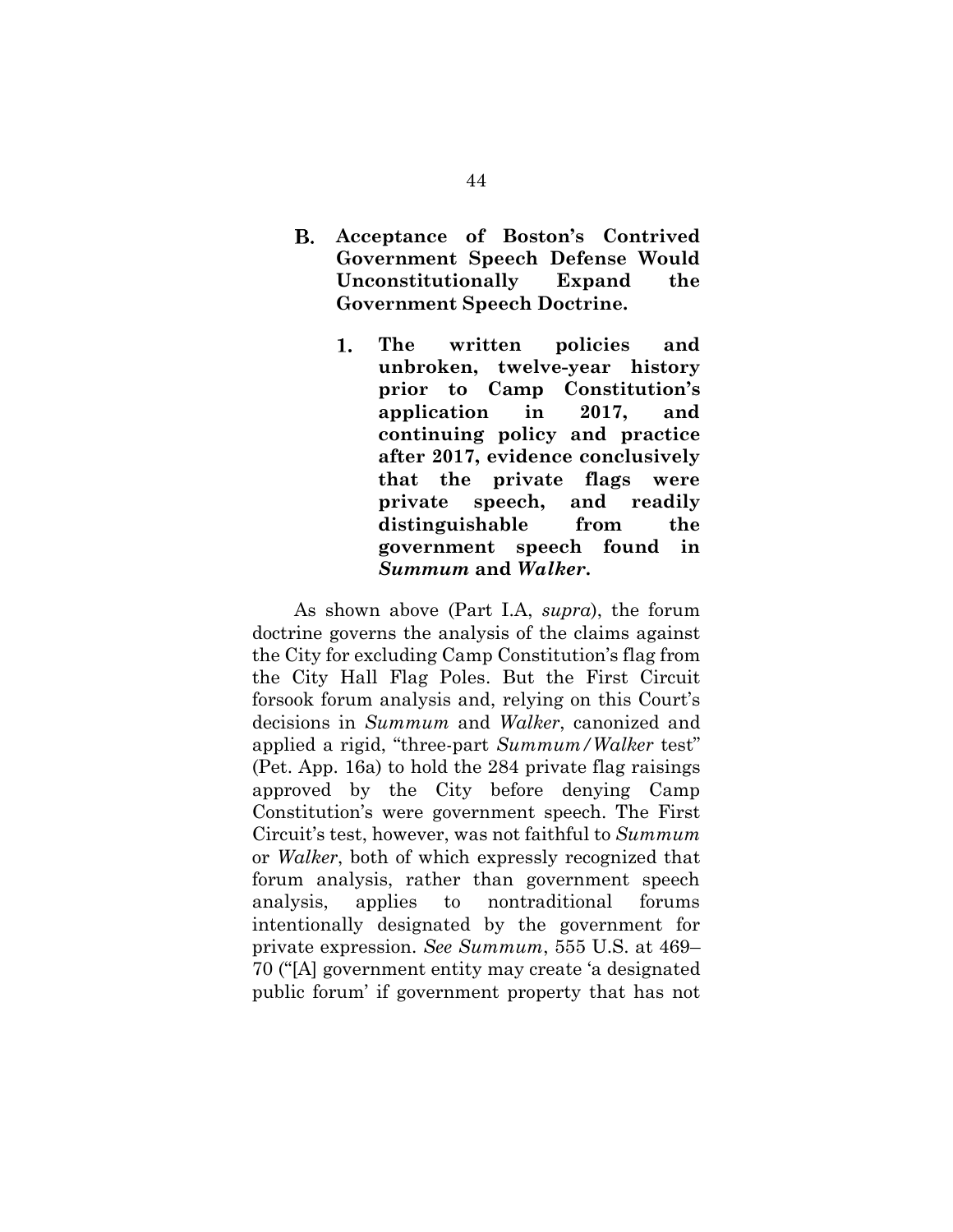traditionally been regarded as a public forum is intentionally opened up for that purpose," and "may create a forum that is limited to use by certain groups or dedicated solely to the discussion of certain subjects."); *see also Walker*, 576 U.S. at 215– 16.

In *Summum*, the question was whether "the First Amendment entitled a private group to insist that a municipality permit it to place a permanent monument in a city park." 555 U.S. at 464. The Court rejected such a First Amendment claim because "the placement of a *permanent monument* in a public park is best viewed as a form of government speech." *Id.* (emphasis added). This was so because "[i]t is certainly not common for property owners to open up their property for the installation of permanent monuments that convey a message with which they do not wish to be associated." *Id.* at 471. The permanent nature of the proposed monument was critical to the Court's rejection of the plaintiffs' argument that the City had created a forum for private expression by accepting a limited number of other permanent monuments. *Id.* at 478–79.

The *Summum* Court offered several examples distinguishing government accommodation of temporary private speech from permanent monuments constituting government speech:

The forum doctrine has been applied in situations in which government-owned property or a government program was capable of accommodating a large number of public speakers without defeating the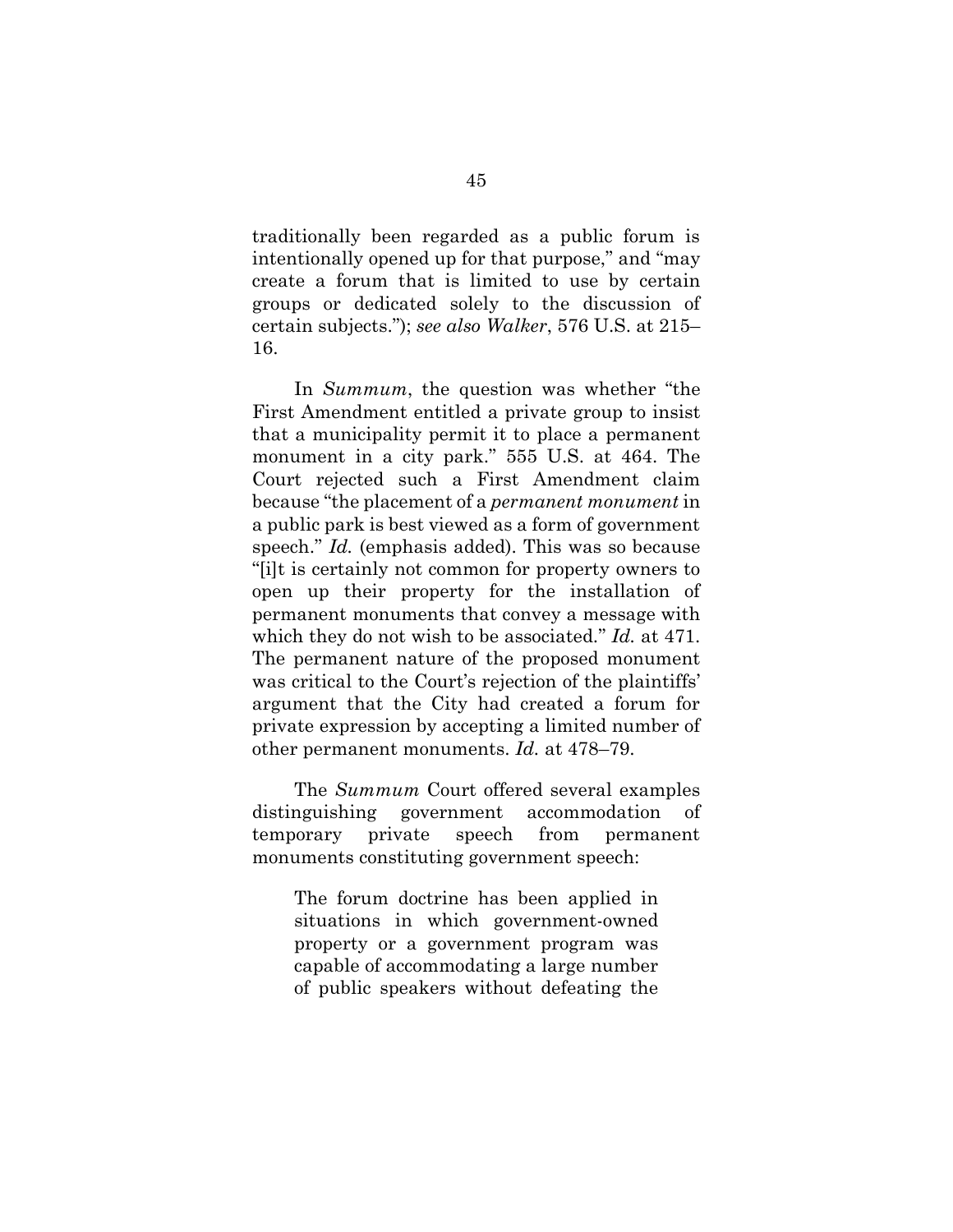essential function of the land or the program. For example, a park can accommodate many speakers and, over time, many parades and demonstrations. The Combined Federal Campaign permits hundreds of groups to solicit donations from federal employees. A public university's student activity fund can provide money for many campus activities. A public university's buildings may offer meeting space for hundreds of student groups. A school system's internal mail facilities can support the transmission of many messages to and from teachers and school administrators.

By contrast, *public parks can accommodate only a limited number of permanent monuments*.

555 U.S. at 478 (emphasis added) (citations omitted). Thus, the Court reasoned, "[p]ermanent monuments displayed on public property typically represent government speech." *Id.* at 470.

The undisputed record facts here show where flag raisings on Boston's City Hall Flag Poles fit within *Summum*'s illustrations: the Flag Poles are "capable of accommodating a large number of public speakers without defeating the essential function of the [Flag Poles]," *id.*, because they have done so frequently and continually, for "all applicants" over twelve years. (Pet. App. 132a–142a, 149a–150a.) The 284 approvals with no denials (including 39 approvals— averaging more than three per month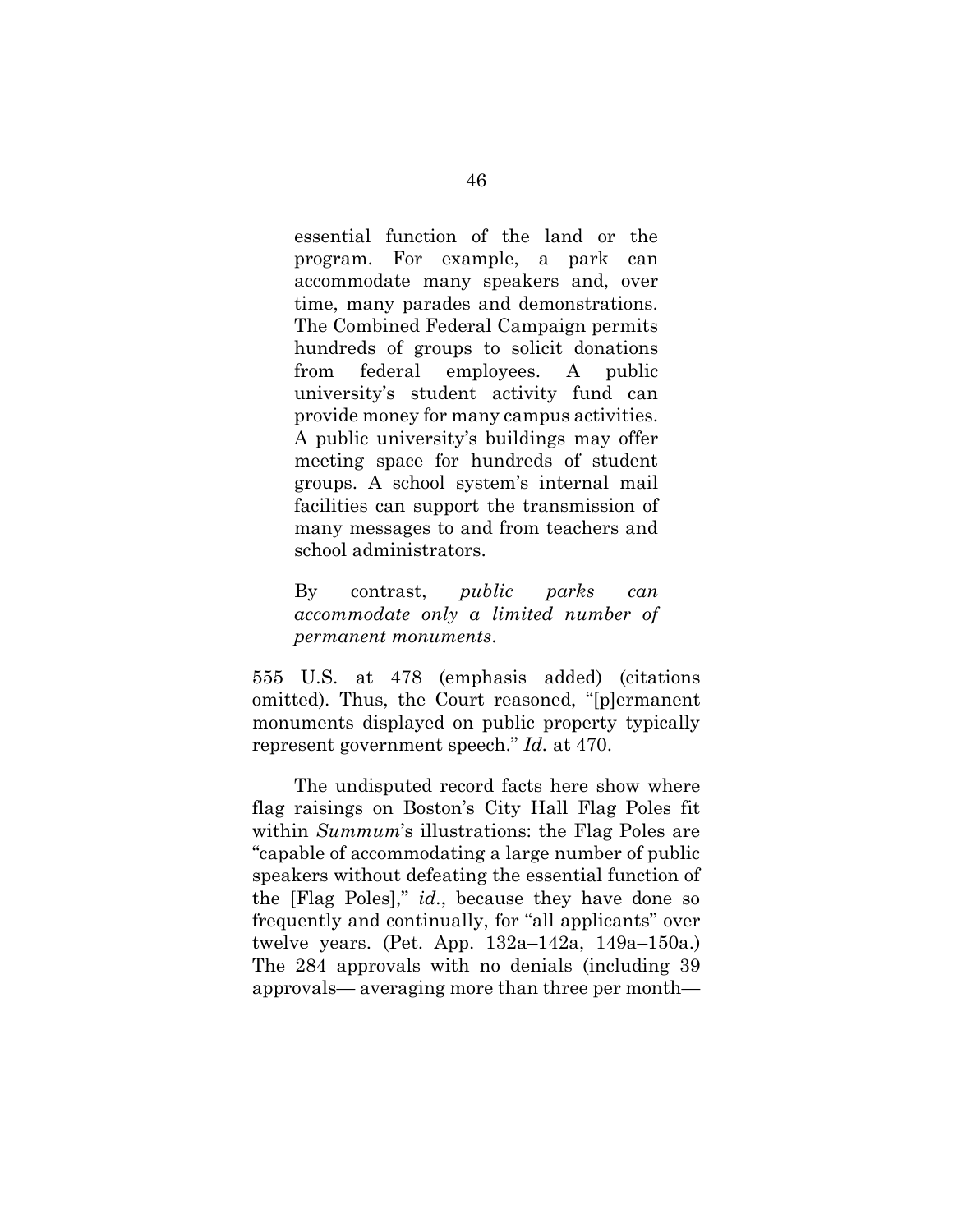the year before Camp Constitution was denied) prove the Flag Poles "over the years, can provide a [forum] for a very large number of [flags] . . . for all who want to speak . . . ." 555 U.S. at 479. The temporary nature of the flag raisings (e.g., Camp Constitution requested an hour (Pet. App. 131a)) ensures the Flag Poles are continually open for the City's own speech (e.g., the City of Boston Flag (Pet. App. 141A–142a)), as well as the speech of a large number of other private organizations allowed to raise their flags pursuant to the City's "public forums" for "all applicants" policy, serving the City's express purposes of "foster[ing] diversity and build[ing] and strengthen[ing] connections among Boston's many communities." (Pet. App. 141a– 143a.) *Summum*'s government speech analysis could only apply to Camp Constitution if it had requested to permanently occupy the third Flag Pole, or permanently place its own flagpole in the ground. *Cf. United Veterans Memorial & Patriotic Ass'n of the City of New Rochelle v. City of New Rochelle*, 72 F. Supp. 3d 468, 475 (S.D.N.Y. 2014) ("United Veterans' flags are displayed for long periods of time (until they become tattered) and then promptly replaced [such that] their presence at the Armory is nearly as constant as that of the park monuments in *Summum*."), *aff'd*, 615 F. App'x 693 (2d Cir. 2015).

In *Walker*, the Court confirmed the importance of the permanence of the monuments at issue in *Summum*: "we emphasized that monuments were 'permanent,' and we observed that public parks can accommodate only a limited number of permanent monuments." *Walker*, 576 U.S. at 213–14. Indeed, the Court "believed that the speech at issue was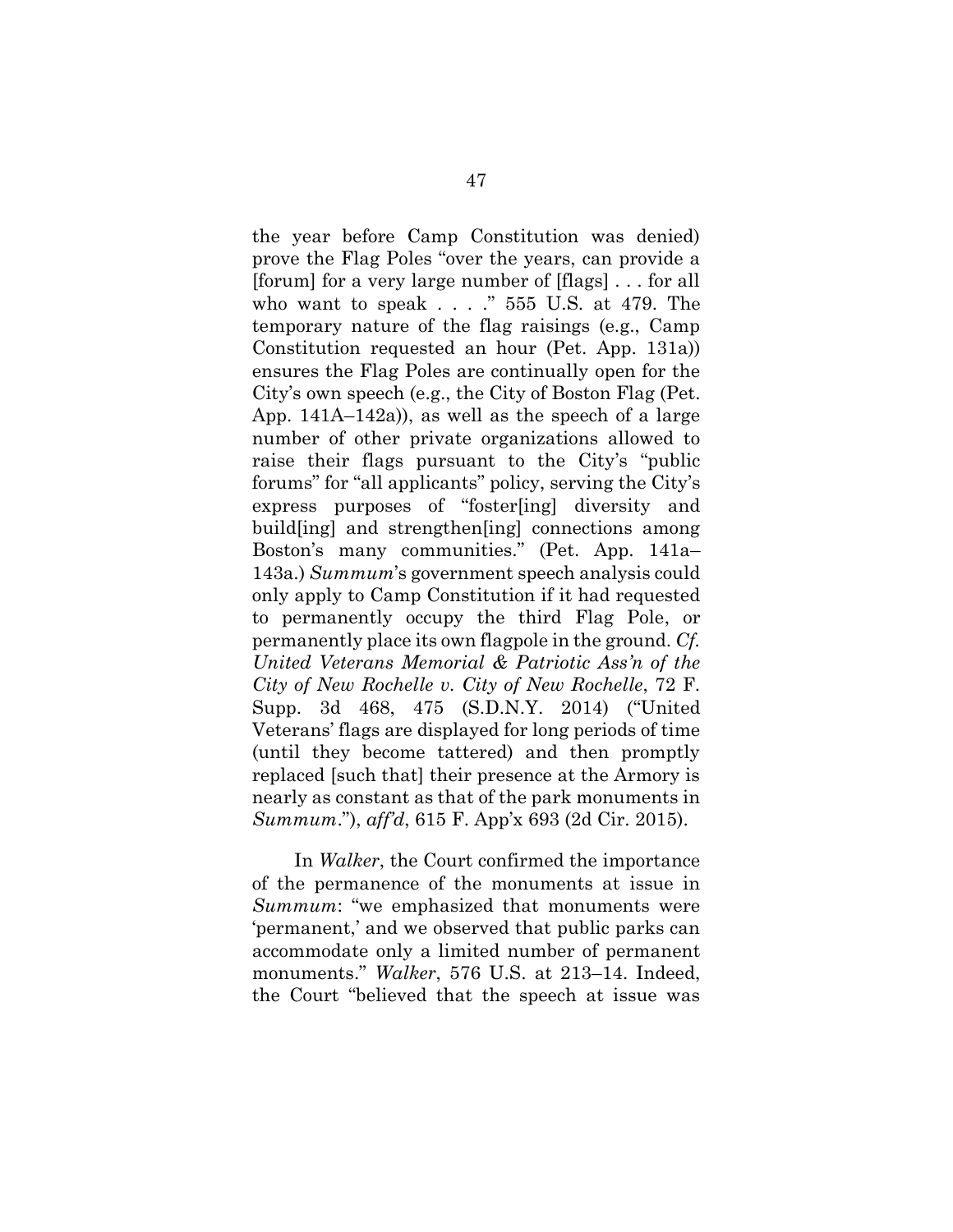government speech" because it "found it hard to imagine how a public park could be opened up for the installation of permanent monuments by every person or group." *Id.*

The issue in *Walker* was whether Texas accommodated private speech or engaged in government speech when it adopted numerous specialty license plate designs for a program offering drivers a choice between standard-issue and specialty Texas license plates. 576 U.S. at 203–04. In holding the specialty plates to be government speech, the *Walker* Court referred to the factors considered in *Summum*, but it emphasized the "exercise" of "direct" and "effective" government control over the specialty plates, indicating that the license plate messages were "conveyed on behalf of the government." *Id.* at 212–14, 216. A specialty plate design could be proposed by either Texas or private actors, through three different processes, *id.*  at 205, but Texas exercised all aspects of ownership over the specialty license plates. The state prepared the designs of the specialty plates, owned the designs, and was responsible for making and disseminating the plates. *Id.* at 205, 212–14, 216. In addition, Texas required that all specialty plates be returned to the state at the end of their use. *Id.* at 212. Moreover, Texas law required all drivers to obtain and display a license plate on their vehicle, which the Court noted was "primarily used as a form of government ID," bearing the state's name. *Id.* at 212, 214, 216.

The "exercise" of "direct" and "effective" government control essential to the Court's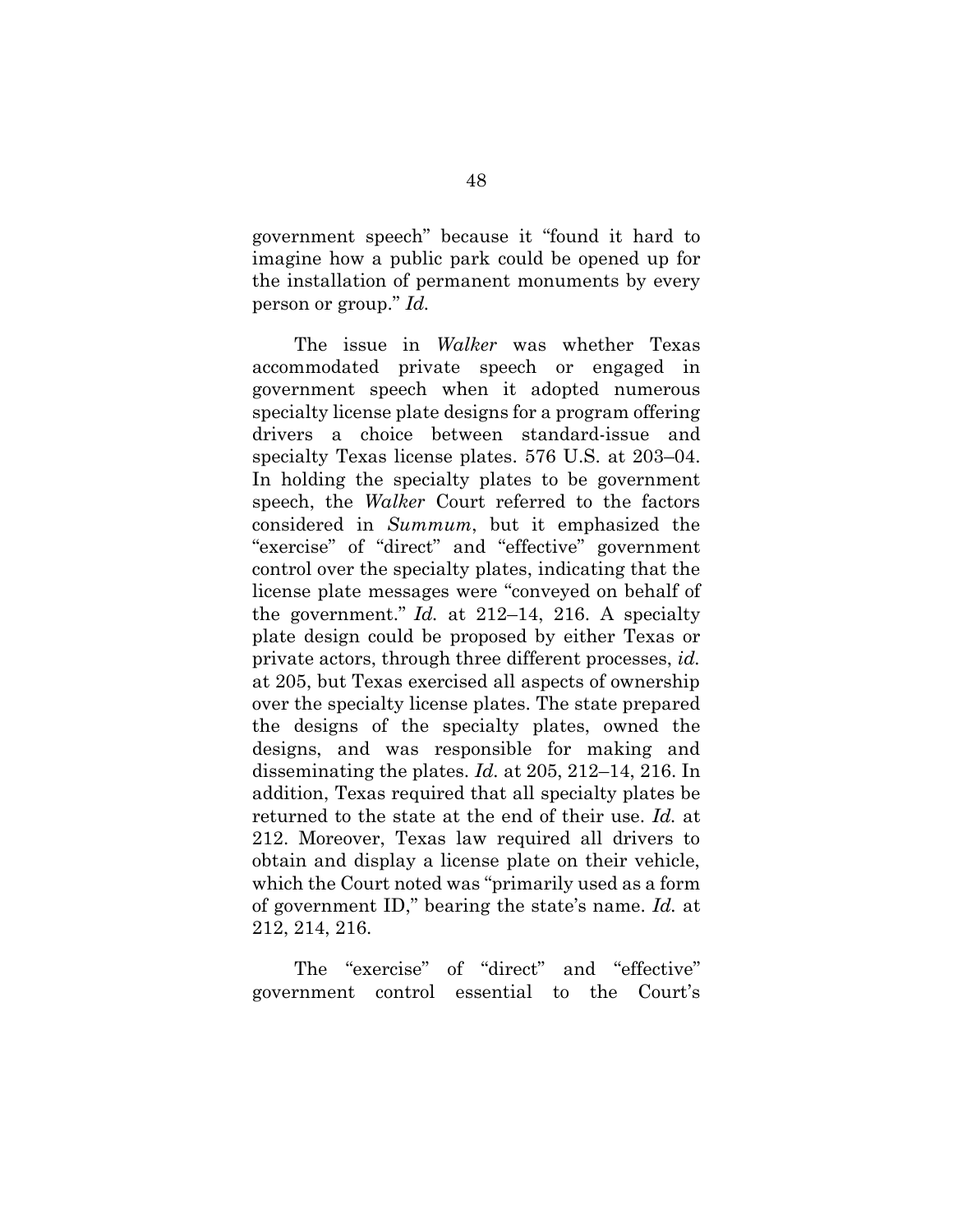government speech finding in *Walker* does not exist in Boston, where 284 flag raisings were approved with no review of the flags whatsoever. Boston does not design, fabricate, take ownership of, or affix its name to any private flag approved for a flag raising—or even look at a proposed flag before approving it (or denying it in Camp Constitution's case). (Pet. App. 150a, 156a.) And Boston's simple, one-step process for proposing a flag raising submitting a single form with the box checked for the City Hall Flag Poles among the City's other "public forums" (Pet. App. 135a–136a)—is nothing like the three separate processes, with multiple layers of review and approval, before Texas adopts, prints, and issues a specialty license plate with the state's insignia, and then later demands its return.

The relevant government control in *Walker* was the state's "*direct control* over the messages conveyed," where the state "*actively exercised* this authority" and "*rejected* at least *a dozen* proposed designs." 576 U.S. at 213 (emphasis added). Thus, the Court concluded, "Texas has *effectively controlled* the messages conveyed by *exercising* final approval authority over their selection." *Id.* (emphasis added) (cleaned up). In this case, however, Boston does not actively exercise its authority to reject or even look at proposed flags, and there is no record of any denial prior to Camp Constitution's application. (App. 132a–143a, 149a– 150a.)

The City *says* it must review and approve flag raising requests (Pet. App. 149a), but the City's bare "statement of intent [is] contradicted by consistent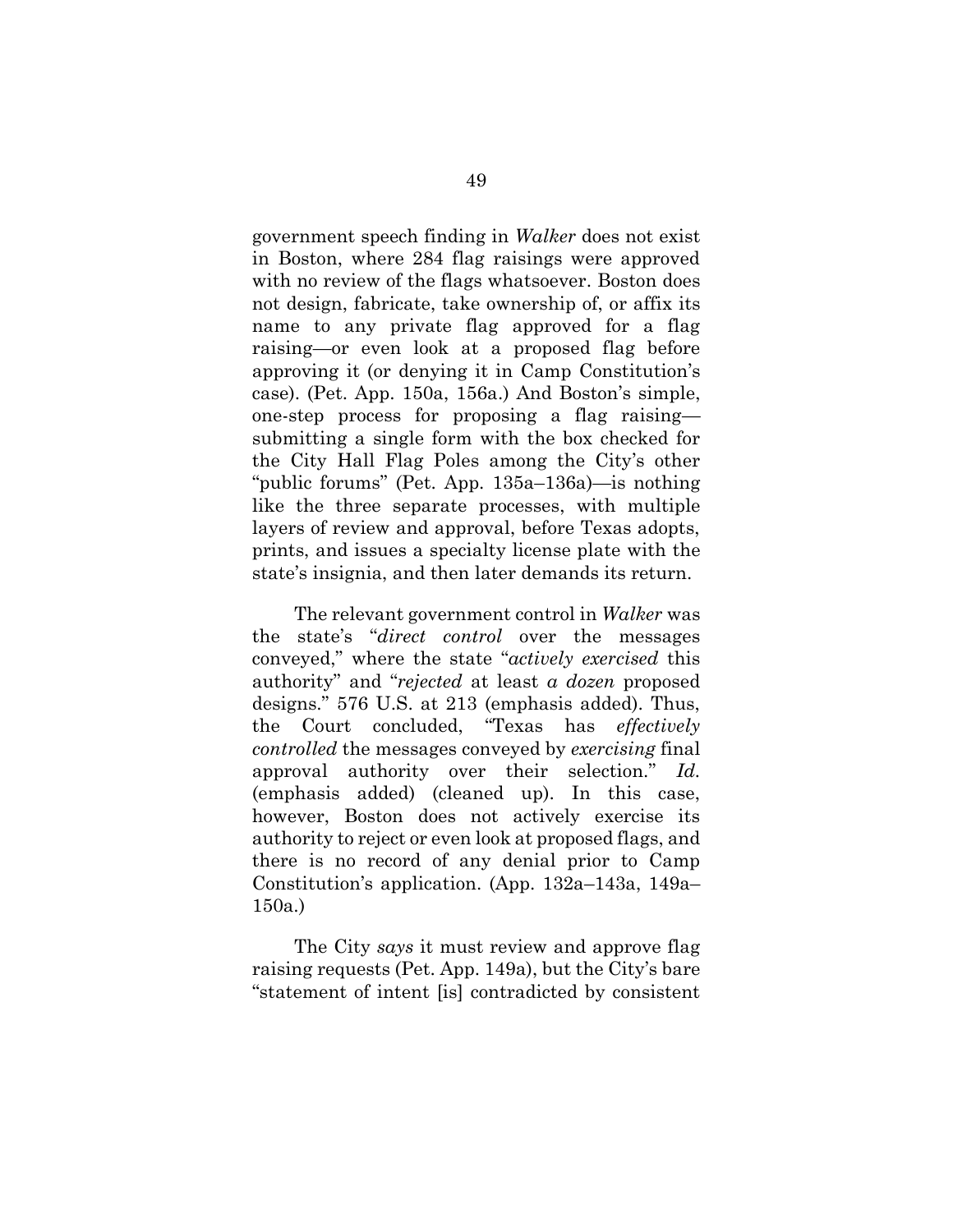actual policy and practice" of never so much as looking at a flag before approving it. *Ridley v. Massachusetts Bay Transp. Auth.*, 390 F.3d 65, 77 (1st Cir. 2004). Just as this Court has held that the mere involvement of private parties in selecting a government message does not, in and of itself, make the message private expression, *see Walker*, 576 U.S. at 210, 217, the mere involvement of the government in providing a forum likewise does not constitute sufficient control to make the message government speech. *See Matal v. Tam*, 137 S. Ct. 1744, 1758 (2017); *Wandering Dago, Inc. v. Destito*, 879 F.3d 20, 34–35 (2d Cir. 2018) ("[S]peech that is otherwise private does not become speech of the government merely because the government provides a forum for the speech or in some ways allows or facilitates it."). Access to many public forums requires an application or some form of permission from the government, but an application requirement by itself cannot transform private speech in a public forum into government speech.

Accepting the City's rationale would vastly expand and sanction dangerous aspects of the government-speech doctrine: "[W]hile the government-speech doctrine is important—indeed, essential—it is a doctrine that is susceptible to dangerous misuse. If private speech could be passed off as government speech by simply affixing a government seal of approval, government could silence or muffle the expression of disfavored viewpoints." *Matal*, 137 S. Ct. at 1758; c*f. Walker*, 576 U.S. at 221 (Alito, J., dissenting) ("The Court's decision passes off private speech as government speech and, in doing so, establishes a precedent that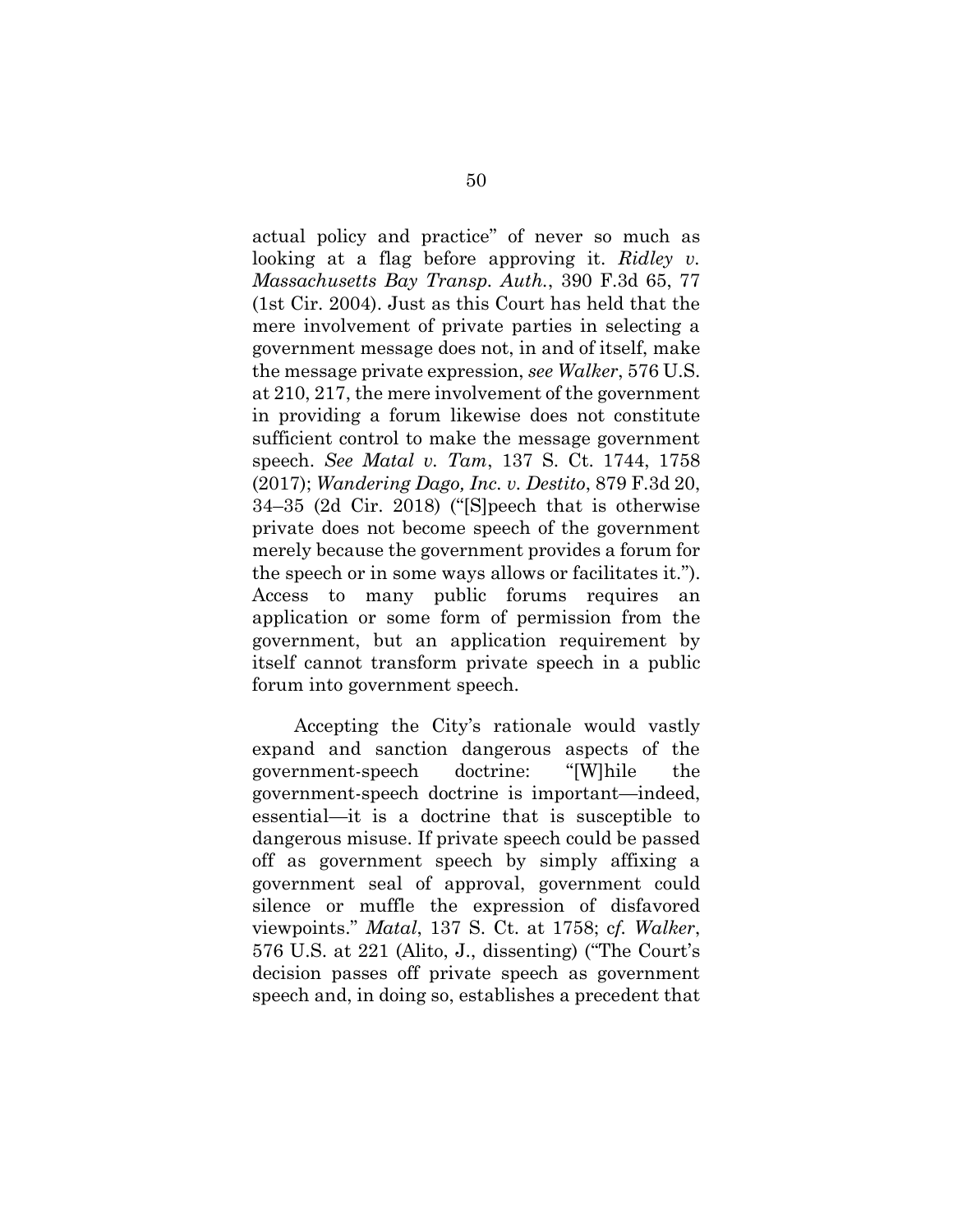threatens private speech that government finds displeasing."). Thus, the government cannot, merely by reserving to itself "approval" rights, convert to government speech the private speech it openly solicits and allows in its designated forums. Any claim by the City of direct or effective control over flag raising messages is a litigation contrivance contradicted by the undisputed evidence of the City's actual practice.<sup>11</sup>

And, although the *Walker* Court concluded the permanence factor emphasized in *Summum* was not relevant to the Texas specialty license plates under consideration, *see* 576 U.S. at 213–214, it does not follow that the permanence factor is irrelevant to the nature of the Boston Flag Poles forum as posited by the First Circuit. (Pet. App. 22a.) If *Summum* has any application at all to the instant case, then the lack of permanence of the myriad private flags flown on the City Hall Flag Poles militates against any government speech finding. *Compare New Rochelle*, 72 F. Supp. 3d at 475 ("United Veterans' flags are

<sup>11</sup> The record shows one denied flag raising request sometime *after* the denial of Camp Constitution's application, after the commencement of litigation. (Pet. App. 160a.) The only reason given was "the City's sole and complete discretion." (*Id.*) With no other evidence, this lone, *post litigation* denial does not alter the decisiveness of the City's uninterrupted streak of 284 approvals with no denials in the designated public forum analysis. Just as "[o]ne or more instances of erratic enforcement of a policy does not itself defeat the government's intent not to create a public forum," *Ridley*, 390 F.3d at 78, a lone, aberrational departure from the City's otherwise perfect record of approving every request does not defeat the City's intent to create a public forum.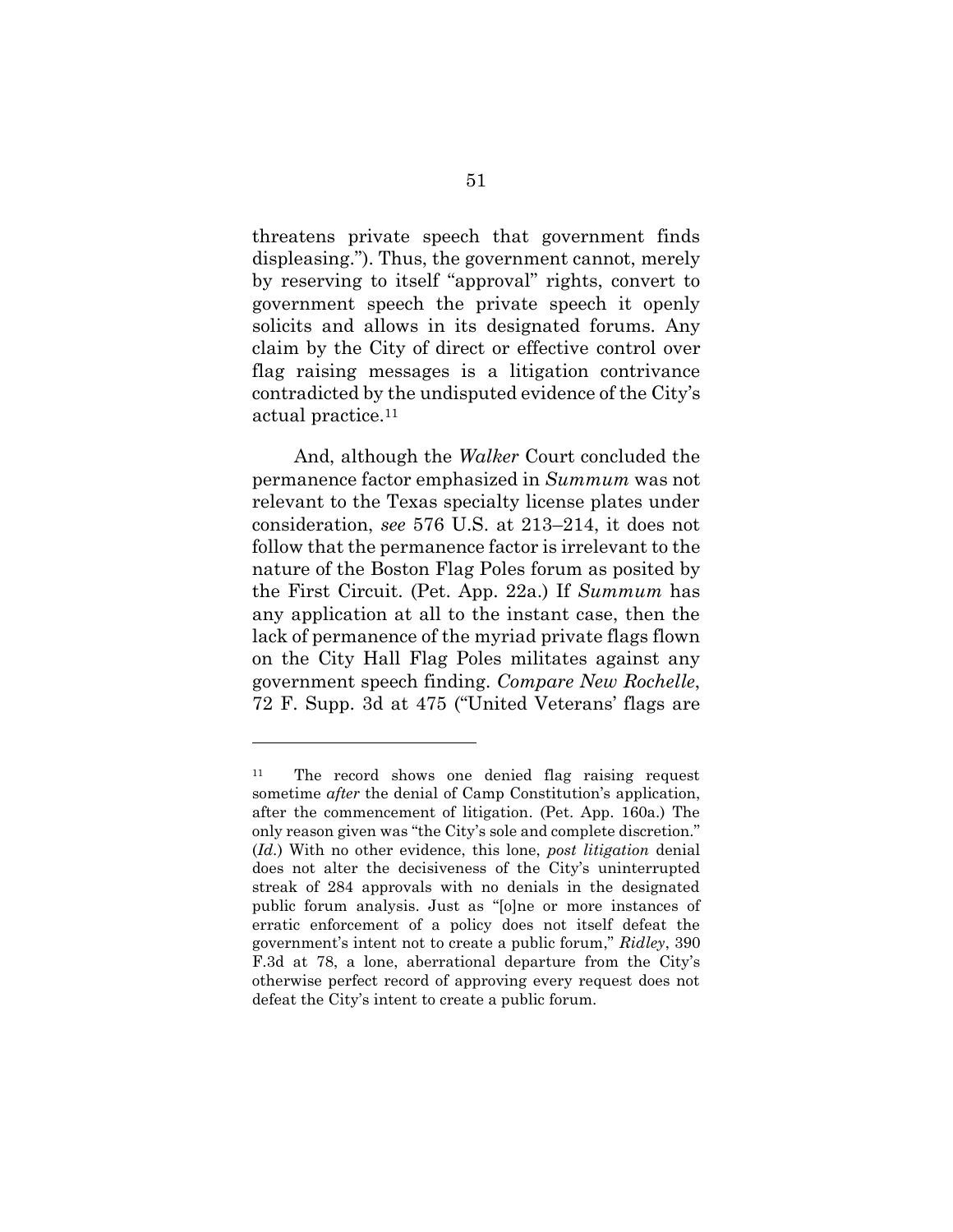displayed for long periods of time (until they become tattered) and then promptly replaced [such that] their presence at the Armory is nearly as constant as that of the park monuments in *Summum*." (emphasis added)), *with Wandering Dago, Inc.*, 879 F.3d at 35 ("[D]rawing on the Court's reasoning in *Summum*, which also involved the use of public land—we find it significant that the food vendors participating in the Lunch Program are a merely temporary feature of the landscape, and quite visibly so."). Moreover, though not emphasized like the permanence factor, government control was also important to the *Summum* government speech holding, for Pleasant Grove City "took ownership of the monument," "[a]ll rights previously possessed by the monument's donor [were] relinquished," and the city maintained the permanent monuments placed in the park. 555 U.S. at 473. Thus, neither the permanence nor control important in *Summum* are implicated by the private flag raisings on Boston's Flag Poles.

Finally, Boston's flag raising policies include a critical component missing from *Summum*'s permanent monument policy and *Walker*'s state license plate policy: an express, written "public forums" designation for "all applicants." (Pet. App. 137a.) Boston's express statement of intent combined with an unrebutted record of approving as many flag raisers as apply compel the conclusion that Boston has intentionally designated the Flag Poles a public forum for private expression.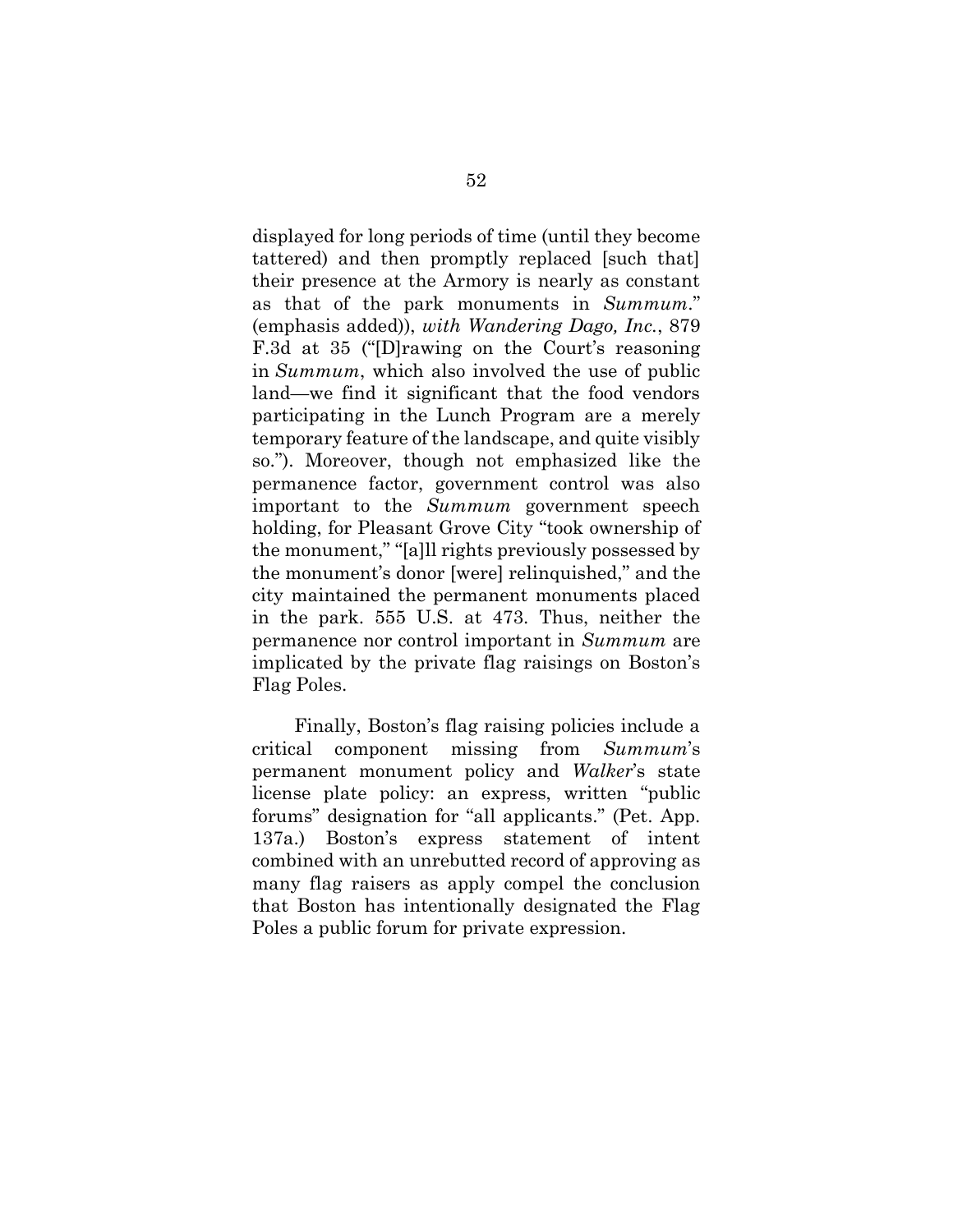### $2.$ **The foreign government flags raised by private groups cannot be government speech because it is a criminal offense for a local government to raise a foreign nation's flag.**

Massachusetts criminal law also precludes the conclusion that Boston is speaking through the myriad private flags it allows on its Flag Poles, some of which are the flags of foreign nations. It is a crime for any Boston official to "display[] the flag . . . of a foreign country upon the outside of a . . . city . . . building," Mass. Gen. Laws ch. 264, § 8, and the common definition of "upon" includes "in . . . approximate contact with." Dictionary.com, *upon*, https://www.dictionary.com/browse/upon (last visited Nov. 9, 2021). Moreover, Rooney testified that the City raises its flags on the Flag Poles pursuant to another statute providing that "[t]he flag of the United States and the flag of the commonwealth shall be displayed *on* the main or administration *building* of each public institution of the commonwealth." Mass. Gen. Laws ch. 2, § 6 (emphasis added). (R. 58-2 at 4.) If flying the United States and Massachusetts flags on the Flag Poles satisfies the statute requiring those flags to be displayed "on" City Hall, then flying foreign nations' flags on the Flag Poles violates the statute prohibiting the display of those flags "upon the outside of" City Hall. The City, when it speaks, does not enjoy the First Amendment's protection from criminal prosecution for pure speech as private speakers do. No reasonable observer of the regular and frequent occurrence of foreign nations' flags on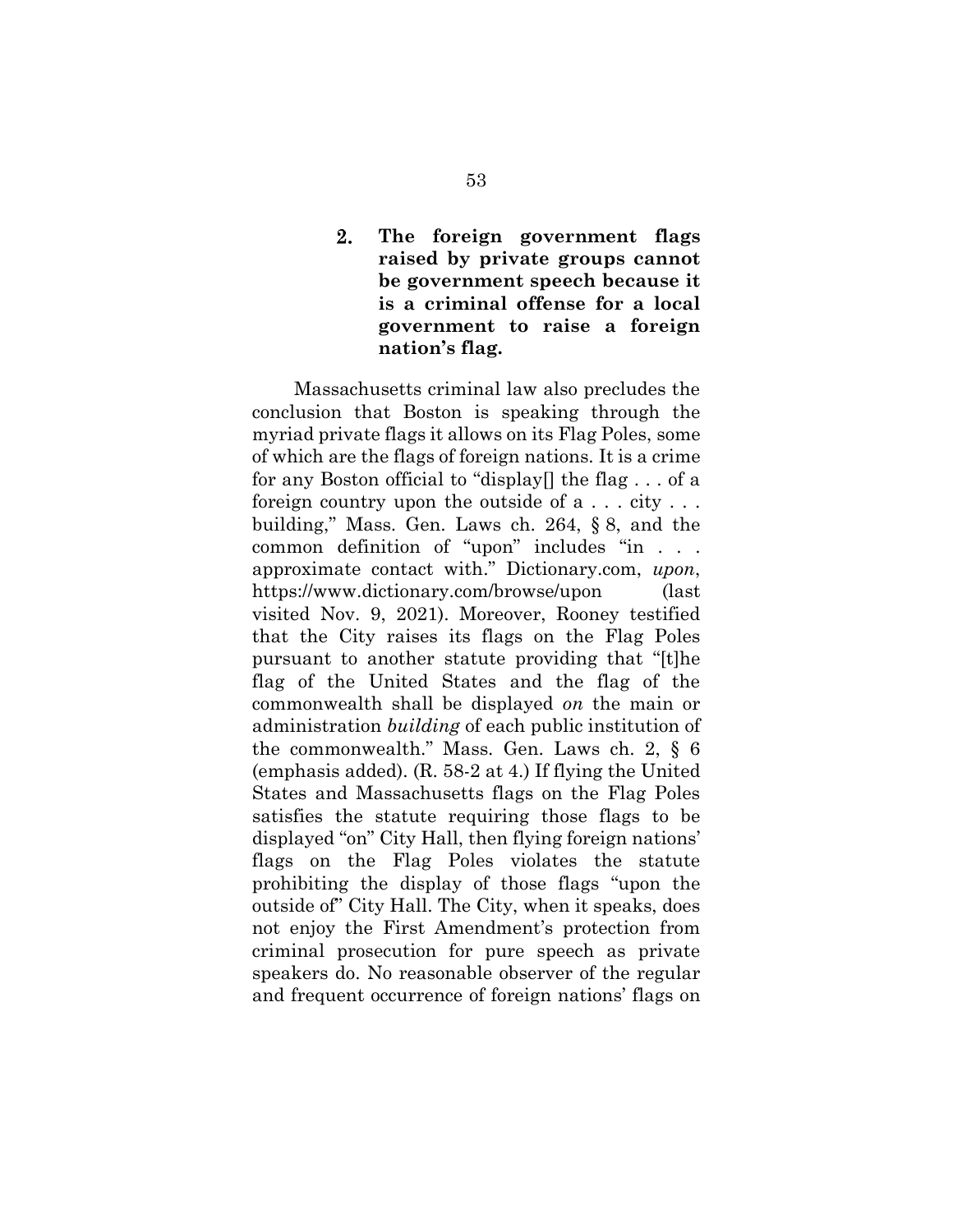the Flag Poles would conclude Boston—the Capital City of the Commonwealth—is violating the Commonwealth's criminal law, as opposed to merely accommodating the private speech of the private flag raisers.

 $\mathbf{C}$ . **The First Circuit Did Considerable Damage to the Forum Doctrine and Wiped Away Protections for Private Speech by Inventing a Test That Distorts the Government Speech Doctrine in Violation of This Court's Precedents.**

By subjecting Camp Constitution's requested flag raising to its rigid, "three-part *Summum/Walker* test" for government speech in the first instance, the First Circuit's opinion conflicts not only with this Court's forum doctrine precedents (*see* Pt. I.A, *supra*), but also with *Summum* and *Walker* because they disclaim any such formulaic application of "the recently minted government speech doctrine," *Summum*, 555 U.S. at 481 (Stevens, J., concurring), and affirm that forum doctrine applies to intentional designations of government property for private speech.<sup>12</sup> Though *Walker* emphasized three primary factors from *Summum*, the Court clarified that *Summum* did not

<sup>12</sup> The First Circuit ultimately paid lip service to forum analysis, but with circular reasoning, having already committed to its formulaic government speech finding. (Pet. App. 27a ("[A] conclusion that the City has designated the flagpole as a public forum 'is precluded by our governmentspeech finding.'").)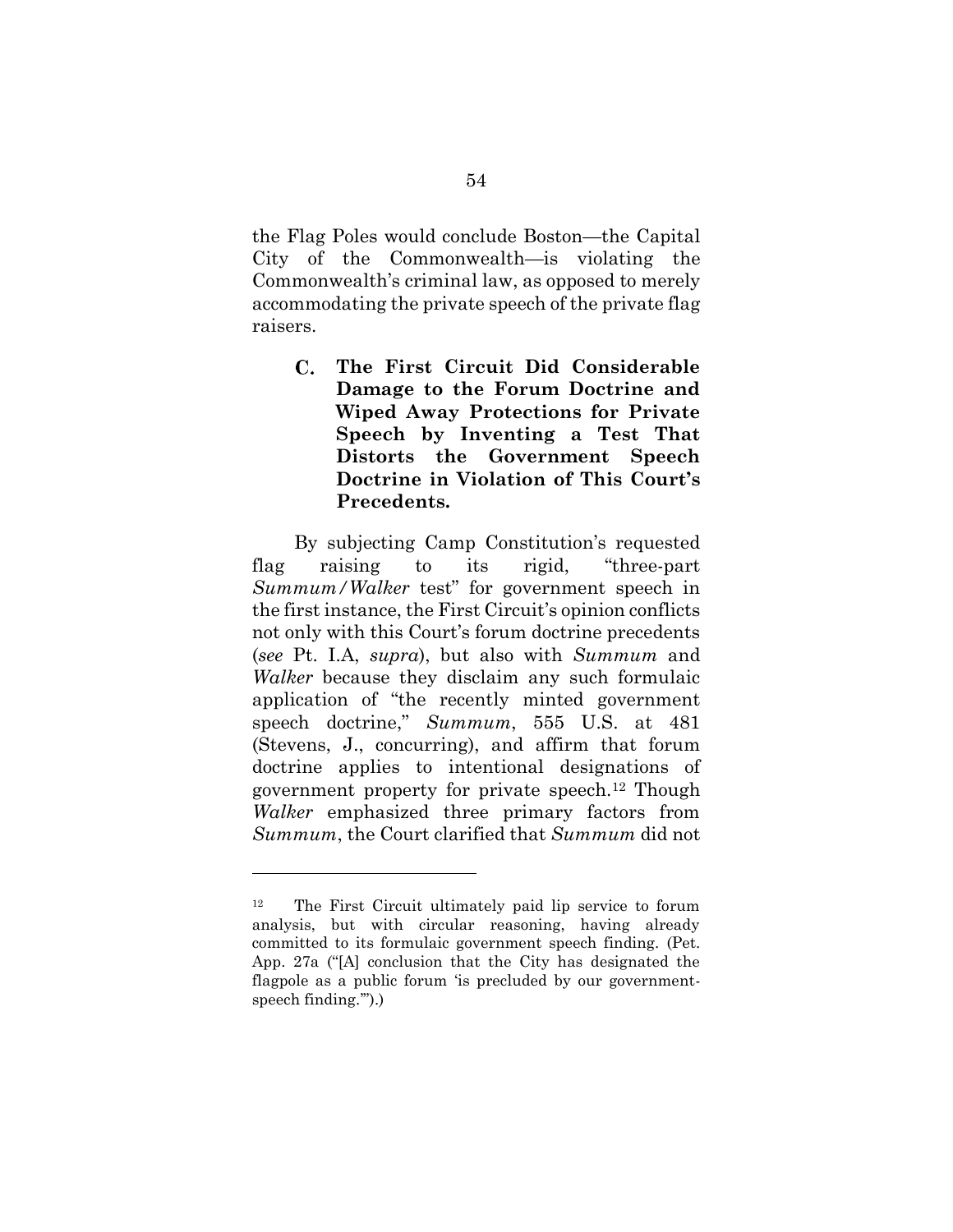provide a formulaic test for government speech by highlighting some of the other, nonexclusive considerations deemed relevant to the government speech finding. *See Walker*, 576 U.S. at 210 ("In light of these and a few *other relevant considerations*, the Court concluded that the expression at issue was government speech." (emphasis added)), 213 ("That is *not* to say that *every element* of our discussion in [*Summum*] is relevant here." (emphasis added)); *cf. Matal*, 137 S. Ct. at 1759 ("Holding that the monuments in the park represented government speech, we cited *many factors*." (emphasis added)). The First Circuit's rigid approach expands the government speech doctrine beyond its constitutional bounds. *See Matal*, 137 S. Ct. at 1760 ("*Walker* . . . likely marks the outer bounds of the government speech doctrine.").

The First Circuit's formulaic test comprises (1) history ("the historical use of flags by the government"); (2) attribution ("whether an observer would attribute the message of a third-party flag on the City's third flagpole to the City"); and (3) control ("whether the City maintains control over the messages conveyed by the third-party flags"). (Pet. App. 16a–23a.). By discarding other relevant factors, this test can eviscerate the public forum doctrine.

A recently designated public forum would invariably have a prior history of government speech, allowing courts to ignore the evidence of express policies and actual practices and rely on *ad hoc* government litigation positions used to justify censorship. Or, if a court *a priori* assumes that certain government property is incompatible with a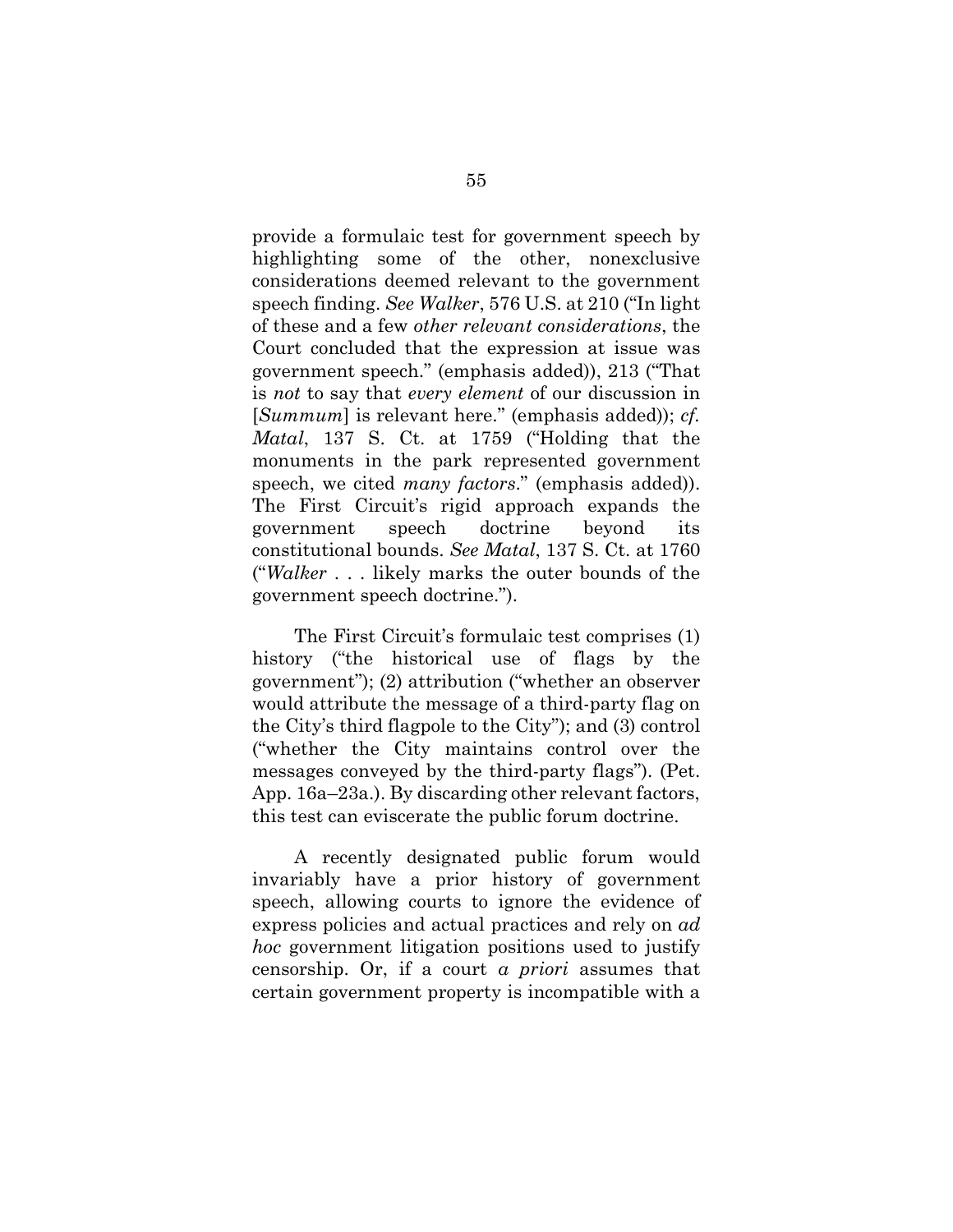public forum based on the general history of *other* government properties, then it could refuse to consider the government's intentional designation of the forum by policy and practice, which is what the First Circuit did in this case, citing a case where a government flagpole was never designated or ever used as a public forum.<sup>13</sup> (Pet. App. 17a.) While a flagpole may not be a typical designated public forum (by nature designated public forums are not typical), when the government intentionally designates a flagpole a public forum, as the City did here, it becomes a public forum in the same way as any other government property becomes a designated public forum. Without the First Circuit's categorical, *a priori* assumption, Boston's policy and practice make the designated public forum conclusion easy. Indeed, the history of *Boston's* Flag Poles preclude a government speech finding even under the First Circuit's test.

After stumbling out of the gate with its first prong, the First Circuit crammed its government speech conclusion into the second and third prongs. Under the second "attribution" prong, the First Circuit shunned the perspective of any reasonable *and informed* observer (Pet. App. 17a–21a), allowing the court to disregard the express policy and longstanding practice evidencing the City's intent to accommodate private speech in a designated

<sup>13</sup> *See Griffin v. Sec'y of Veterans Affairs*, 288 F.3d 1309, 1324 (Fed. Cir. 2002) ("We have no doubt that the government engages in speech *when it flies its own flags* over a national cemetery . . . ." (emphasis added)).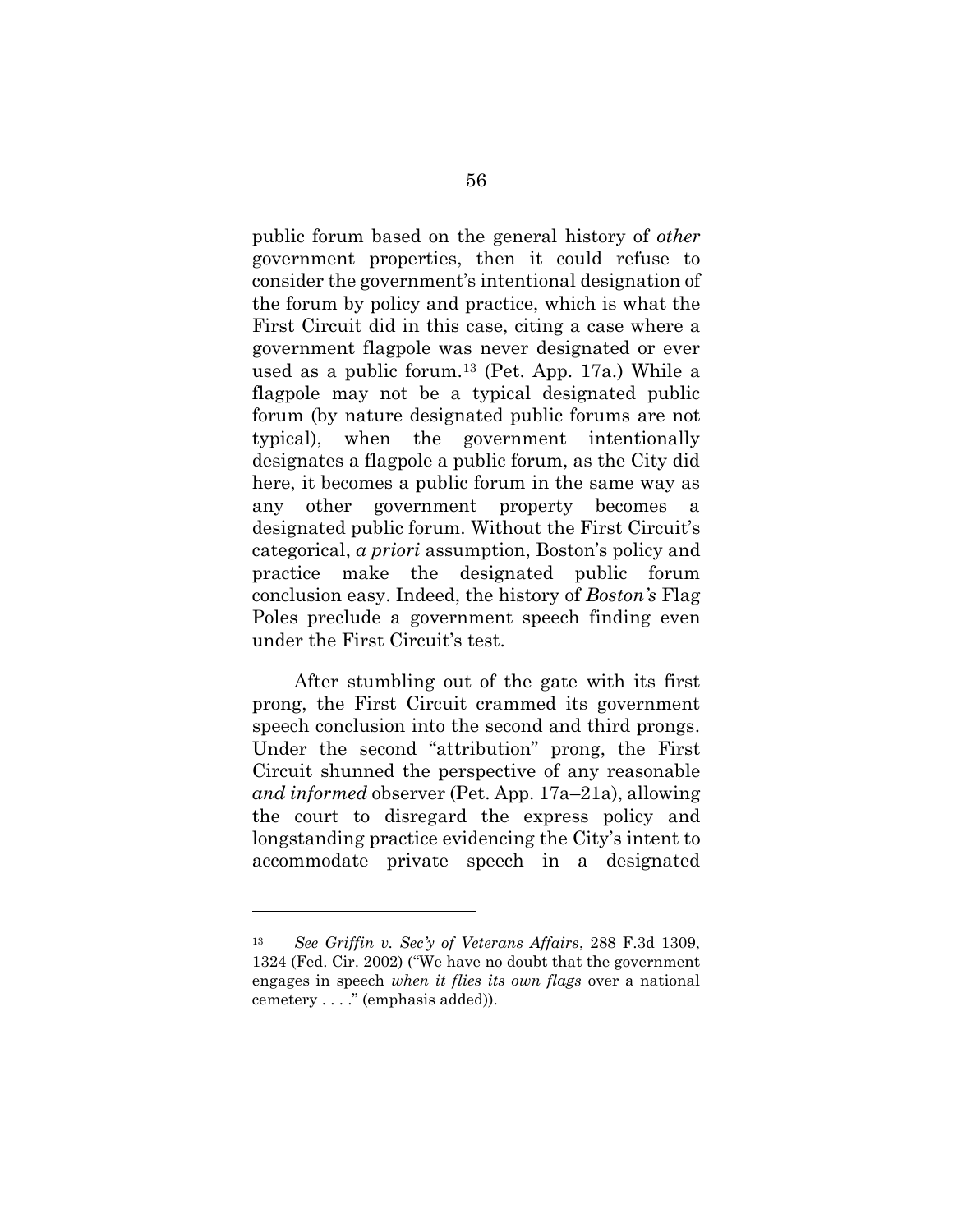forum. <sup>14</sup> Despite Commissioner Rooney's admitting there is no evidence that any observer ever concluded the private flags flown on the Flag Poles were endorsed by the City (Pet. App. 150a), the First Circuit supposed its *uninformed* observer would so conclude based on *made-up* facts nowhere in the record. For example, the court imagined that an upclose observer of a flag raising would "see a city employee replace the city flag with a third-party flag." (Pet. App. 18a.) But Commissioner Rooney disclaimed any knowledge of whether a city employee ever raised a private flag. (Pet. App. 191a.) The court also imagined that "[a] faraway observer (one without a view of the Plaza)" would necessarily attribute a temporary private flag to the City because it would be flying next to the U.S. and Massachusetts flags. (Pet. App. 18a–19a.) But City Hall and other buildings surrounding the Plaza are taller than the Flag Poles, so there is no realistic vantage point from which an observer could see the private flag without also seeing an associated flag raising event on the Plaza. (Pet. App. 161a.)

Finally, the control prong of the First Circuit finds government speech where even de minimis government control is exercised over access to the forum. This allowed Boston to use its neutral and minimal application process to turn private speech

<sup>14</sup> *See Summum*, 555 U.S. at 487 (Souter, J., concurring) ("To avoid relying on a *per se* rule to say when speech is governmental, the best approach that occurs to me is to ask whether a reasonable and fully informed observer would understand the expression to be government speech, as distinct from private speech the government chooses to oblige . . . .").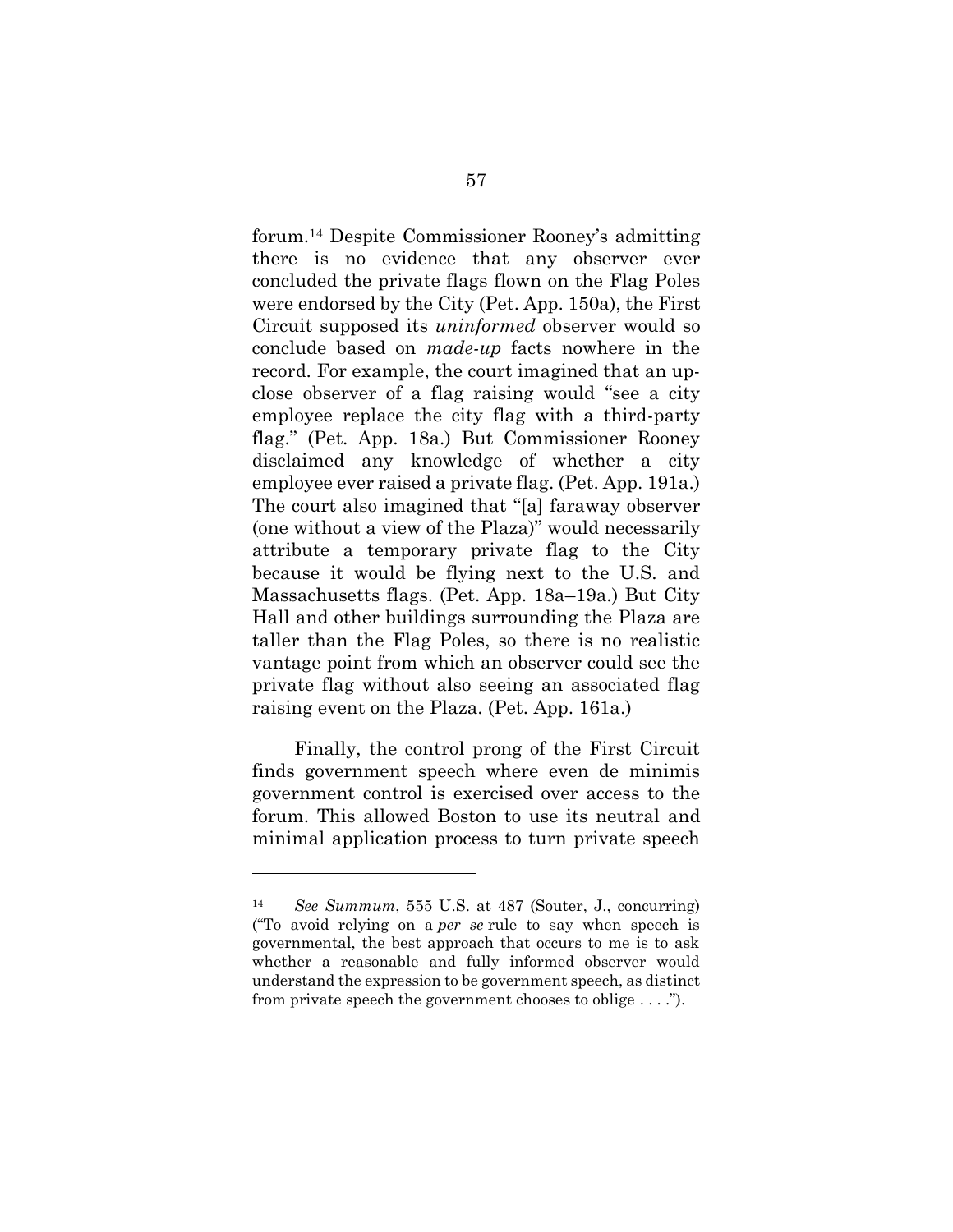into government speech when it served as a convenient excuse to censor religious viewpoints.

The Eleventh Circuit took a better approach in *Leake v. Drinkard*, 14 F.4th 1242 (11th Cir. 2021). The *Leake* court invoked its version of the *Summum*/*Walker* factors and held that a veterans parade funded and organized by the City of Alpharetta, Georgia, was the city's speech. *Id.* at 1253. Thus, "the Sons of Confederate Veterans cannot force the City to include a Confederate battle flag in the veterans parades it funds and organizes." *Id.* (cleaned up).

Unlike the First Circuit, the Eleventh Circuit in *Leake* acknowledged that courts "lack a 'precise test'" for determining "[w]hat makes speech *government* speech," but that "there are three factors we use to distinguish government speech from private speech" which "are neither individually nor jointly necessary for speech to constitute government speech." *Id.* at 1248. The court named the three factors "history, endorsement, and control." *Id.*

In addition to recognizing the "three factors" are nonexclusive and nondispositive, the *Leake* court also applied the factors more intuitively than the First Circuit. The *Leake* court considered "[t]he history of military parades in general, *and this Parade* in particular." *Id.* (emphasis added). The First Circuit, by contrast, considered only the general history of government flag poles, but disregarded the history of the Boston City Hall Flag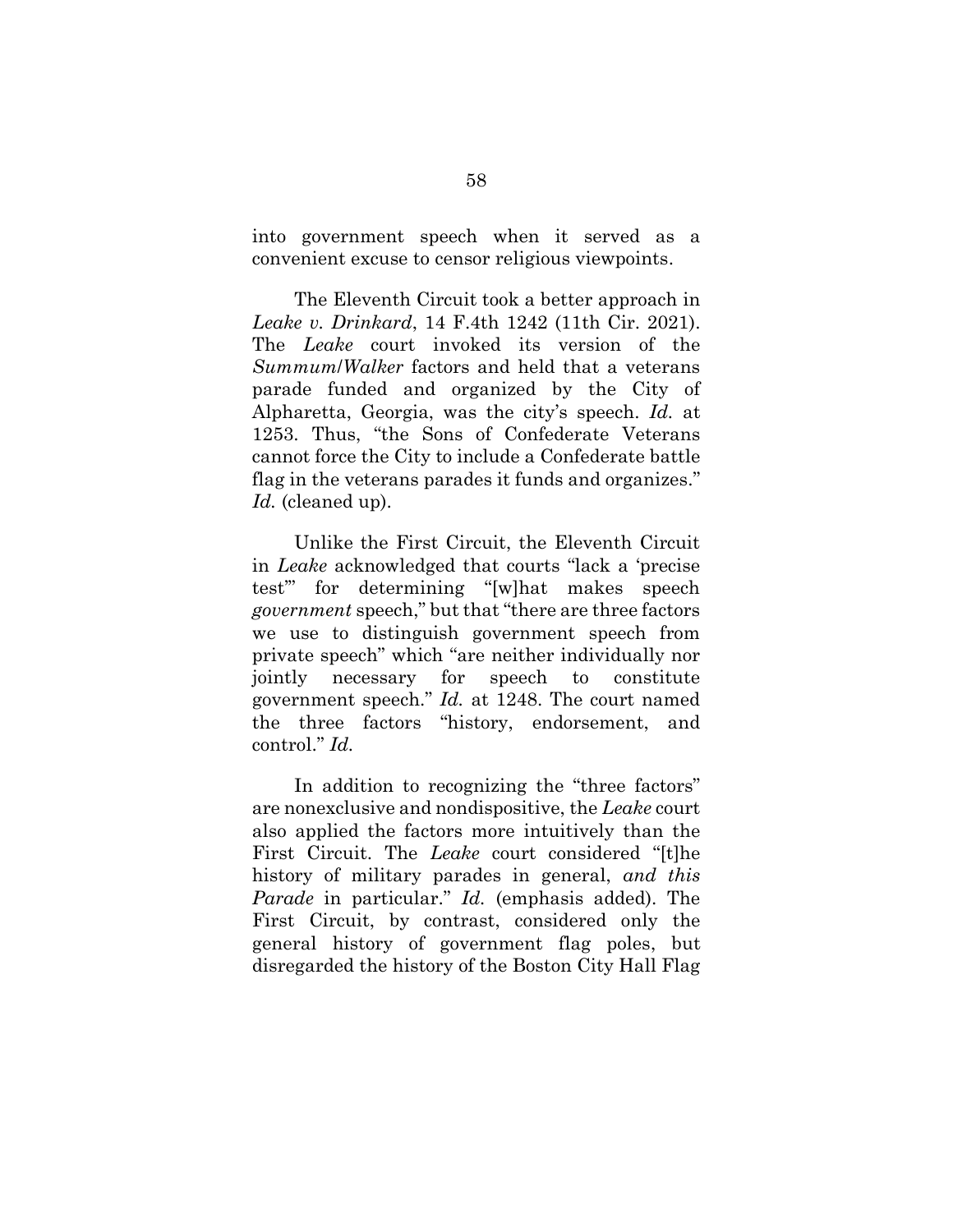Poles and their extensive use by private actors to communicate private messages. (Pet. App. 17a.)

Applying the "endorsement" factor, *Leake* used a reasonable *and informed* observer who would know the parade was organized and funded by the city, even though the public largely viewed the parade as an event put on by the local American Legion post, and knew the city promoted the parade as the Legion's partner, but did not know the city was the chief organizer and financial backer of the event. *Id.* at 1249–1250. The First Circuit, applying its attribution test, rejected an informed observer in favor of an ignorant observer who only knows whatever is in the observer's line of sight (Pet. App. 17a–21a), or the court's imagination (*see* "up-close observer" and "faraway observer," *supra*). Conversely, the Eleventh Circuit's informed observer would have known: (1) that the City's policy and practice "seeks to accommodate all applicants seeking to take advantage of the City of Boston's public forums," including the City Hall Flag Poles (Pet. App. 136a–140a); (2) that the City permits private organizations to temporarily raise their flags associated with their private events (Pet. App. 142a); (3) that the City approved at least 284 flag raising events over twelve years with no denials (Pet. App. 142a–143a); (4) that during the year preceding Camp Constitution's application the City approved an average of over three flag raisings per month (Pet. App. 142a–143a); (5) that the City will allow essentially any event to take place on City Hall Plaza (Pet. App. 149a); (6) that the City does not even review the content of the flags it allows private organizations to raise (Pet. App. 150a); and (7) that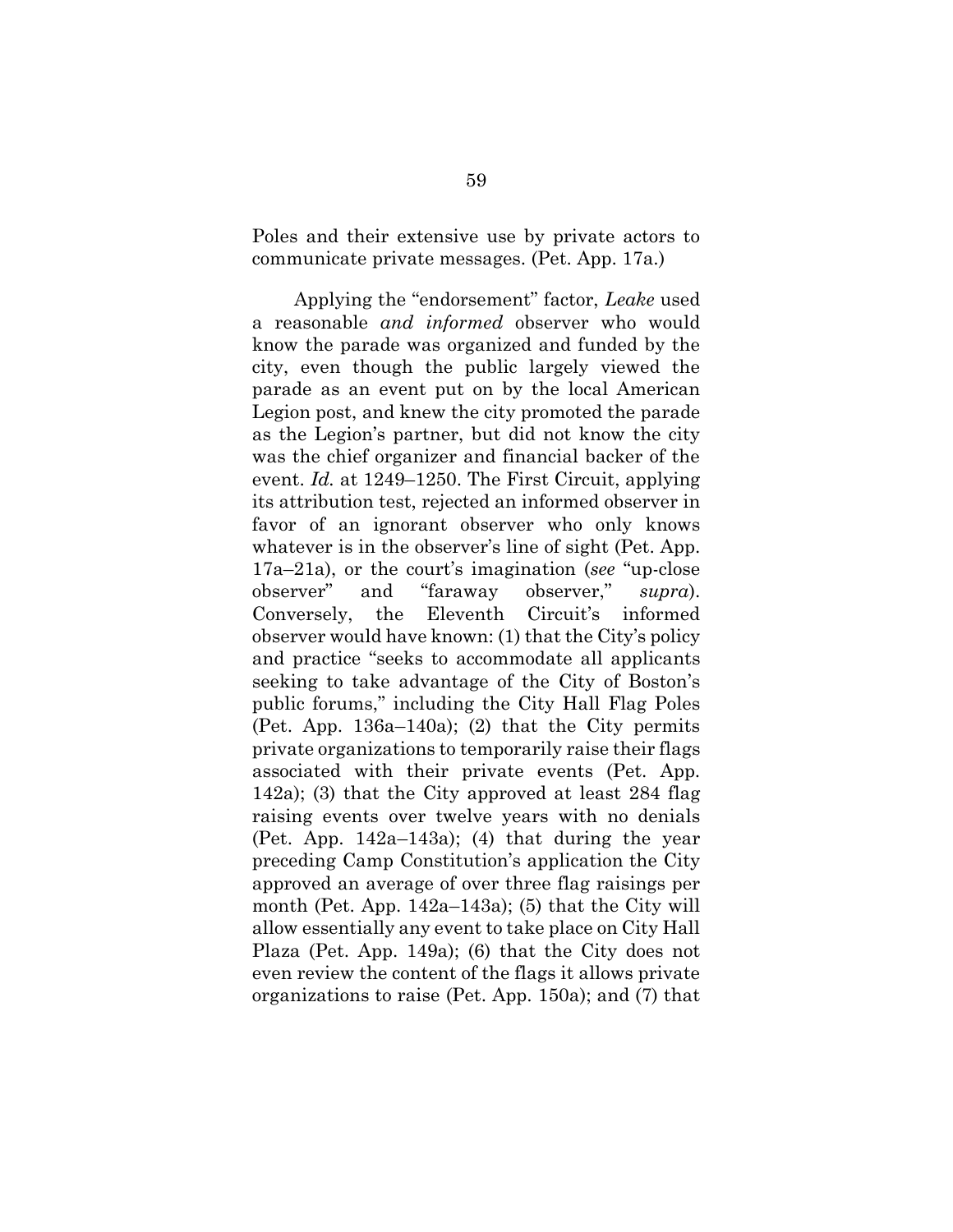the private events using flags of foreign nations cannot be government speech under Massachusetts law (Part III.B.2, *supra*). A half-informed observer even marginally aware of these undisputed facts could not conclude that Boston speaks through the private flags on its Flag Poles.

The *Leake* court also concluded that the "control" factor favored government speech because the city "'effectively controlled the messages conveyed' by requiring applicants to describe the messages they intended to communicate and then by 'exercising final approval authority over their selection' based on those descriptions." 14 F.4th at 1250 (*quoting Walker*, 576 U.S. at 213). The court reasoned, "When the City exercised this control as the Parade's organizer by excluding organizations with whose speech the City disagreed, the City was speaking." *Id.* Thus, like this Court in *Walker*, the *Leake* court viewed exclusions from the parade as evidence of the city's *effective* control over the parade. *See id.*; *Walker*, 576 U.S. at 213 ("[The State] and its predecessor have *actively* exercised this authority. . . . [T]he State has rejected at least a dozen proposed designs." (emphasis added)). But the First Circuit discounted Boston's history of accepting all comers to its Flag Poles prior to denying Camp Constitution. (Pet. App. 24a–25a.)

The *Leake* court's summation of its "control" analysis, however, may promote the same error that the First Circuit adopted. According to *Leake*, "Either exclusion or advance preconditions would be adequate control." 14 F.4th at 1250–51. Most designated or limited public forums are likely to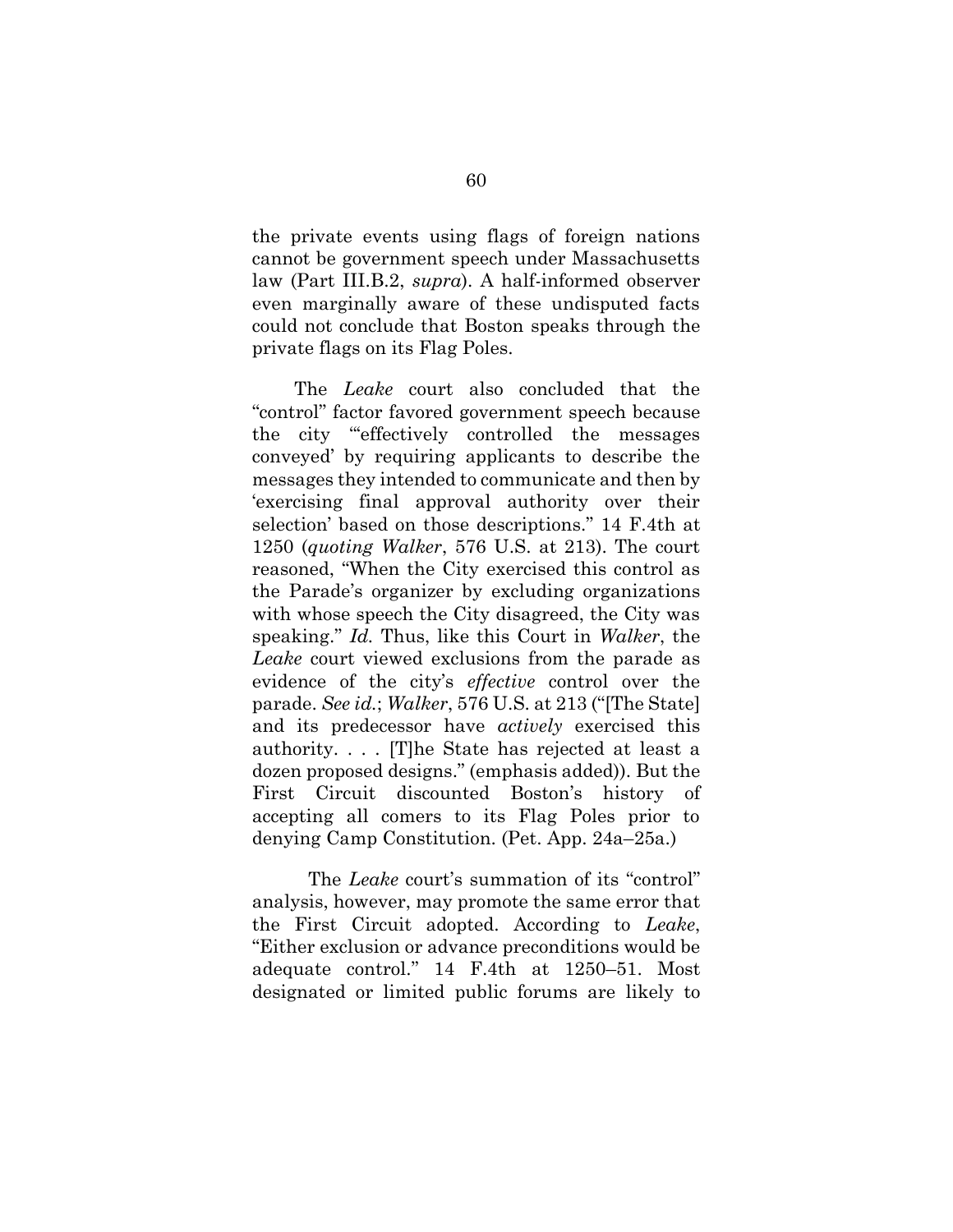condition use on an application, neutral criteria, and conformance with the purpose of the forum. Finding government speech based on such de minimis regulation which is inherent to any government property—no matter how clear the evidence of government intent to open a forum—damages the forum doctrine by constructing an almost irrebuttable presumption against a designated or limited forum. Such a presumption conflicts with this Court and several circuits holding that mere government approval or allowance of access to its property does not transform private speech into government speech. (Q.P.3, Part III.B.1, *supra*.)

\* \* \*

Courts should begin with forum analysis to determine whether the government's policy and practice evidence an intent to designate a public forum for private speakers, or open a nonpublic forum for certain speakers or subjects. The First Circuit's *a priori* assumptions about the City Hall Flag Poles ignored the City's policy and practice evidencing its intent to designate the Flag Poles a public forum. The court then distorted *Summum* and *Walker* to support its *a priori* assumptions. If the First Circuit can commit such an obvious error under the facts of this case, there is little protection from other courts' misapplying *Summum* and *Walker* and obliterating the designated and nonpublic forum categories. The shrinking public forum would be a tragic loss of free speech.